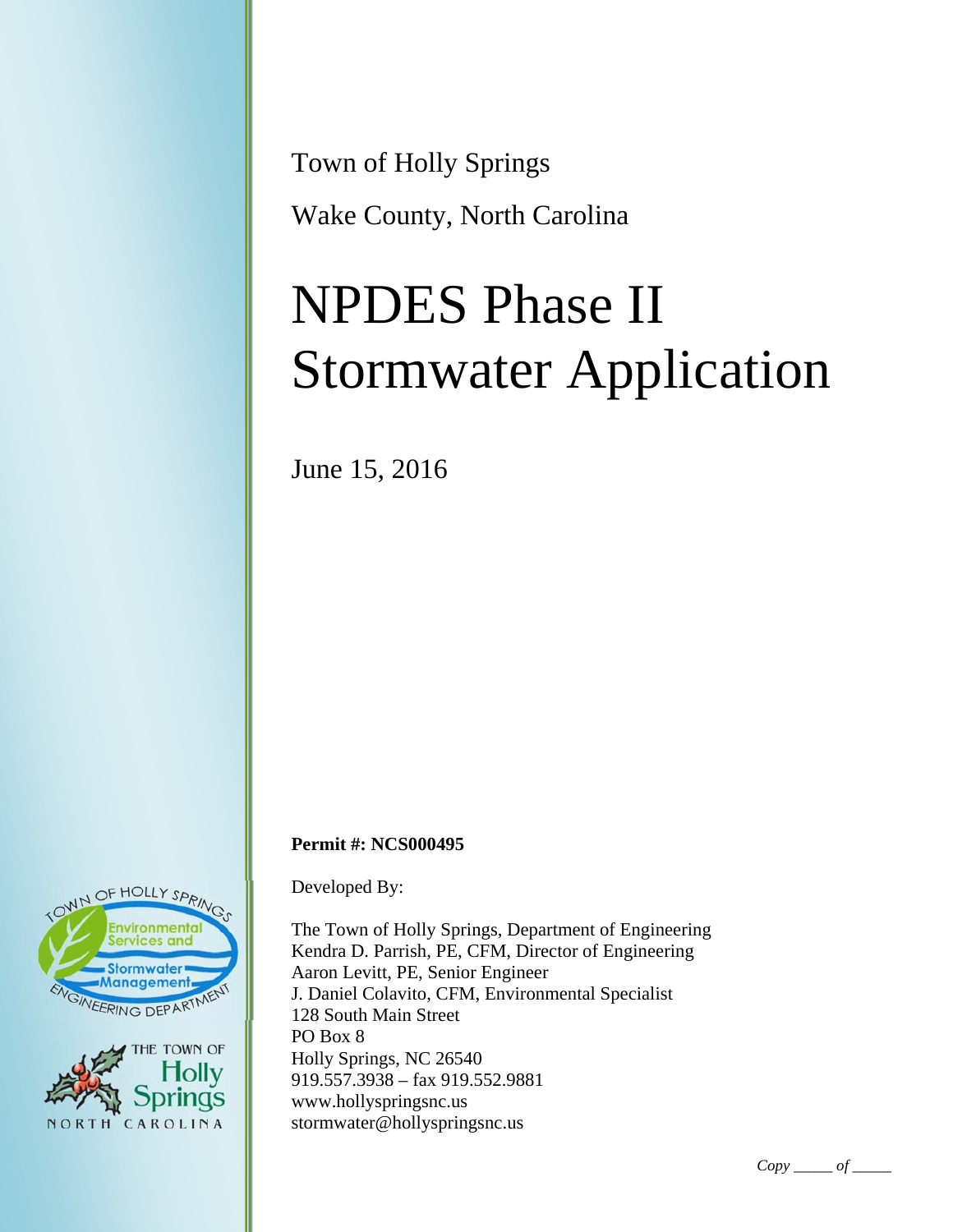## **TABLE OF CONTENTS**

| 1. | STORM SEWER SYSTEM INFORMATION                                         | Pages 1-3   |
|----|------------------------------------------------------------------------|-------------|
|    | 1.1. Population Served                                                 | Page 1      |
|    | 1.2. Growth Rate                                                       | Page 1      |
|    | 1.3. Jurisdictional and MS4 Service Areas                              | Page 1      |
|    | 1.4. MS4 Conveyance System                                             | Pages 1-2   |
|    | 1.5. Land Use Composition Estimates                                    | Page 2      |
|    | 1.6. Estimate Methodology                                              | Pages 2-3   |
|    | 1.7. TMDL Identification                                               | Page 3      |
|    | 2. RECEIVING STREAMS                                                   | Pages 4-5   |
|    | 3. EXISTING WATER QUALITY PROGRAMS                                     | Pages 6-7   |
|    | 3.1. Local Programs                                                    | Pages 6-7   |
|    | 3.2. State programs                                                    | Page 7      |
|    | 4. PERMITTING INFORMATION                                              | Pages 8-12  |
|    | 4.1. Responsible Party Contact List                                    | Pages 8-9   |
|    | 4.2. Organizational Chart                                              | Pages 10-11 |
|    | 4.3. Signing Official                                                  | Page 12     |
|    | 4.4. Duly Authorized Representative                                    | Page 12     |
|    | 5. Co-Permitting Information                                           | Page 13     |
|    | 5.1. Co-Permittees                                                     | Page 13     |
|    | 5.2. Legal Agreements                                                  | Page 13     |
|    | 5.3. Responsible Parties                                               | Page 13     |
|    | 6. Reliance on Other Government Entity                                 | Page 14     |
|    | 6.1. Name of Entity                                                    | Page 14     |
|    | 6.2. Measure Implemented                                               | Page 14     |
|    | 6.3. Contact Information                                               | Page 14     |
|    | 6.4. Legal Agreements                                                  | Page 14     |
|    | 7. STORMWATER MANAGEMENT PROGRAM                                       | Pages 15-39 |
|    | 7.1. Public Education and Outreach on Storm Water Impacts              | Pages 15-16 |
|    | 7.2. Public Involvement and Participation                              | Page 17     |
|    | 7.3. Illicit Discharge Detection and Elimination                       | Pages 18-22 |
|    | 7.4. Construction Site Stormwater Runoff Control                       | Pages 23-26 |
|    | 7.5. Post-Construction Management in New Development and Redevelopment | Pages 27-37 |
|    | 7.6. Pollution Prevention/Good Housekeeping for Municipal Operations   | Pages 37-39 |

# **Appendix**

BMPs and Measureable Goals Table

## **Attachments**

On Submittal CD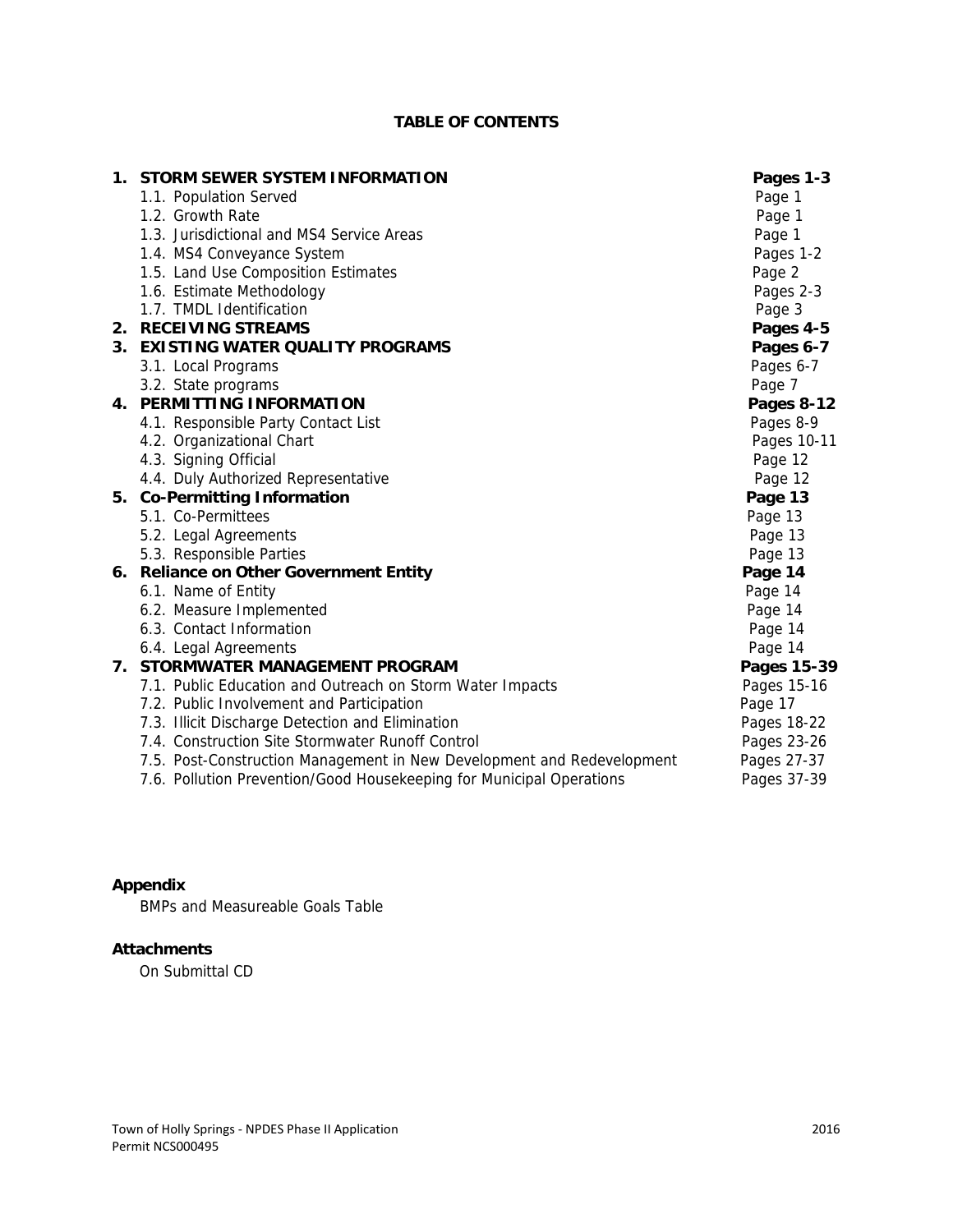## **NPDES STORMWATER PERMIT RENEWAL APPLICATION FORM**

This application form is for use by Local Governments seeking NPDES stormwater permit coverage for Regulated Public Entities (RPE) pursuant to Title 15A North Carolina Administrative Code 2H .0126. A complete application package includes this form and one copy of a Narrative of The Stormwater Management Program. The required Narrative of The Stormwater Management Program is described in Section VII of this form.

# **I. NAME OF LOCAL GOVERNMENT, PERMIT NUMBER, AND EXPIRATION DATE**

| Name of Local Government | Town of Holly Springs |
|--------------------------|-----------------------|
| Permit Number            | NCS000495             |
| <b>Expiration Date</b>   | November 30, 2016     |

## **II. CO-PERMIT APPLICATION STATUS INFORMATION**

(Complete this section only if co-permitting)

| a. Do you intend to co-permit<br>with another regulated public<br>entity?        | $\sqcap$ Yes $\boxtimes$ No |
|----------------------------------------------------------------------------------|-----------------------------|
| b. If yes, name of regulated<br>public entity                                    |                             |
| c. If yes, have legal<br>agreements been finalized<br>between the co-permittees? | $\sqcap$ Yes $\boxtimes$ No |

## **III. RELIANCE ON ANOTHER ENTITY TO SATISFY ONE OR MORE OF YOUR PERMIT OBLIGATIONS (If more than one, attach additional sheets)**

| a. Do you intend that another<br>entity perform one or more<br>of your permit obligations? | $\Box$ Yes $\boxtimes$ No                                                 |
|--------------------------------------------------------------------------------------------|---------------------------------------------------------------------------|
|                                                                                            | b. If yes, identify each entity and the element they will be implementing |
| Name of Entity                                                                             |                                                                           |
| Element they will                                                                          |                                                                           |
| implement                                                                                  |                                                                           |
| <b>Contact Person</b>                                                                      |                                                                           |
| <b>Contact Address</b>                                                                     |                                                                           |
| <b>Contact Telephone</b>                                                                   |                                                                           |
| <b>Number</b>                                                                              |                                                                           |
| c. Are legal agreements in                                                                 |                                                                           |
| place to establish                                                                         | $\forall$ es $\boxtimes$ No                                               |
| responsibilities?                                                                          |                                                                           |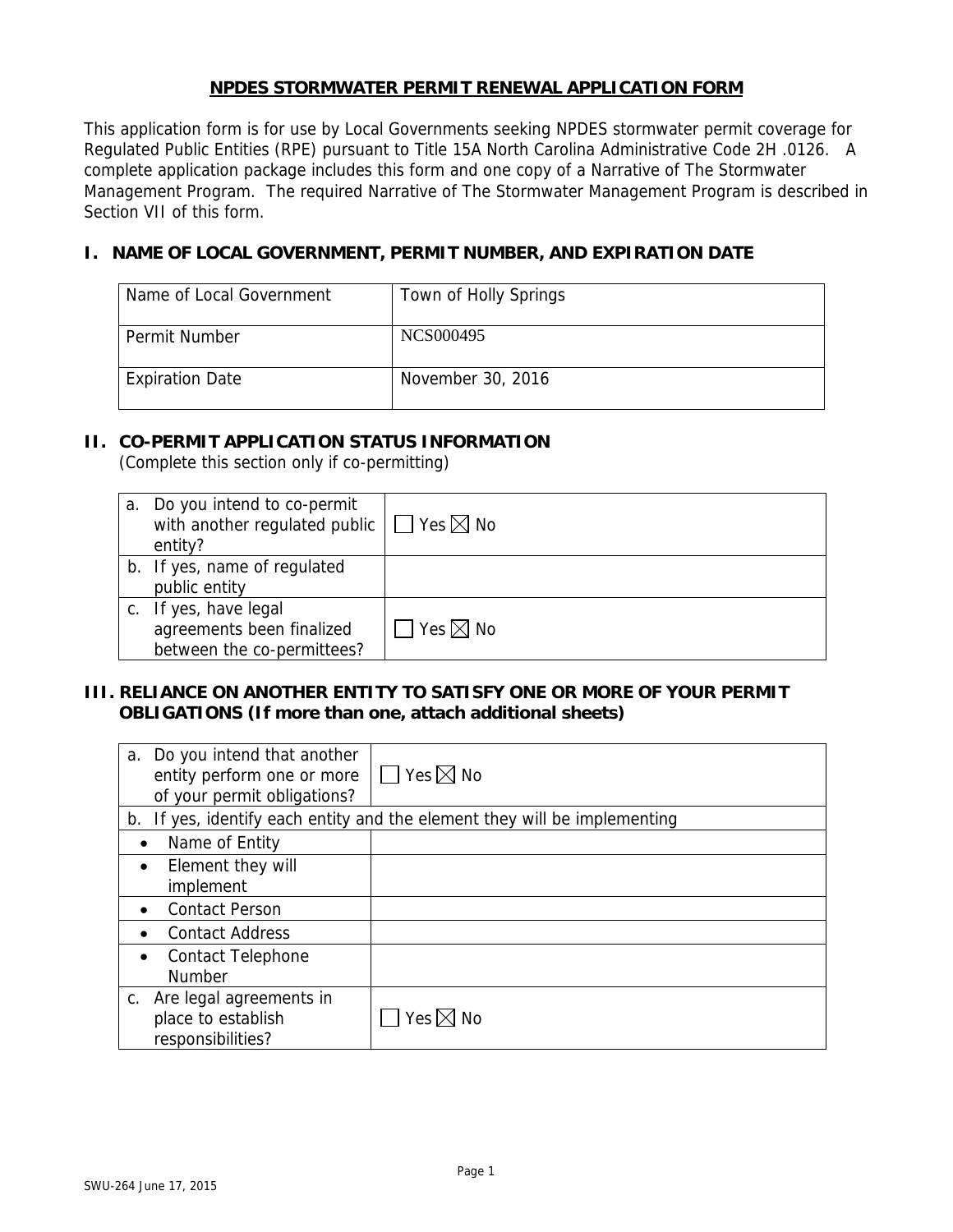## **IV. DELEGATION OF AUTHORITY (OPTIONAL)**

The signing official may delegate permit implementation authority to an appropriate staff member. This delegation must name a specific person, their title/position. Documentation of board action delegating permit authority to this person/position must be provided.

| Name of person to which permit<br>authority has been delegated | NА |
|----------------------------------------------------------------|----|
| Title/position of person above                                 | ΝA |

## **V. SIGNING OFFICIAL'S STATEMENT**

If authority for the NPDES stormwater permit has been appropriately delegated through board action and documented in this permit application, the person/position listed in Section IV above may sign the official statement below.

I certify, under penalty of law, that this document and all attachments were prepared under my direction or supervision in accordance with a system designed to assure that qualified personnel properly gather and evaluate the information submitted. Based on my inquiry of the person or persons who manage the system, or those persons directly responsible for gathering the information, the information submitted is, to the best of my knowledge and belief, true, accurate, and complete. I am aware that there are significant penalties for submitting false information, including the possibility of fines and imprisonment for knowing violations.

| Signature             |                                   |
|-----------------------|-----------------------------------|
| Name                  | <b>Charles Simmons</b>            |
| Title                 | <b>Town Manager</b>               |
| <b>Street Address</b> | 128 South Main St.                |
| PO Box                | PO Box 8                          |
| City                  | <b>Holly Springs</b>              |
| <b>State</b>          | <b>NC</b>                         |
| Zip                   | 27540                             |
| Telephone             | 919.557.3924                      |
| E-Mail                | charles.simmons@hollyspringsnc.us |

## **VI. LOCAL GOVERNMENT CONTACT INFORMATION**

Provide the following information for the person/position that will be responsible for day to day implementation and oversight of the stormwater program.

|    | a. Name of Contact Person | Kendra Parrish, PE, CFM          |
|----|---------------------------|----------------------------------|
|    | b. Title                  | Director of Engineering          |
|    | c. Street Address         | 128 South Main                   |
|    | d. PO Box                 | PO Box 8                         |
|    | e. City                   | <b>Holly Springs</b>             |
|    | f. State                  | NC.                              |
| g. | Zip                       | 27540                            |
|    | h. Telephone Number       | 919.557.3935                     |
|    | <b>E-Mail Address</b>     | kendra.parrish@hollyspringsnc.us |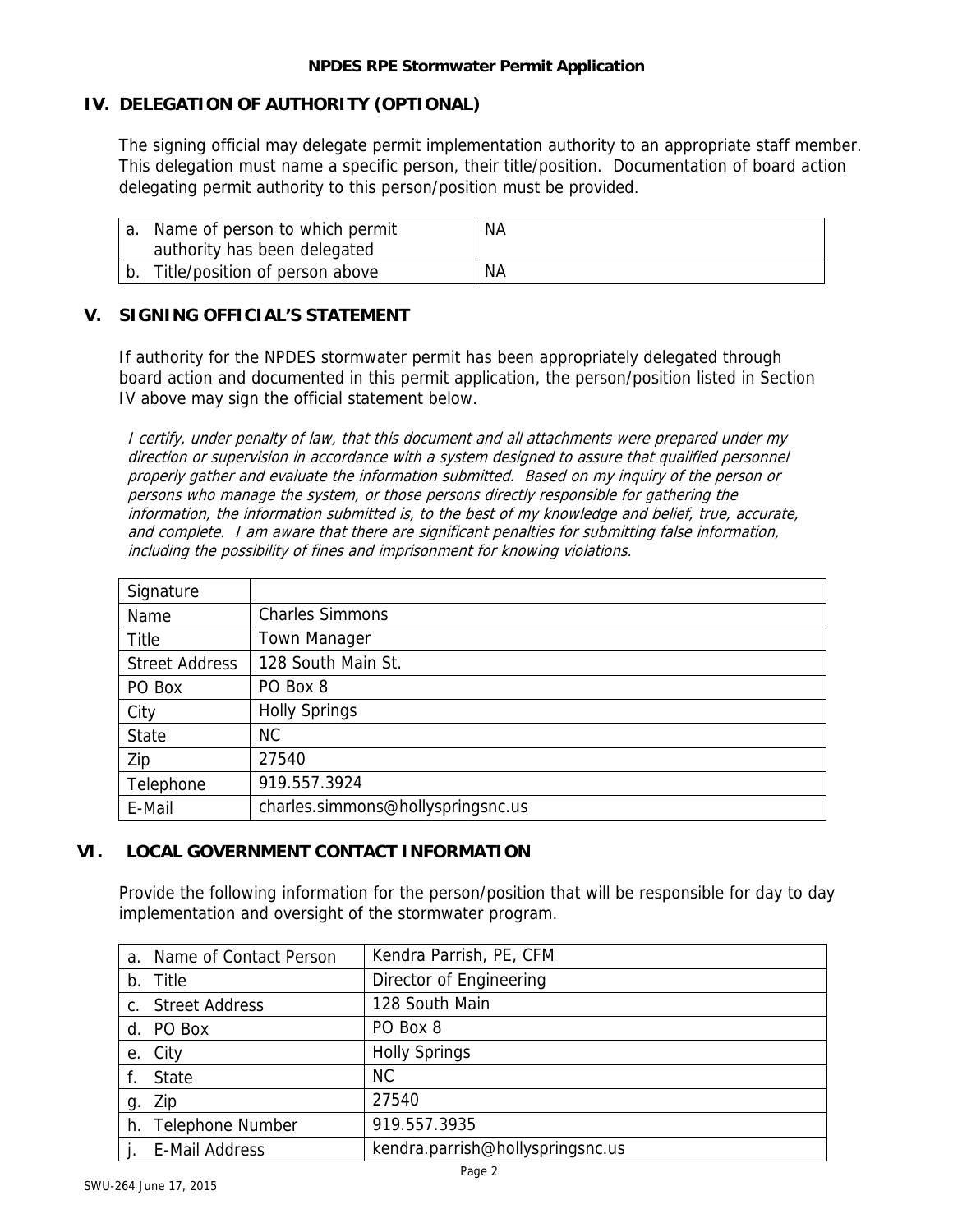#### **NPDES RPE Stormwater Permit Application**

## **VII. NARRATIVE STORMWATER MANAGEMENT PROGRAM**

Attach one copy of a narrative describing the stormwater management program. The report must be presented in the following order.

- 1. Population and Estimated Growth Rate
- 2. Jurisdictional Area
- 3. Describe Stormwater Conveyance System
- 4. Estimated Land Use
- 5. Identify the Receiving Streams
- 6. Identify TMDLs (if applicable)
- 7. Identify impaired streams, likely sources, and existing programs that address the impairment (if applicable)
- 8. List any existing water quality programs
- 9. Identify and describe any partnerships and/or inter-local agreements
- 10. Describe any state programs
- 11. Identify any other entity that the regulated public entity relies on to implement or manage its stormwater program.
- 12. Identify points of contacts
- 13. Describe the public education and outreach program
- 14. Describe the public involvement and participation program.
- 15. Describe the Illicit Discharge Detection and Elimination Program.
- 16. Describe the post-construction stormwater program Describe practices to inspect and maintain municipally-owned facilities
- 17. Describe practices to inspect and maintain structural stormwater control devices
- 18. Describe practices to reduce polluted stormwater runoff from municipally-owned streets, roads, and public parking lots, piped and vegetative conveyances, manholes, cleanouts, drop inlets, and drainage structures.
- 19. Describe any training programs for municipal staff.
- 20. Describe spill response procedures for those at Municipally Owned and/or Operated Facilities as well as those in the public right-of-way.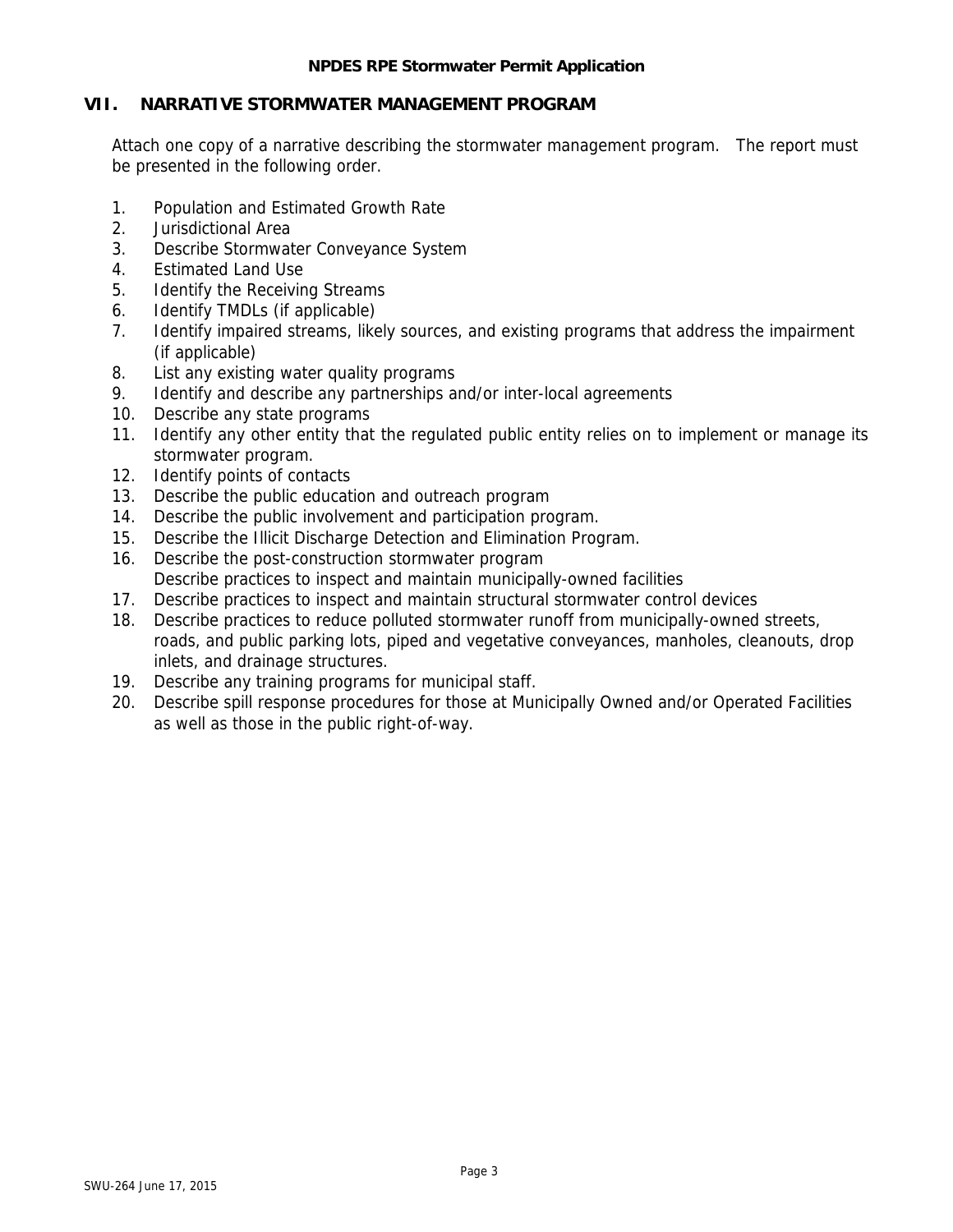# **NARRATIVE APPLICATION SUPPLEMENT: STORMWATER MANAGEMENT PROGRAM REPORT**

# **1. STORM SEWER SYSTEM INFORMATION**

# 1.1 Population Served:

The permanent population for the Town of Holly Springs in 2015 is estimated to be approximately 31,391 per the Town of Holly Springs population estimates. The Town's population estimates are prepared annually to determine the estimated July 1 population number. The estimate is determined by multiplying the total number of single-family and townhome certificates of occupancy issued during the past year by 3.05 persons/dwelling unit and multi-family certificates of occupancy by 2.68 persons/dwelling unit. This number is then added to the previous year's estimated population. Every 10 years, the Town's population estimates are updated by utilizing the official US Census Decennial Population Number and the persons/dwelling unit are also updated to reflect the most current numbers established by the official census count.

# 1.2 Growth Rate:

The growth rate for the service area is calculated based on the simple analysis of the relative change between the US Census population in 1990 and 2000 stated as a percent change, annualized by dividing the percent change by 10 yields a growth rate of 79.77% for 1990-2000 and 26.83% for 2000-2010. 1990 census population was 1,024; 2000 census population was 9,192. Total percentage increase for the 10-year period was 797.7%. 2010 census population was 24,661. Total percentage increase for the 10-year period was 268.3%.

# 1.3 Jurisdictional and MS4 Service Areas:

The jurisdictional area is approximately 22.21 square miles, including city limits and the Town's ETJ. The MS4 service area is approximately 16.63 square miles.

1.4 MS4 Conveyance System: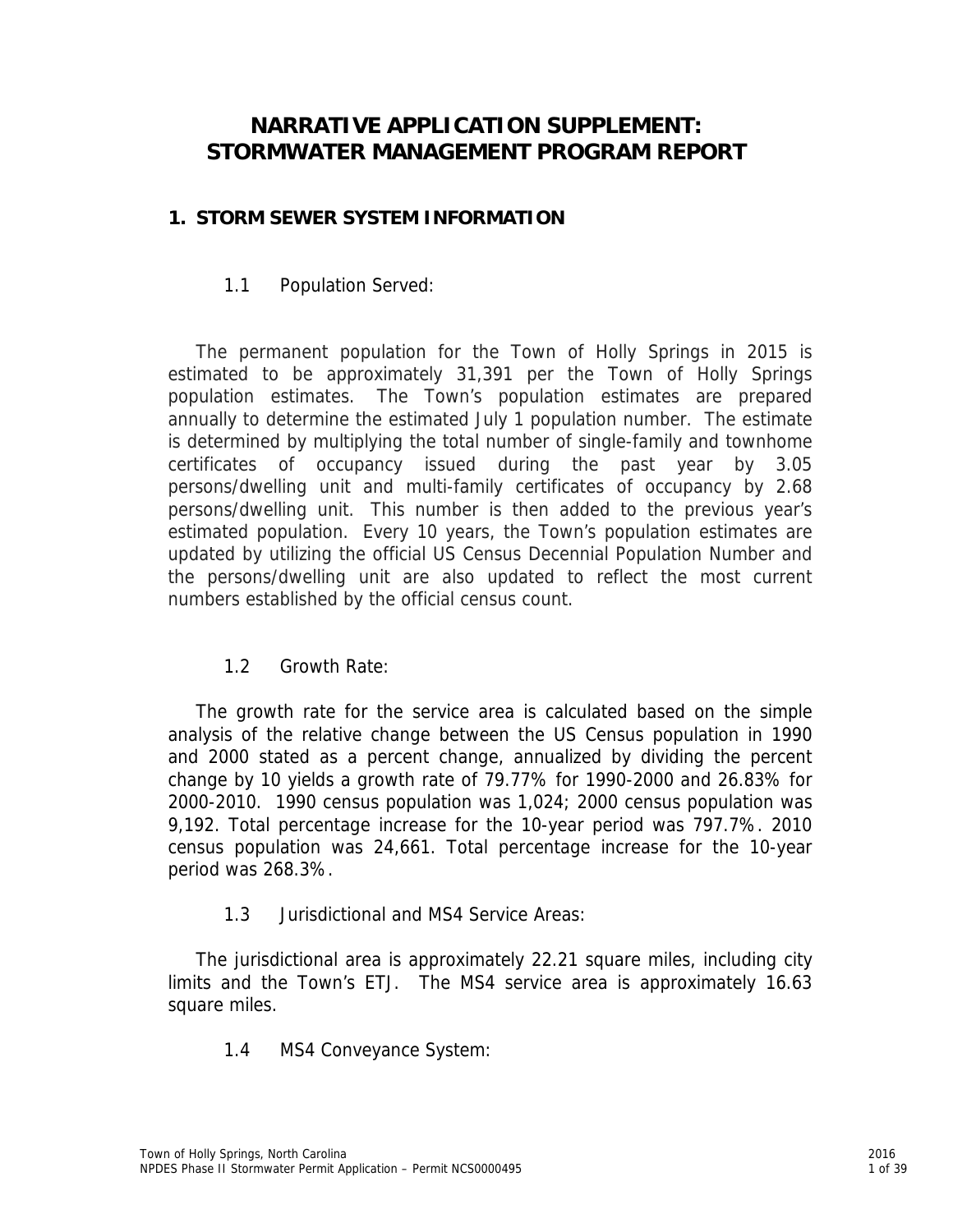Downtown Holly Springs lies on the watershed divide between two major river basins: Middle Creek and its tributaries (Basal Creek and Rocky Branch) in the Neuse River basin, drain the eastern one-fourth of the Holly Springs planning area. Buckhorn Creek and its tributaries (Little White Oak Creek, White Oak Creek, Big Branch, Little Branch, Utley Creek, Norris Branch, Cary Branch and Jim Branch) in the Cape Fear River basin, drain the western three-fourths of the planning area. NC-55 north of Holly Springs and SR 1115 and SR 1101 south of Town lie along the watershed divide between these two river basins. Stormwater is collected via open swales and ditches, curb and gutter or yard inlets to a closed system of pipes with flared end sections. Some flared end sections outlet into Stormwater Control Measures (SCMs), such as level spreaders, bioretention areas or riparian buffers. A predominant amount of the streams in the Neuse River Basin flow through Bass Lake and/or Sunset Lake, prior to leaving the Town's service area. Most streams in the Cape Fear River Basin drain into Harris Lake prior to reaching the Cape Fear River.

The Town regulates all stormwater collection system design and construction. The Town maintains all stormwater systems on Town property and within its street rights-of-ways. The Public Works Department maintains these areas as needed to keep inlets clear of debris. Stormwater systems within the State's right-of-way are maintained by the North Carolina Department of Transportation. Systems on private property or private drainage easements are solely the landowner's responsibility. The Town may take corrective action on these systems when improper causes an emergency situation; the property owner may then be subsequently billed for these activities. Proper maintenance includes insuring that outfalls are free from pollutants and obstructions, and securely in accordance with local, state, and federal regulations.

| LAND USE    | <b>ACRES</b> | PERCENT |  |
|-------------|--------------|---------|--|
| Residential | 5371.71      | 42.49%  |  |
| Commercial  | 1798.45      | 14.23%  |  |
| Industrial  | 187.5        | 1.48%   |  |
| Open Space  | 5285.1       | 41.8%   |  |

1.5 Land Use Composition Estimates:

# 1.6 Estimate Methodology: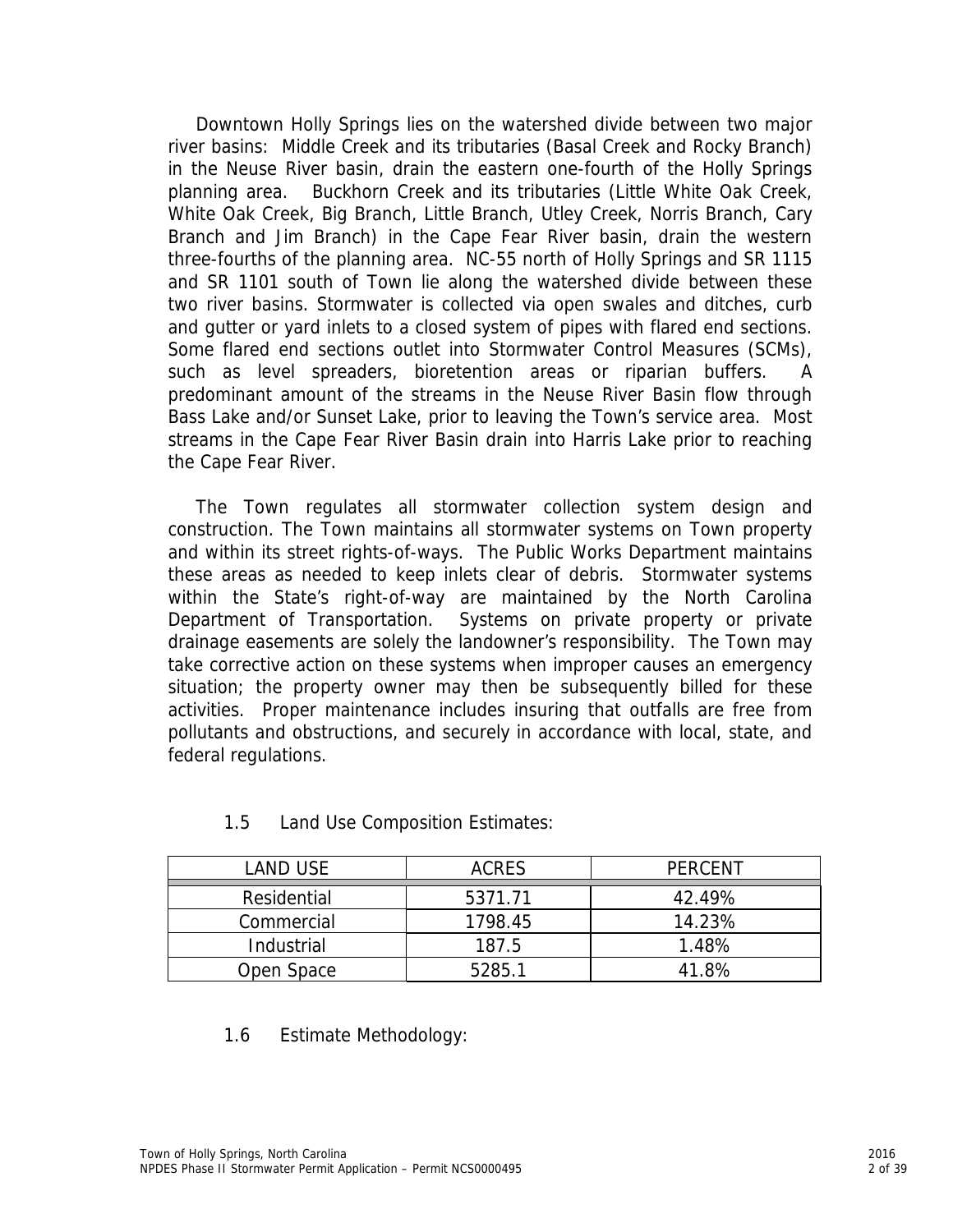For this project, the existing land use inventory was determined using GIS data based upon the Town of Holly Springs Certified Zoning Map for parcels within the Town Corporate Limits and Extraterritorial Jurisdiction (ETJ), as well as approved preliminary site and development plans.

Residential classification is based upon the existing subdivision, subdivisions currently under construction and land currently zoned residential that includes farm land in the ETJ. Commercial classification is based on existing commercial property including parcels with approved development plans. Industrial classification includes existing industrial properties, landfills and quarries. Open space classification is a combination of schools, parks, cemeteries Homeowner Owner Association lands that will remain undeveloped and land reserved for future parks. The remainder of the open space classification are undeveloped properties.

# 1.7 TMDL Identification:

NC DENR has developed a TMDL for addressing impaired biological integrity in the headwaters of the Swift Creek Watershed. The Town of Holly Springs drains into Middle Creek, near its confluence with Swift Creek East of NC 210 in Johnston County. Holly Springs is not tributary to the TMDL in the Swift Creek Watershed. The NC Division of Water Quality's TMDL website states that NC DENR is developing a TMDL for the Middle Cape Fear for the pollutant Chlorophyll a. It has not been determined how this TMDL will affect Holly Springs.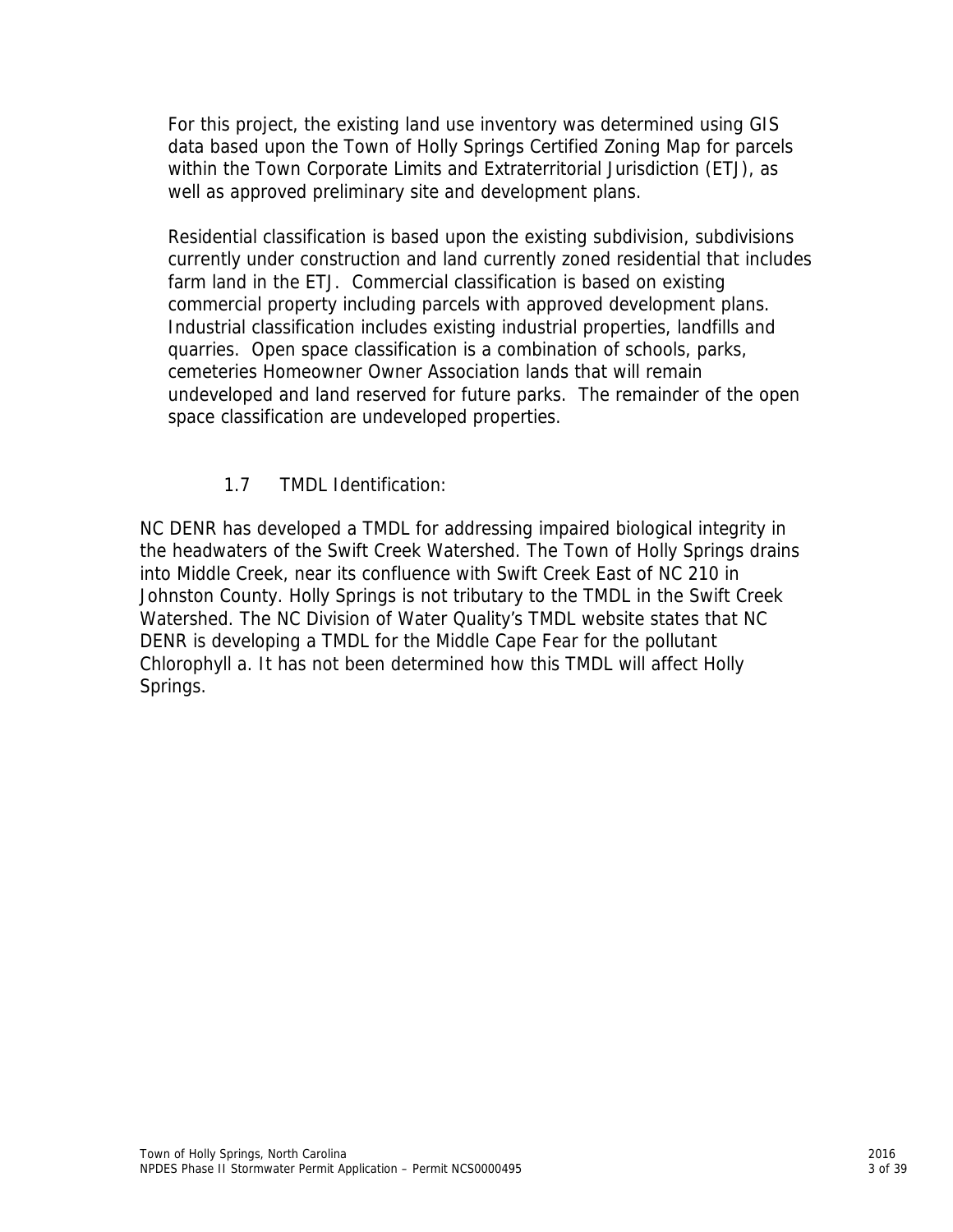# **2 RECEIVING STREAMS**

# **Table 1. Neuse River Basin**

| <b>Receiving Stream</b><br>Name                                                                          | Stream<br>Segment         | Water<br>Quality<br>Classification | Use Support<br>Rating                                                                                                                                                       | <b>Water Quality Issues</b>                                                                                                                                                                                                                           | 303(d) List<br>**Listings based<br>upon 2016 draft list<br>and 2010 listing                   |
|----------------------------------------------------------------------------------------------------------|---------------------------|------------------------------------|-----------------------------------------------------------------------------------------------------------------------------------------------------------------------------|-------------------------------------------------------------------------------------------------------------------------------------------------------------------------------------------------------------------------------------------------------|-----------------------------------------------------------------------------------------------|
| Middle Creek<br>From 0.8 miles south of<br>US1 to ut on west of creek<br>3.0 miles                       | $27 - 43 - 15$<br>(1)b1   | C; NSW                             | Aquatic Life:<br>Impaired                                                                                                                                                   | • Habitat Degradation<br>from MS4 NPDES<br>(Apex) & Stormwater<br>Runoff<br>• Low Dissolved Oxygen<br>from WWTP NPDES<br>(Apex)<br>• Upper portion of the<br>Middle Creek<br>watershed having<br>elevated levels of<br>turbidity & fecal<br>coliform. | Yes: 303d list for<br>impairments due to<br>Low Dissolved<br>Oxygen & Habitat<br>Degradation. |
| Middle Creek<br>From ut on west side of<br>creek 3.0 miles<br>downstream to<br>backwaters of Sunset Lake | $27 - 43 - 15 -$<br>(1)b2 | C; NSW                             | Aquatic Life:<br>Supporting<br><b>Recreation: Not</b><br>Rated                                                                                                              | • Elevated turbidity<br>levels                                                                                                                                                                                                                        | no                                                                                            |
| Middle Creek<br>Sunset Lake                                                                              | $27 - 43 - 15 - (2)$      | B; NSW                             | n/a                                                                                                                                                                         | n/a                                                                                                                                                                                                                                                   | no                                                                                            |
| Middle Creek<br>From dam at Sunset Lake<br>to Swift Creek                                                | $27 - 43 - 15$<br>$(4)$ a | C; NSW                             | Aquatic Life: Not<br>Rated, Zinc & Iron;<br>Supporting,<br>Ecological/biologic<br>al integrity<br>FishCom &<br>Benthos; Impaired,<br>Turbidity<br>Recreation:<br>Supporting | • Fecal Coliform<br>Bacteria from MS4<br>NPDES (Apex) &<br><b>Stormwater Runoff</b><br>• Nutrient Impacts from<br>General Agriculture/<br>Pasture & Stormwater<br>Runoff<br>• Turbidity from<br>Construction &<br>Stormwater Runoff.                  | Yes: 2010 303d 4.5<br>PW miles impaired<br>due to turbidity.                                  |
| Middle Creek<br>Subbasin 03-04-03                                                                        | n/a                       | n/a                                | n/a                                                                                                                                                                         | n/a                                                                                                                                                                                                                                                   | Yes: 2010 and 2016<br>draft 303d list 8.9<br><b>Impaired Miles</b>                            |
| <b>Basil Creek</b><br>Bass Lake, Mills Pond                                                              | $27 - 43 - 15 - (3)$      | B; NSW                             | No data collected<br><b>July 2009</b><br>Basinwide Plan                                                                                                                     | n/a                                                                                                                                                                                                                                                   | No                                                                                            |
| Rocky Branch                                                                                             | $27 - 43 - 15 -$<br>4.5   | C; NSW                             | No data collected<br><b>July 2009</b><br>Basinwide Plan                                                                                                                     | n/a                                                                                                                                                                                                                                                   | No                                                                                            |

 information for this table has been obtained from the NC DENR 2009 Neuse River Basinwide Water Quality Plan, BIMS 2010 and the 2010 Draft 303d list.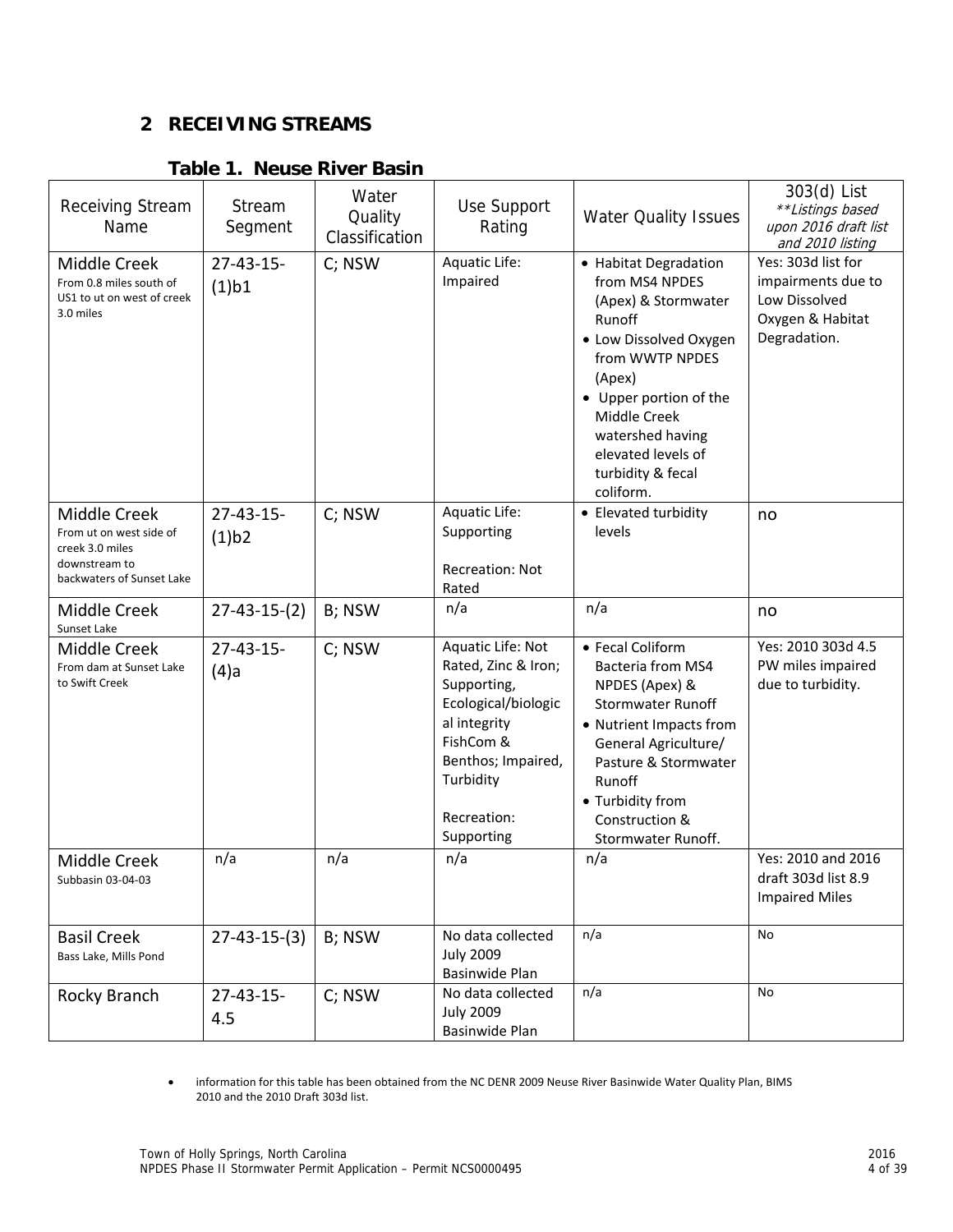|  |  | Table 2. Cape Fear River Basin |
|--|--|--------------------------------|
|--|--|--------------------------------|

| Receiving Stream<br>Name                                                 | Stream<br>Segment    | Water<br>Quality<br>Classification | Use Support<br>Rating                                                                              | <b>Water Quality Issues</b>                                                                                                                                                                                                                                                                                                                                                                                          | 303(d) List |
|--------------------------------------------------------------------------|----------------------|------------------------------------|----------------------------------------------------------------------------------------------------|----------------------------------------------------------------------------------------------------------------------------------------------------------------------------------------------------------------------------------------------------------------------------------------------------------------------------------------------------------------------------------------------------------------------|-------------|
| Little White Oak<br>Creek<br>From Source to Harris<br>Lake, Buckhorn Cr. | $18 - 7 - 7$         | C                                  |                                                                                                    | n/a                                                                                                                                                                                                                                                                                                                                                                                                                  | <b>No</b>   |
| <b>White Oak Creek</b><br>From Source to Harris<br>Lake, Buckhorn Cr.    | $18 - 7 - 6$         | $\mathsf{C}$                       | No data<br>collected<br>October 2005<br>Basinwide Plan                                             | n/a                                                                                                                                                                                                                                                                                                                                                                                                                  | <b>No</b>   |
| <b>Big Branch</b><br>From Source to Harris<br>Lake, Buckhorn Cr.         | $18 - 7 - 8$         | $\mathsf{C}$                       |                                                                                                    | n/a                                                                                                                                                                                                                                                                                                                                                                                                                  | <b>No</b>   |
| Little Branch<br>From Source to Big Branch                               | $18 - 7 - 6 - 1 - 1$ | $\mathsf{C}$                       | Not Rated                                                                                          | n/a                                                                                                                                                                                                                                                                                                                                                                                                                  | No          |
| <b>Utley Creek</b><br>From Source to Harris<br>Lake, Buckhorn Cr.        | $18 - 7 - 5.5$       | $\mathsf{C}$                       | No data<br>collected<br>October 2005<br>Basinwide Plan<br>Not Rated July<br>2000 Basinwide<br>Plan | The "Cape Fear River<br>Basinwide Water Quality Plan"<br>October 2005 current status<br>and recommendations noted<br>that earlier studies indicated<br>the Holly Springs WWTP as a<br>significant contributor of<br>nutrients to the creek and<br>recommends that the town<br>find another wastewater<br>disposal alternative and to<br>protect streams in the<br>urbanizing areas. No recent<br>WQ issues reported. | <b>No</b>   |
| Norris Branch<br>From Source to Cary<br><b>Branch</b>                    | $18 - 7 - 5 - 1$     | $\mathsf{C}$                       |                                                                                                    |                                                                                                                                                                                                                                                                                                                                                                                                                      | No          |
| Cary Branch<br>From Source to Harris<br>Lake, Buckhorn Cr.               | $18 - 7 - 5$         | $\mathsf{C}$                       | No data<br>collected<br>October 2005<br><b>Basinwide Plan</b>                                      |                                                                                                                                                                                                                                                                                                                                                                                                                      | No          |
| Jim Branch<br>From Source to Harris<br>Lake, Buckhorn Cr.                | $18 - 7 - 4$         | $\mathsf{C}$                       |                                                                                                    |                                                                                                                                                                                                                                                                                                                                                                                                                      | No          |
| Buckhorn Creek<br>From Source to Norfolk<br>Southern Railroad            | $18 - 7 - (1)$       | $\mathsf{C}$                       |                                                                                                    |                                                                                                                                                                                                                                                                                                                                                                                                                      | <b>No</b>   |

 information for this table has been obtained from the NC DENR 2005 Cape Fear River Basinwide Water Quality Plan , BIMS 2010 and the 2010 Draft 303d List.

# **Water Quality Classification:**

## **Information Sources:**

C = Secondary Recreation

B = Primary Recreation

NSW = Nutrient Sensitive Waters

Stream Index Numbers: http://nc.maps.arcgis.com/home/webmap/viewer.html?useExisting=1 BasinwideWaterQualityPlans:http://deq.nc.gov/about/divisions/water-resources/planning/basinplanning/map-page/neuse-river-basin http://deq.nc.gov/cape-fear-river-basin 303(d)List:http://deq.nc.gov/about/divisions/water-resources/planning/classificationstandards/303d/303d-files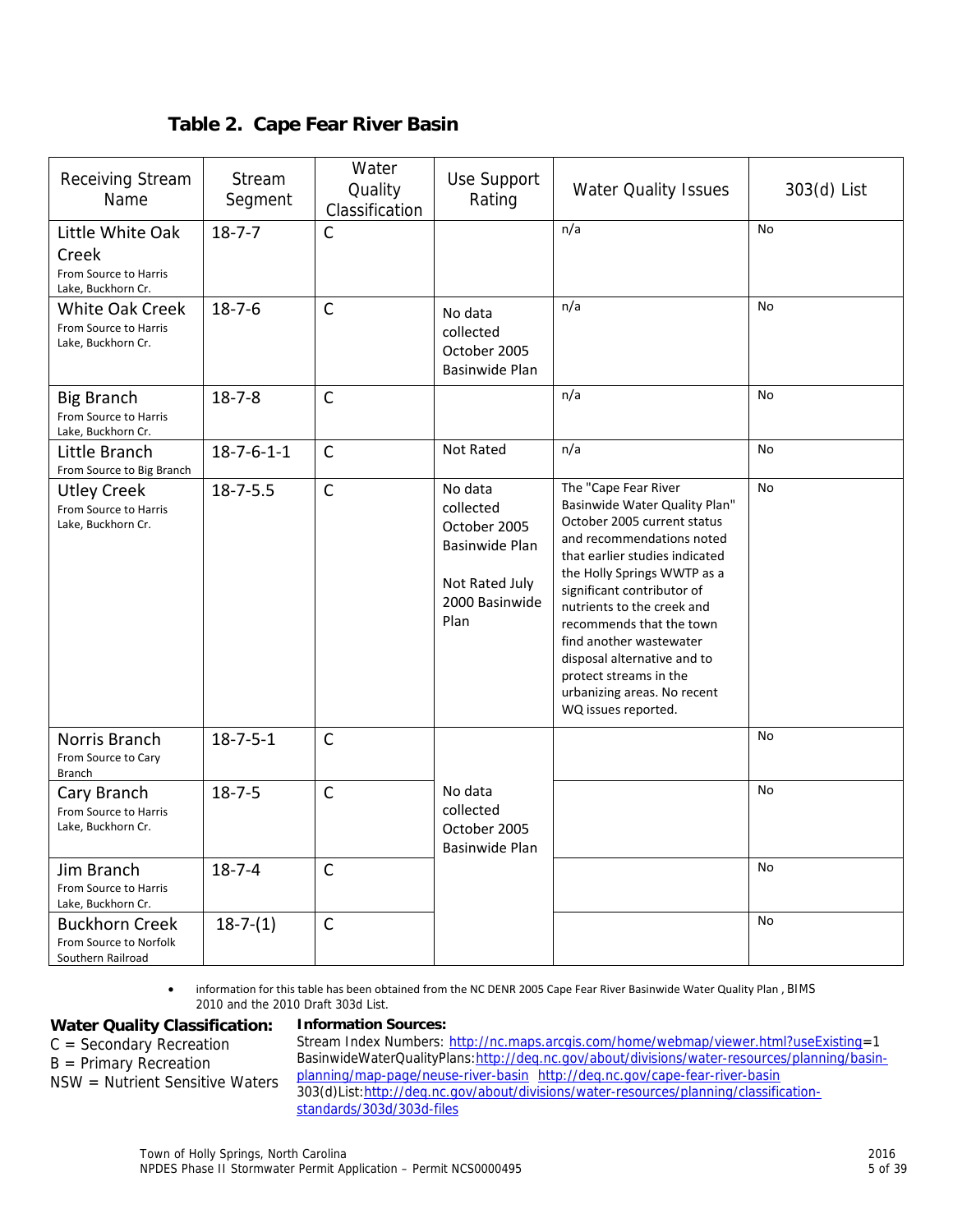# WATER QUALITY PROGRAMS

|   | Local Programs:<br>3.1                                                                                                                                                                                                                                                    |                   |
|---|---------------------------------------------------------------------------------------------------------------------------------------------------------------------------------------------------------------------------------------------------------------------------|-------------------|
|   | <b>Water Quality Program</b>                                                                                                                                                                                                                                              | <b>Attachment</b> |
| п | Erosion & Sedimentation Control Program, Delegated by the<br>Sediment Control Commission                                                                                                                                                                                  | $\overline{2}$    |
|   | Soil Erosion & Sedimentation Control Ordinance<br>Town Code, Chapter 8, Article II                                                                                                                                                                                        |                   |
|   | Town of Holly Springs Engineering Design and<br>-<br>Construction Standards - Section 4, Sedimentation &<br>Erosion Control; Section 10, Environmental                                                                                                                    | 3                 |
| п | Floodplain Management Program<br>Flood Damage Prevention Ordinance                                                                                                                                                                                                        | $\overline{2}$    |
|   | Town Code, Chapter 8, Article II                                                                                                                                                                                                                                          |                   |
|   | Drainage Policies: Including the use of three drainage<br>$\overline{\phantom{a}}$<br>basin HEC-HMS models to identify changes in surface<br>water elevation and provide information to ensure that<br>new development will not negatively affect adjacent<br>properties. | 4                 |
| п | Timbering<br><b>Timbering Regulations</b><br>Town Code, Chapter 8, Article IV                                                                                                                                                                                             | $\overline{2}$    |
|   | Stormwater Management<br>Town-mandated riparian buffer regulations: Section 7.06<br>of the Town of Holly Springs Unified Development<br>Ordinance.                                                                                                                        | 5                 |
|   | NPDES Phase II Post-Construction Stormwater Regulations<br>Town Code, Chapter 8, Article V                                                                                                                                                                                | $\overline{2}$    |
|   | NPDES Phase II Stormwater Illicit Discharge Detection &<br><b>Elimination Regulations</b>                                                                                                                                                                                 | 2                 |
|   | Town Code, Chapter 8, Article VI<br>Town of Holly Springs Engineering Design and<br>Construction Standards - Section 8, Stormwater Design                                                                                                                                 | 3                 |
|   | Storm Drain Marker Program                                                                                                                                                                                                                                                | 6                 |
|   | <b>Water Conservation</b>                                                                                                                                                                                                                                                 |                   |
|   | <b>Water Conservation Ordinance</b>                                                                                                                                                                                                                                       | $\overline{7}$    |

Town Code, Chapter 16, Article II, Division 2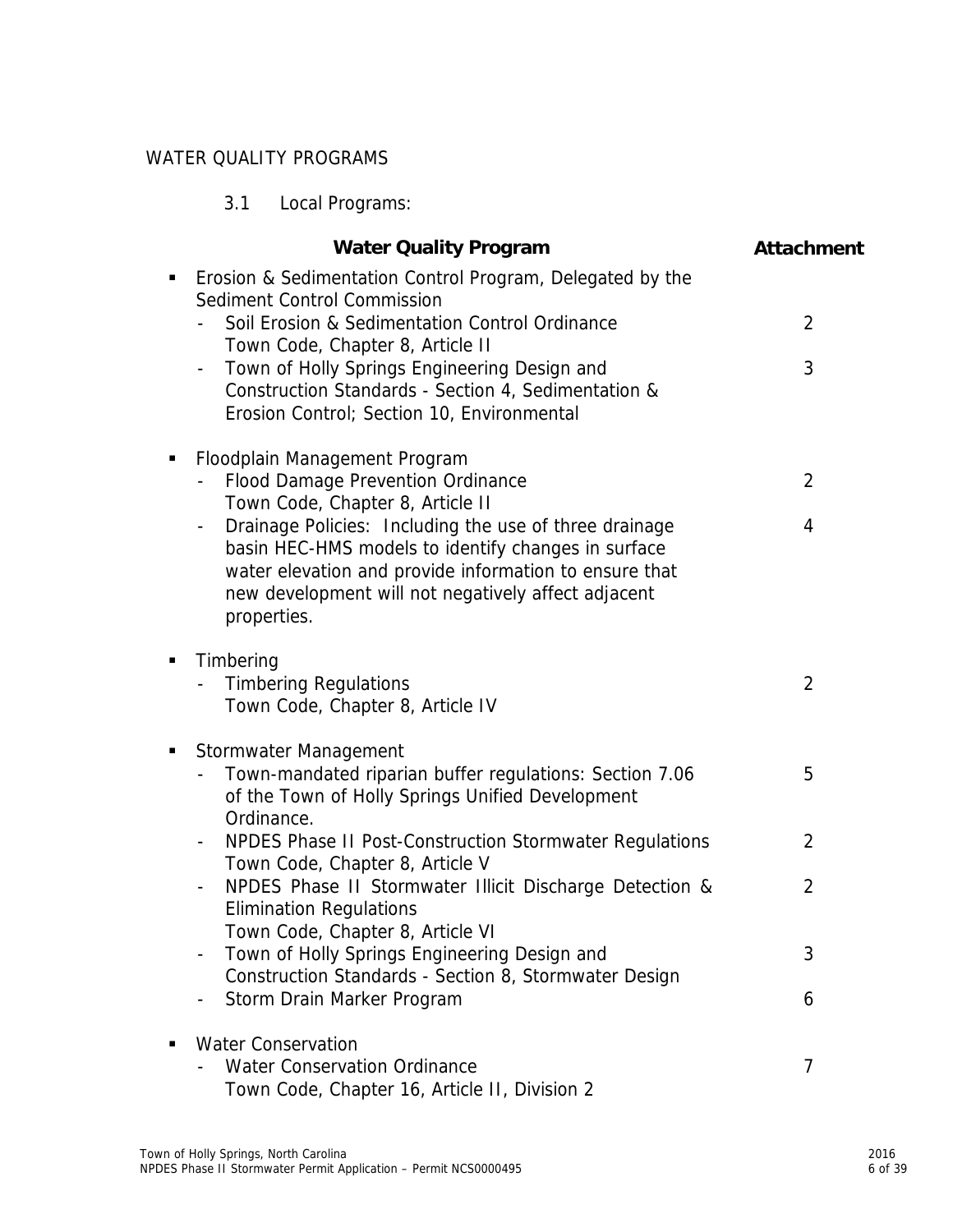| <b>Reclaimed Water Ordinance</b>                                                          |    |
|-------------------------------------------------------------------------------------------|----|
| Town Code, Chapter 16, Article IV                                                         |    |
| Town of Holly Springs Engineering Design and<br>$\blacksquare$                            | 3  |
| Construction Standards - Section 11, Reclaimed Water                                      |    |
| <b>Distribution System</b>                                                                |    |
| Other Documents & Programs                                                                |    |
| Unified Development Ordinance<br>$\overline{\phantom{a}}$                                 | 5  |
| Vision Holly Springs, Town of Holly Springs Comprehensive<br>$\qquad \qquad \blacksquare$ | 8  |
| Plan                                                                                      |    |
| Town of Holly Springs Master Open Space Plan<br>$\overline{\phantom{a}}$                  | 9  |
| Town of Holly Springs Secondary and Cumulative Impacts<br>$\overline{\phantom{a}}$        | 10 |
| Master Mitigation Plan.                                                                   |    |
| Yard and Leaf Waste, White Goods and Bulky Trash<br>$\blacksquare$                        |    |
| Collection - Town Code, Chapter 14, Article II                                            |    |

Copies of ordinances and policies for the existing water quality programs are available on the CD attached with this application.

# 3.2 State Programs:

- **Neuse Riparian Buffer Rules**
- Erosion and Sedimentation Control (for all construction projects one acre of disturbed area or greater that are not permitted through the Town of Holly Springs)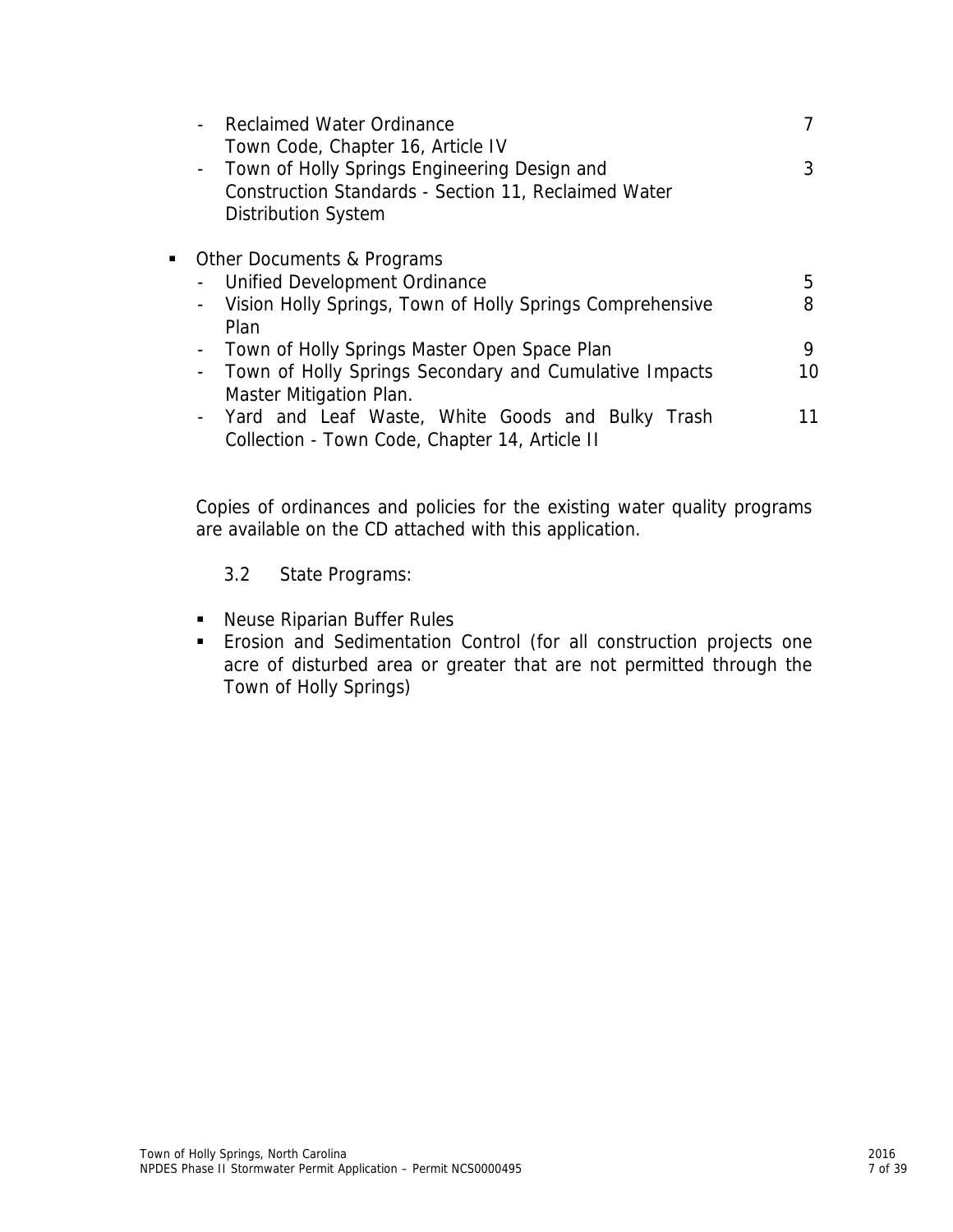# **4 PERMITTING INFORMATION**

# 4.1 RESPONSIBLE PARTY CONTACT LIST

| Department     | <b>Position/Name</b>                                       | Phone #        | Fax $#$        | <b>Email</b>                        |
|----------------|------------------------------------------------------------|----------------|----------------|-------------------------------------|
| Administration | Charles Simmons, Assistant Town                            | (919) 557-3924 | (919) 567-1472 | charles.simmons@hollyspringsnc.us   |
|                | Manager                                                    |                |                |                                     |
| Administration | Daniel Weeks, Assistant Town<br>Manager                    | (919) 557-2924 | (919) 567-1472 | daniel.weeks@hollyspringsnc.us      |
| Administration | Eric Tayler, IT Manager                                    | (919) 557-3909 | (919) 567-1472 | eric.tayler@hollyspringsnc.us       |
| Governing Body | Richard "Dick" Sears, Mayor                                | (919) 557-3900 | (919) 552-0654 | dick.sears@hollyspringsnc.us        |
| Governing Body | Joni Powell, Town Clerk                                    | (919) 557-3900 | (919) 552-0654 | joni.powell@hollyspringsnc.us       |
| Governing Body | Linda Harper, Deputy Town Clerk                            | (919) 557-3904 | (919) 552-0654 | linda.harper@hollyspringsnc.us      |
| Governing Body | Mark Andrews, Public Information<br>Officer                | (919) 557-2918 | (919) 552-0654 | mark.andrews@hollyspringsnc.us      |
| Governing Body | Tamara Ward, Publications<br>Specialist                    | (919) 557-2936 | (919) 552-0654 | tamara.ward@hollyspringsnc.us       |
| Engineering    | Kendra Parrish, PE, CFM Director &<br>Department Head      | (919) 557-3935 | (919) 552-9881 | kendra.parrish@hollyspringsnc.us    |
| Engineering    | Aaron Levitt, PE Senior Engineer &<br><b>Division Head</b> | (919) 567-4025 | (919) 552-9881 | aaron.levitt@hollyspringsnc.us      |
| Engineering    | Rodney L. Campbell, Development<br>Inspector Administrator | (919) 557-2908 | (919) 552-9881 | rodney.campbell@hollyspringsnc.us   |
| Engineering    | Elizabeth Goodson, PE,<br>Development Review Engineer      | (919) 557-3936 | (919) 552-9881 | elizabeth.goodson@hollyspringsnc.us |
| Engineering    | Bobby Boling, Development Plans<br>Reviewer                | (919) 557-3919 | (919) 552-9881 | bobby.boling@hollyspringsnc.us      |
| Engineering    | Drew Johnson, Development Plans<br>Reviewer                | (919) 557-2930 | (919) 552-9881 | drew.johnson@hollyspringsnc.us      |
| Engineering    | Daniel Colavito, CFM,<br><b>Environmental Specialist</b>   | (919) 567-4027 | (919) 552-9881 | daniel.colavito@hollyspringsnc.us   |
| Engineering    | Darin Eyster, CFM, Stormwater<br>Administrator             | (919) 557-2921 | (919) 552-9881 | darin.eyster@hollyspringsnc.us      |
| Engineering    | Zachary Pitts, Environmental<br>Technician                 | (919) 557-2909 | (919) 552-9881 | zachary.pitts@hollyspringsnc.us     |
| Engineering    | Mark Tutor, Erosion Control<br>Inspector                   | (919) 215-2249 | (919) 552-9881 | mark.tutor@hollyspringsnc.us        |
| Engineering    | Joan Timberlake, Erosion Control<br>Inspector, Part-time   | (919) 805-8346 | (919) 552-9881 | joan.timberlake@hollyspringsnc.us   |
| Engineering    | Dirk Siebenbrodt, PE Engineering<br>Project Coordinator    | (919) 557-3931 | (919) 552-9881 | dirk.siebenbbrodt@hollyspringsnc.us |
| Engineering    | Scott Evenson, Engineering/GIS<br>Technician               | (919) 557-3932 | (919) 552-9881 | scott.evenson@hollyspringsnc.us     |
| Engineering    | David Summers, Lead Development<br>Inspector               | (919) 557-2910 | (919) 552-9881 | david.summers@hollyspringsnc.us     |
| Engineering    | Mike Williams, Development<br>Inspector                    | (919) 557-2911 | (919) 552-9881 | michael.williams@hollyspringsnc.us  |
| Engineering    | Mark Harris, Development<br>Inspector                      | (919) 557-2928 | (919) 552-9881 | mark.harris@hollyspringsnc.us       |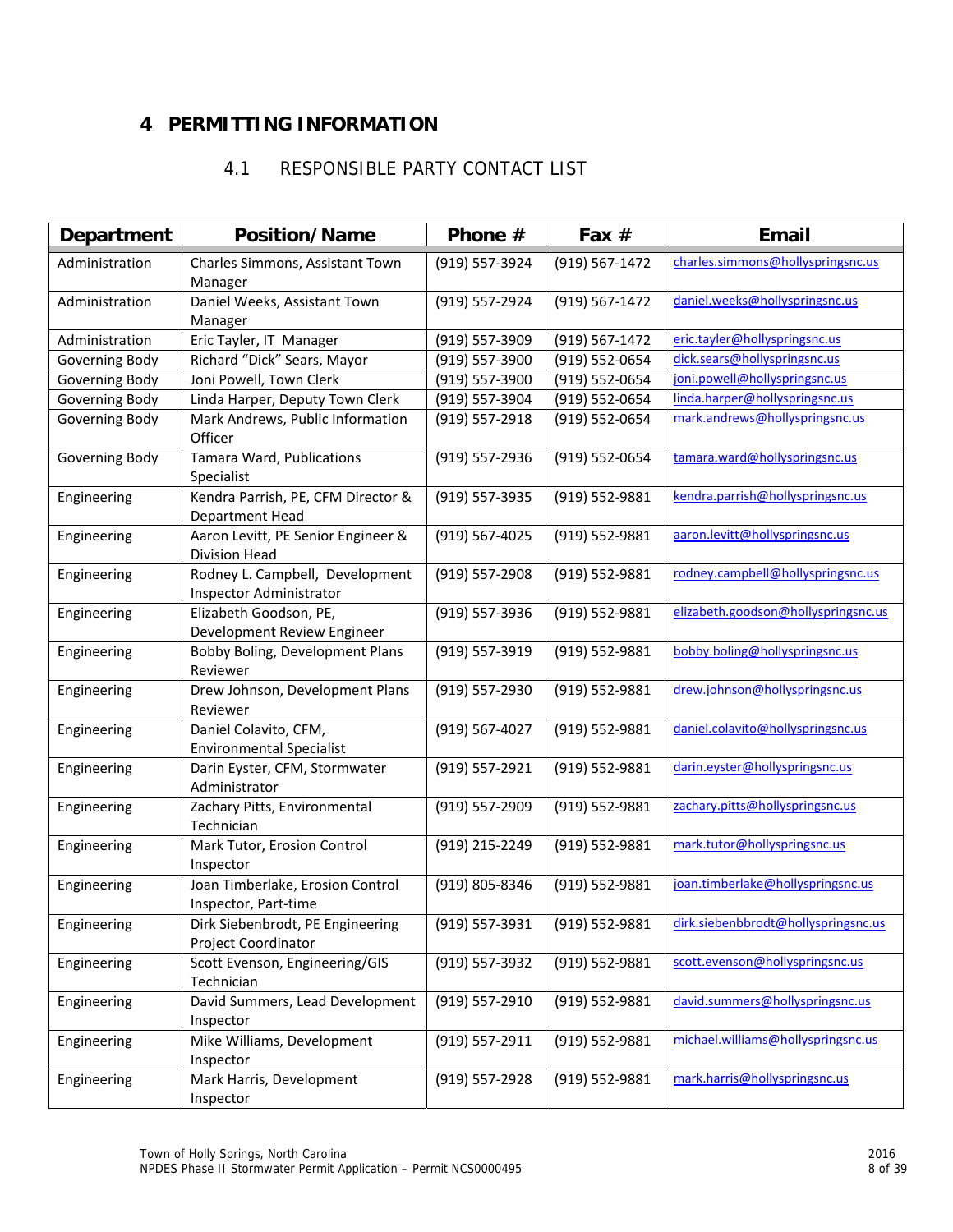| Engineering             | Danny Street, Development<br>Inspector                      | (919) 557-2912 | (919) 552-9881     | danny.street@hollyspringsnc.us     |
|-------------------------|-------------------------------------------------------------|----------------|--------------------|------------------------------------|
| Engineering             | Bobby Mills, Development<br>Inspector                       | (919) 557-2938 | (919) 552-9881     | bobby.mills@hollyspringsnc.us      |
| Engineering             | Jennifer Bullock, Office Manager                            | (919) 557-3933 | (919) 552-9881     | jennifer.bullock@hollyspringsnc.us |
| Engineering             | Sara Emig, Engineering Program<br><b>Support Specialist</b> | (919) 557-3926 | (919) 552-9881     | sara.emig@hollyspringsnc.us        |
| Engineering             | Debbie Abbene, Administrative<br>Assistant I                | (919) 557-3939 | (919) 552-9881     | debbie.abbene@hollyspringsnc.us    |
| Code<br>Enforcement     | Ricky Blackmon, Department Head                             | (919) 557-3915 | (919) 557-7551     | ricky.blackmon@hollyspringsnc.us   |
| Code<br>Enforcement     | Andrew Rubley, Code Enforcement/<br>Safety Officer          | (919) 557-2914 | $(919) 557 - 7551$ | andrew.rubley@hollyspringsnc.us    |
| Economic<br>Development | Jennifer Mizelle, Department Head                           | (919) 557-3923 | (919) 567-1472     | jennifer.mizelle@hollyspringsncus  |
| <b>Human Resources</b>  | Erika Philips, Department Head                              | (919) 557-3911 | (919) 567-2569     | erika.philips@hollyspringsnc.us    |
| Parks &<br>Recreation   | Len Bradley, Department Head                                | (919) 557-3930 | (919) 552-5569     | len.bradley@hollyspringsnc.us      |
| Parks &<br>Recreation   | Carolyn Couch, Bass Lake Park<br>Manager                    | (919) 557-2906 | (919) 552-5569     | carolyn.couch@hollyspringsnc.us    |
| Parks &                 | Steve McElhaney, Bass Lake Park                             | (919) 557-2906 | (919) 552-5569     | steve.mcelhaney@hollyspringsnc.us  |
| Recreation              | <b>Naturalist</b>                                           |                |                    |                                    |
| Planning & Zoning       | Gina Clapp, Department Head                                 | (919) 557-3908 | (919) 557-2067     | gina.clapp@hollyspringsnc.us       |
| Police                  | John Herring, Chief                                         | (919) 567-4701 | (919) 552-0533     | John.herring@hollyspringsnc.us     |
| Fire                    | Leroy Smith, Chief                                          | (919) 567-4001 | (919) 567-4001     | leroysmith@hollyspringsnc.us       |
| <b>Public Utilities</b> | Seann Byrd, Department Head                                 | (919) 577-2273 | (919) 577-2280     | seann.byrd@hollyspringsnc.us       |
| <b>Public Works</b>     | Luncie McNeil, Department Head                              | (919) 552-5920 | (919) 552-7947     | Luncie.McNeil@hollyspringsnc.us    |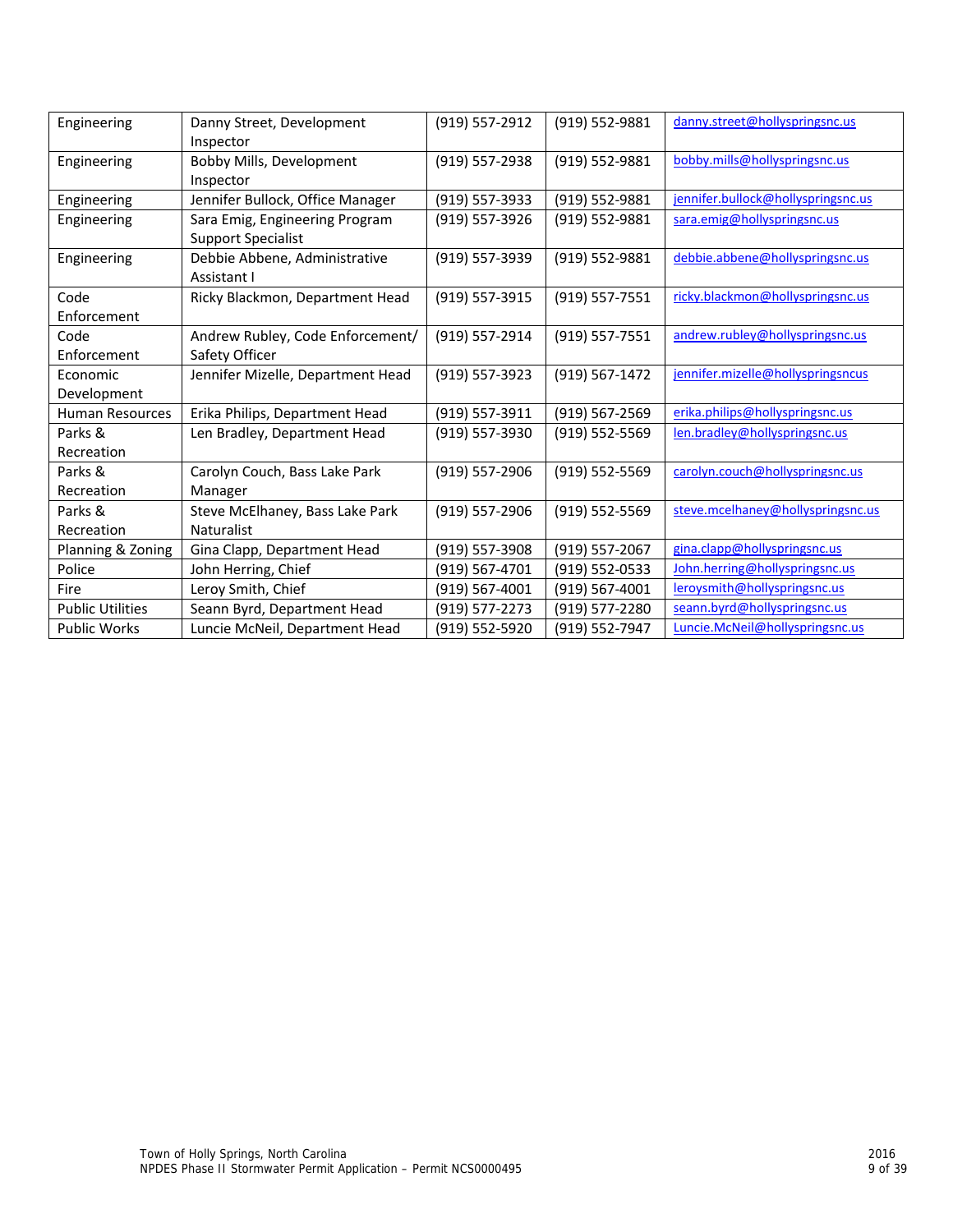# 4.2 Organizational Chart



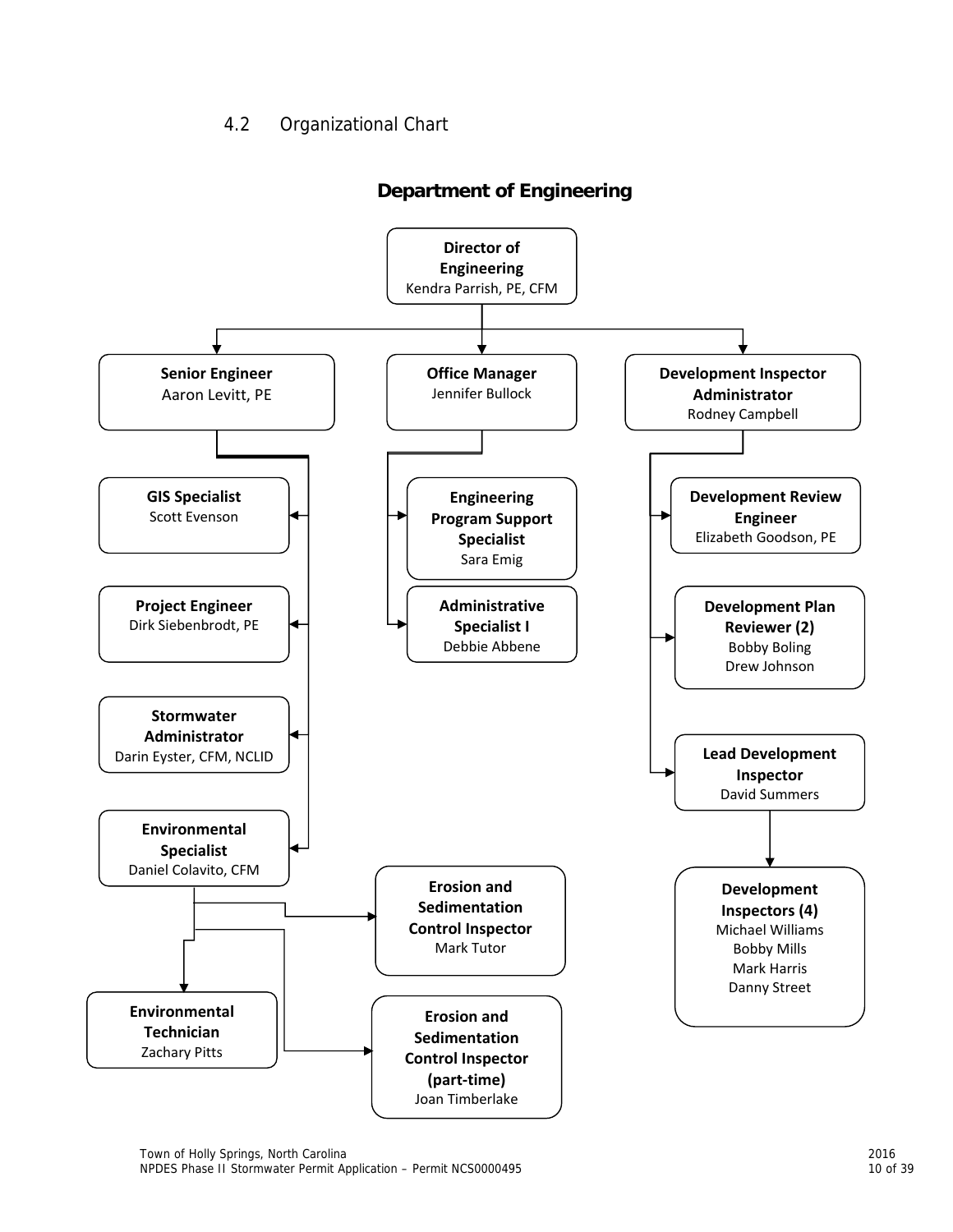![](_page_15_Figure_0.jpeg)

# **Governing Body**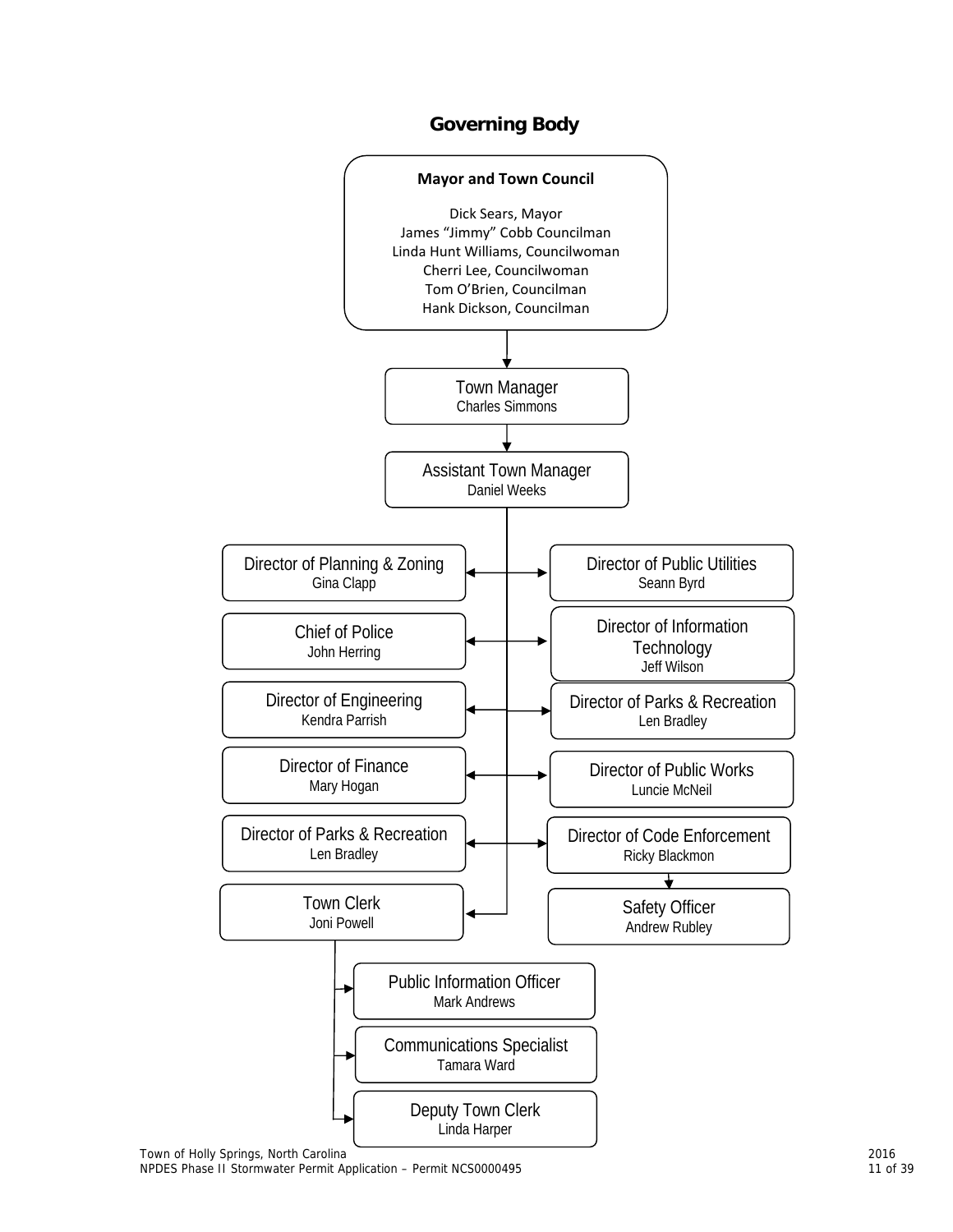4.3 Signing Official:

Charles Simmons, Town Manager

The Town Manager is the appropriate person to sign the application as this position has direct supervision and management control over those departments that have roles and responsibilities in the administration of this program.

 Please refer to Attachment 3: Resolution of the Holly Springs Town Council authorization to submit National Pollutant Discharge Elimination System Phase II Permit Application and Stormwater Management Plan.

4.4 Duly Authorized Representative**- N/A**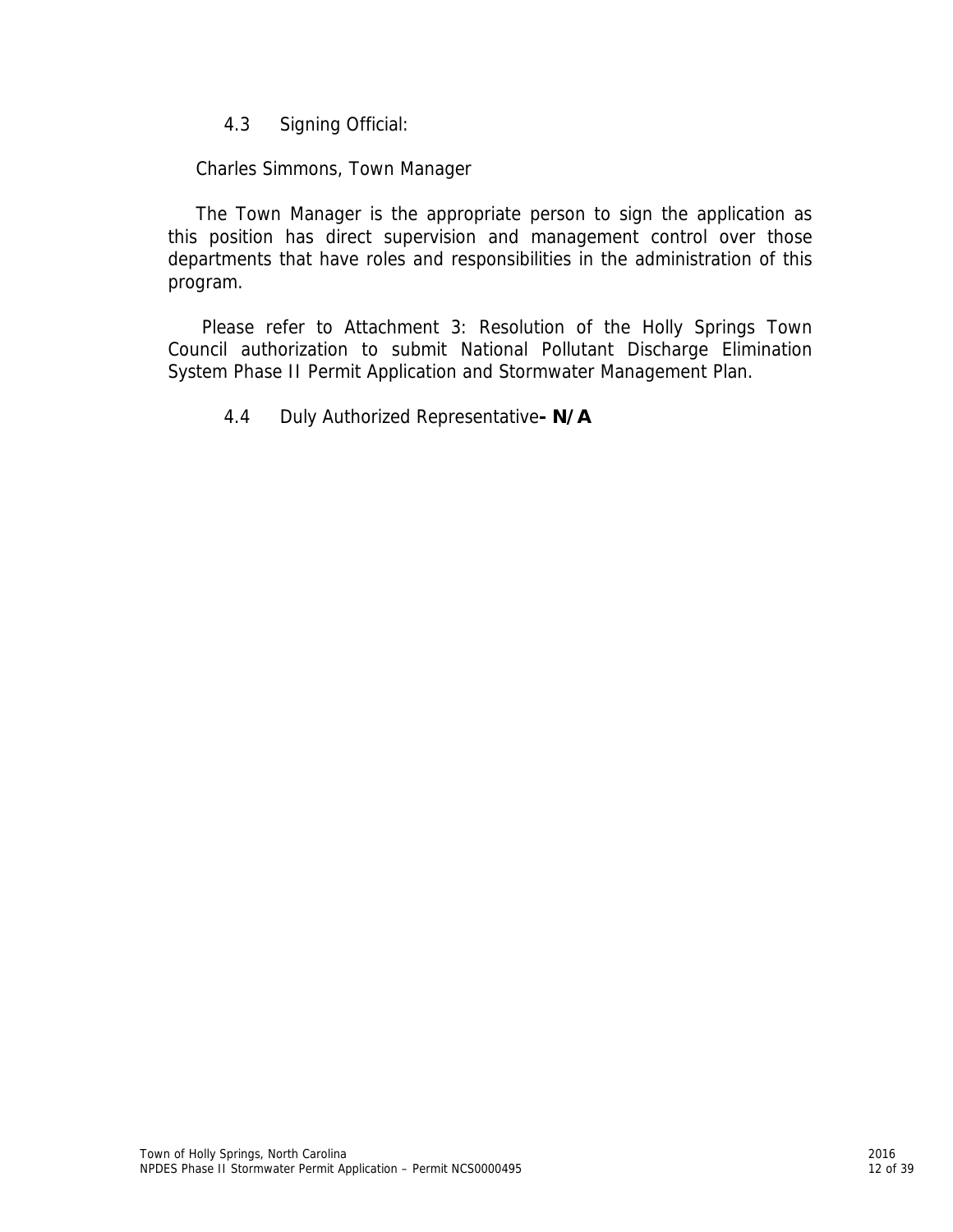# **5 Co-Permitting Information (if applicable)**

- 5.1 Co-Permittees  **N/A**
- 5.2 Legal Agreements  **N/A**
- 5.3 Responsible Parties  **N/A**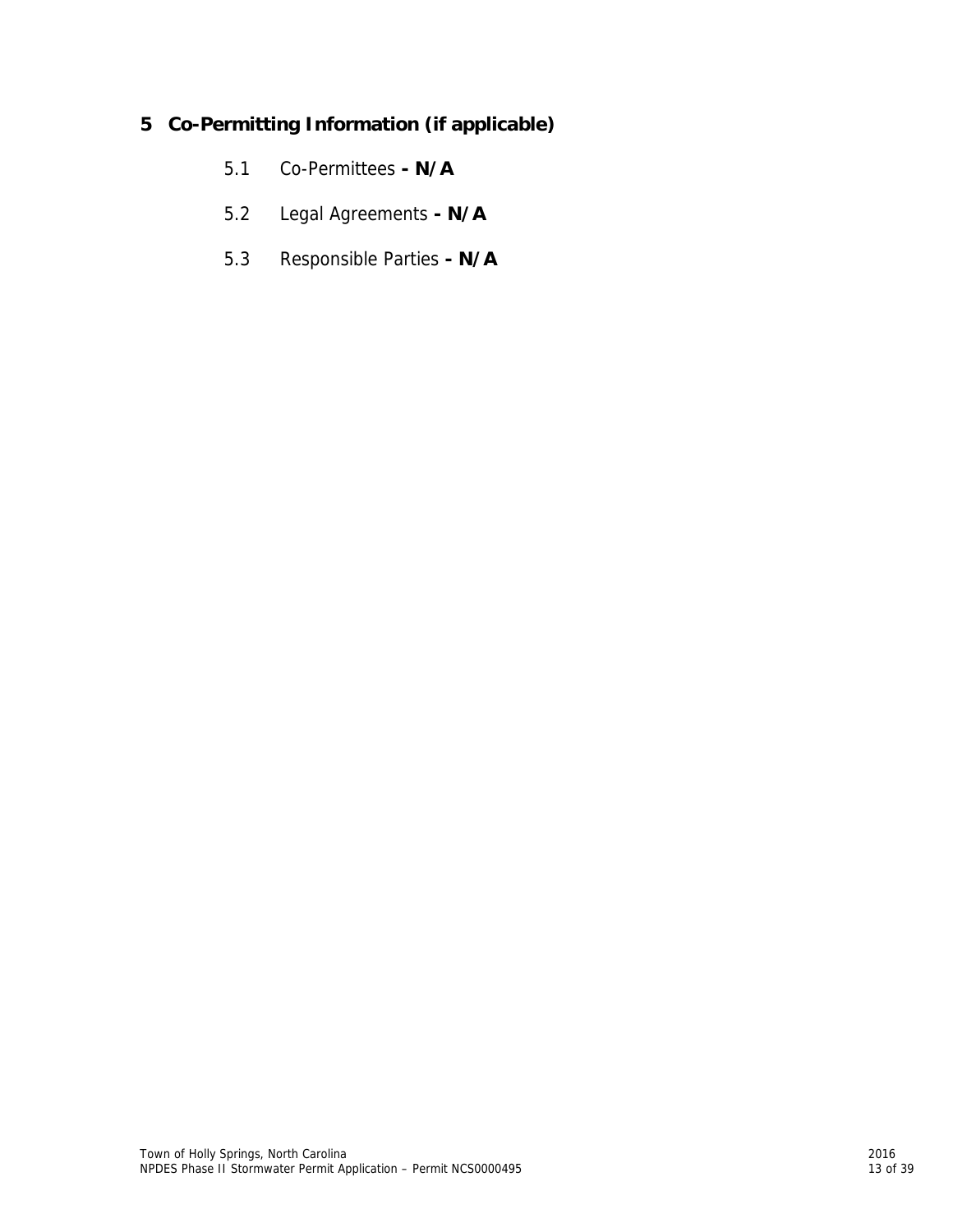# **6 Reliance on Other Government Entity**

- 6.1 Name of Entity  **N/A**
- 6.2 Measure Implemented **N/A**
- 6.3 Contact Information  **N/A**
- 6.4 Legal Agreements **N/A**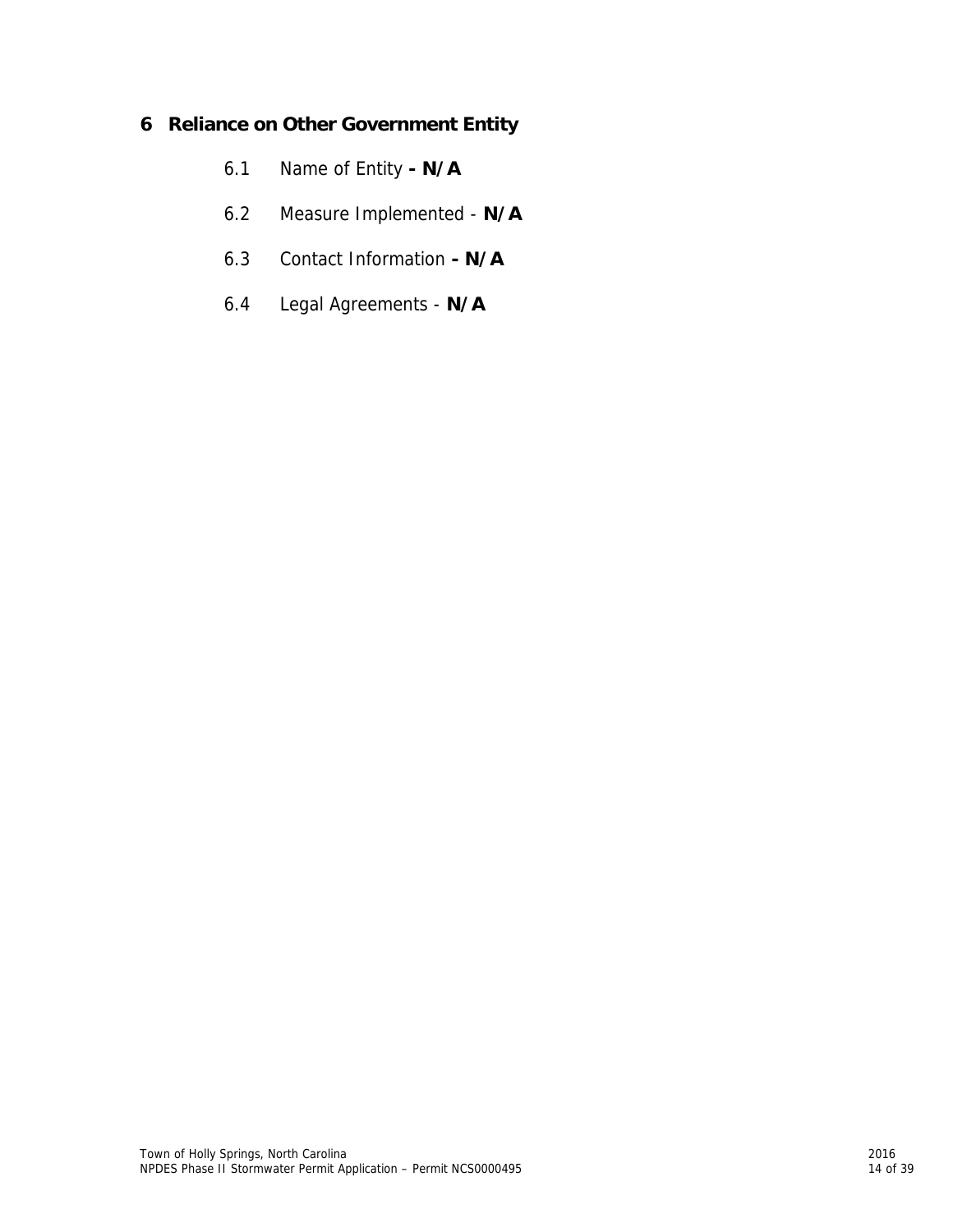# **7 STORMWATER MANAGEMENT PROGRAM**

To protect water quality the Town of Holly Springs will develop, implement, and enforce a stormwater management program (SWMP) designed to reduce the discharge of pollutants from Holly Springs to the maximum extent practicable (MEP) and to satisfy the appropriate water quality requirements of the Clean Water Act.

# **7.1 Public Education and Outreach on Stormwater Impacts**

- 7.1.1 BMP Summary Table: Appendix A
- 7.1.2 Target Pollutant Sources: The primary targets will include sediment, nitrogen, fecal coliform all have negative impacts to water quality as a result of increased runoff from development pollutant and debris transport, and stream bank erosion and flooding. Other pollutants targeted will be disposal of hazardous products and application of pesticides.
- 7.1.3 Target Audience: The target audiences for our education program are those likely to have significant stormwater impacts. These include: commercial, industrial, residential development, schools located within the Town's service area (three elementary, two middle schools, one charter high school, and one high school), residents of the Town of Holly Springs, and Town staff.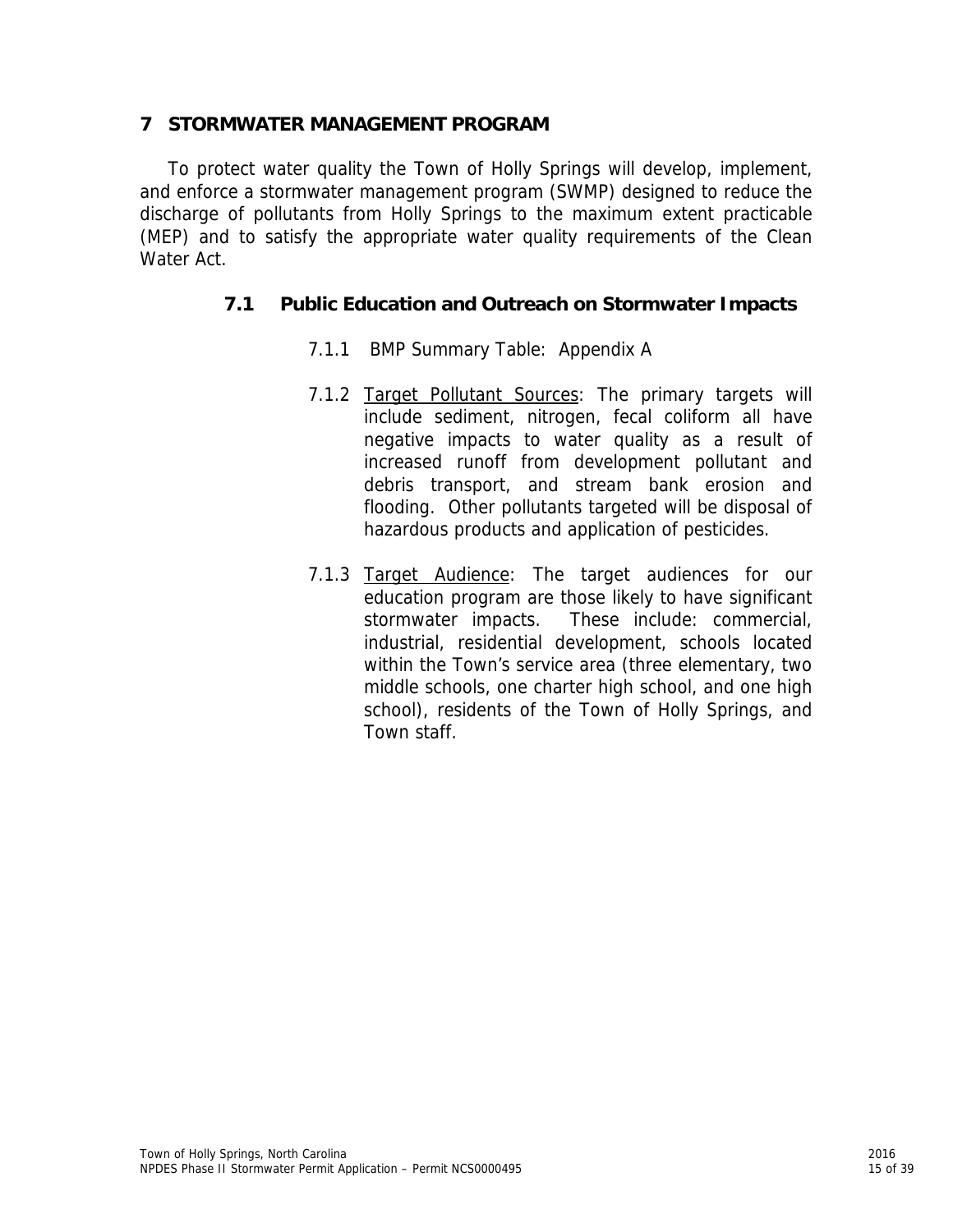7.1.4 Outreach Program: The Town will continue implementation of our outreach strategy will include methods such as social media, printed brochures, newspapers, water bill and "The Springs" the Town's e-newsletter, stormwater information library, booths at local Town events, Town website, Town TV channel, preconstruction and informational workshops and other mass media to reach our target audiences. We expect to reach the bulk of our population as well as developers and others who do not reside within the limits of the Town. The above methods of outreach will provide individuals and households about the steps they can take to reduce stormwater pollution by promoting environmentally conscious daily activities such as, yard and vehicle maintenance activities to reduce loss of pollutants into the stormwater system. We also plan to inform individuals and groups on how to become involved in the stormwater program with the tools listed above and the development of workshops and coordination with local businesses and existing "adopt a stream" programs.

The Town will develop a Communications & Involvement Plan, to more efficiently utilize existing resources that the town has to convey stormwater information to our target audience and focus on citizen's involvement and education. This plan will be submitted to the Town Council for approval via a Public Hearing and be open for public comments.

> 7.1.5 Evaluation: Evaluation of the program will be made annually and recommended changes will be made accordingly.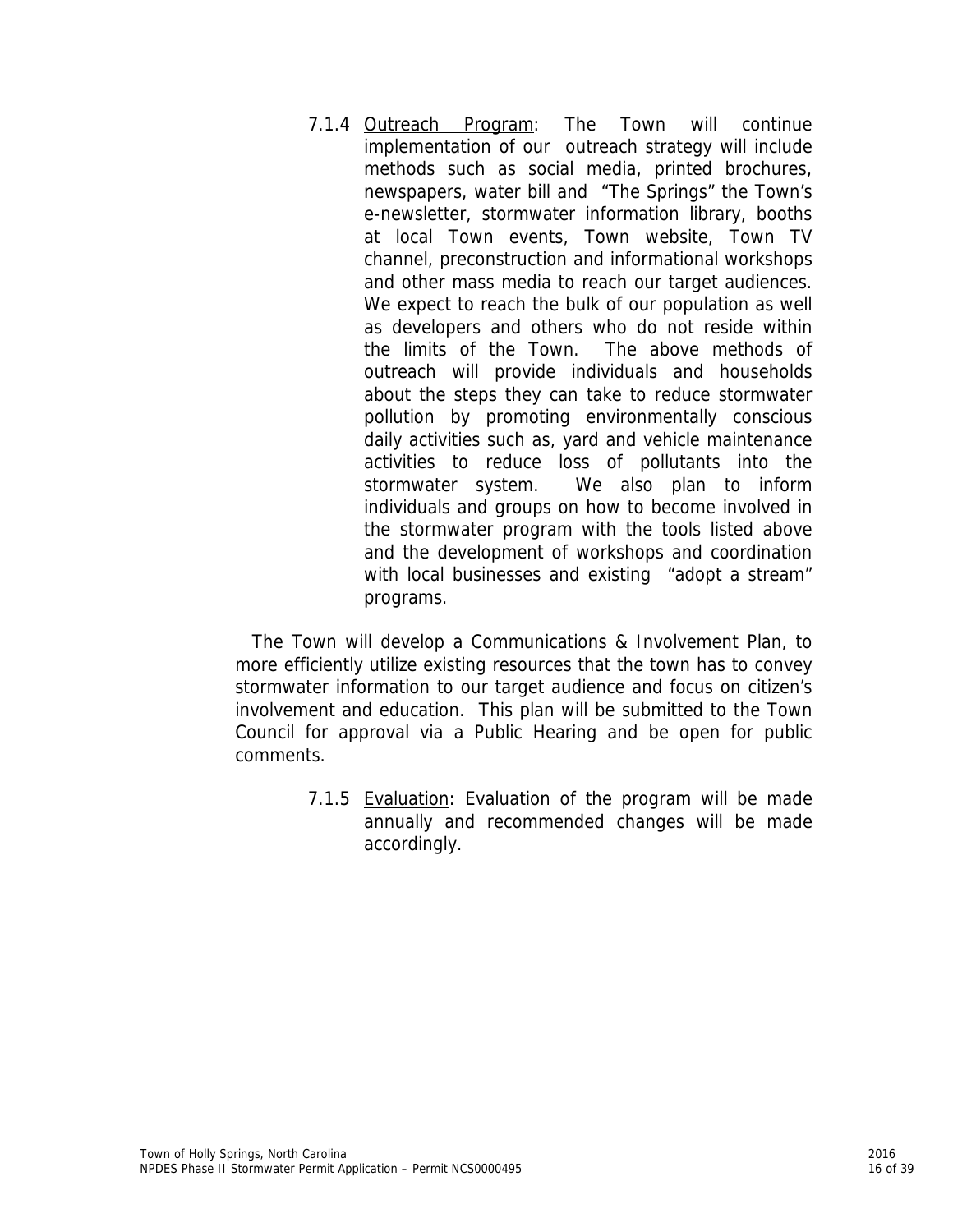# **7.2 Public Involvement and Participation**

- 7.2.1 BMP Summary Table: Appendix A
- 7.2.2 Target Audience: The target audiences for our public involvement program will be focused on all residents and stakeholders in the community. Information and programs will be designed to accommodate all ethnicities, economic groups, and people with varying abilities. We will actively involve all potentially affected stakeholder groups, including commercial and industrial businesses, trade associations, environmental groups, homeowners associations, and educational organizations among others.
- 7.2.3 Participation Programs: All stormwater management program documents will be available for public viewing. Staff will make a presentation to the Town Council and the general public summarizing the content of the permit, and public comments will be accepted.

An education and outreach program will be implemented to engage all economic and ethnic groups and provide opportunities for the public to participate in program development and implementation. We plan to incorporate the following BMPs (with measurable goals) as outlined in the BMP and Measurable Goals Table located in Appendix A, including but not limited to, citizen representatives on regional and local stormwater management committees, public hearings for new ordinances and management plans, working with citizen volunteers willing to educate others about the program, and continue administration or coordination with existing "adopt a stream", Big Sweep and mini-sweeps, Storm Drain Marker Program, Dog Waste Signage Program and as other opportunities for public participation arise.

The Town will develop a Communications & Involvement Plan which will focus on citizen involvement and education. This plan will be submitted to the Town Council for approval via a Public Hearing and be open for public comments.

> 7.2.4 Evaluation: Evaluation of the program will be made annually and recommended changes will be made accordingly.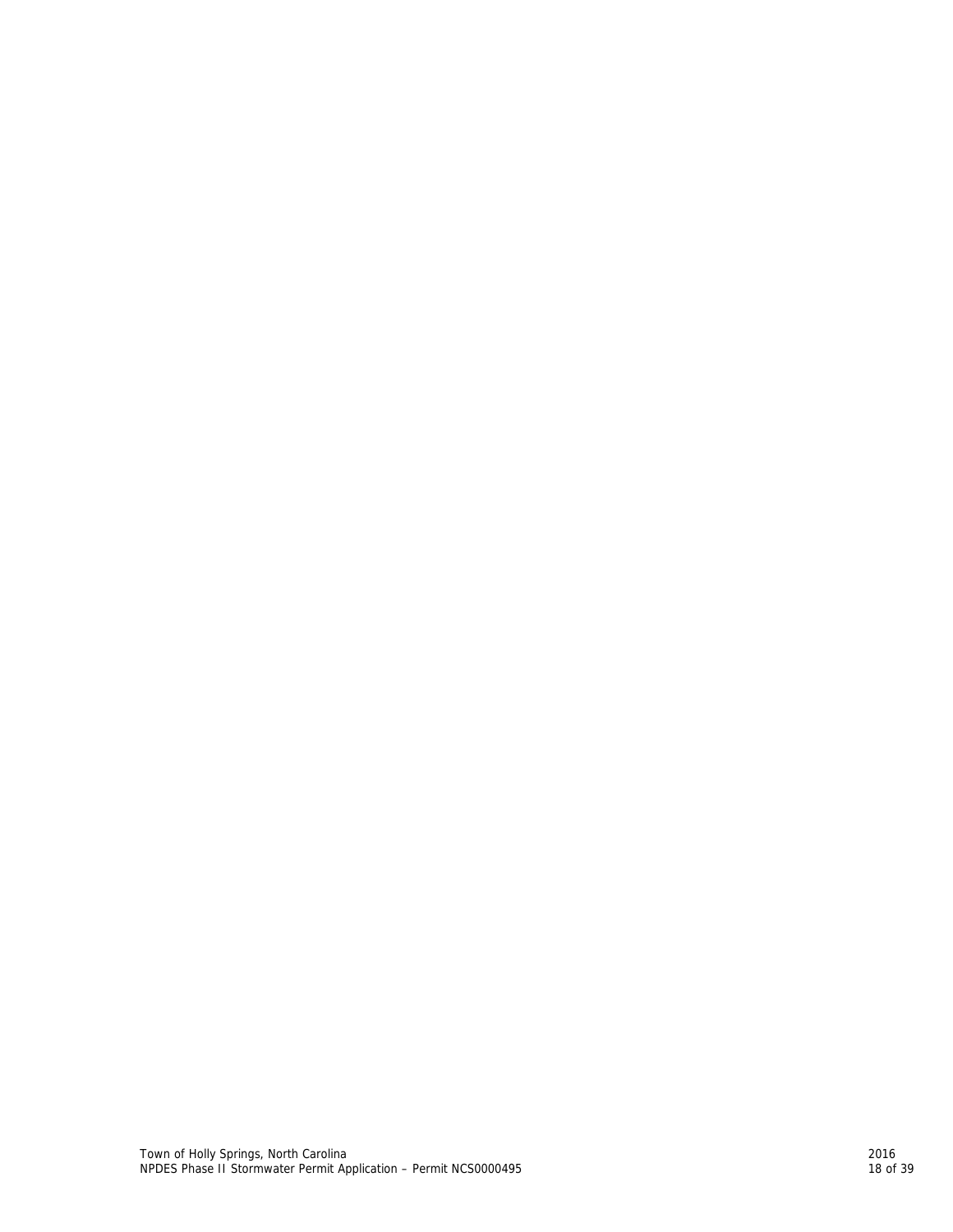# **7.3 Illicit Discharge Detection and Elimination**

- 7.3.1 BMP Summary Table: Appendix A
- 7.3.2 Storm Sewer System Map: The Town will maintain a storm sewer map showing outfall locations and stormwater drainage system components. The Town currently has GIS layers of stormwater pipes, inlets and existing structural post-construction stormwater BMPs contained within the MS4. Other GIS layers that have been created for stormwater management purposes include the Town's Stream Protection Plan showing both state and town regulated stream buffers, Floodplain and drainage area maps, containing Federal Emergency Management Agency (FEMA) floodplain and Town regulated floodplain. New infrastructure will be updated with as-built information provided by developers, and field verification of the outfall locations. This information will be compiled through the development inspection process, field inspections, and incorporating it into our GIS/GPS utility mapping program. GIS layers for the maps will be reviewed annually and updated as needed when program needs arise. This map will be created and maintained within the Town of Holly Springs Department of Engineering.
- 7.3.3 Regulatory Mechanism: The Town will continue legal authority to regulate Illicit Discharges and Illegal Connections through the Town's NPDES Phase II Stormwater Illicit Discharge Detection & Elimination Regulations, Chapter 8, Article IV of the Holly Springs Code of Ordinances, Attachment 2.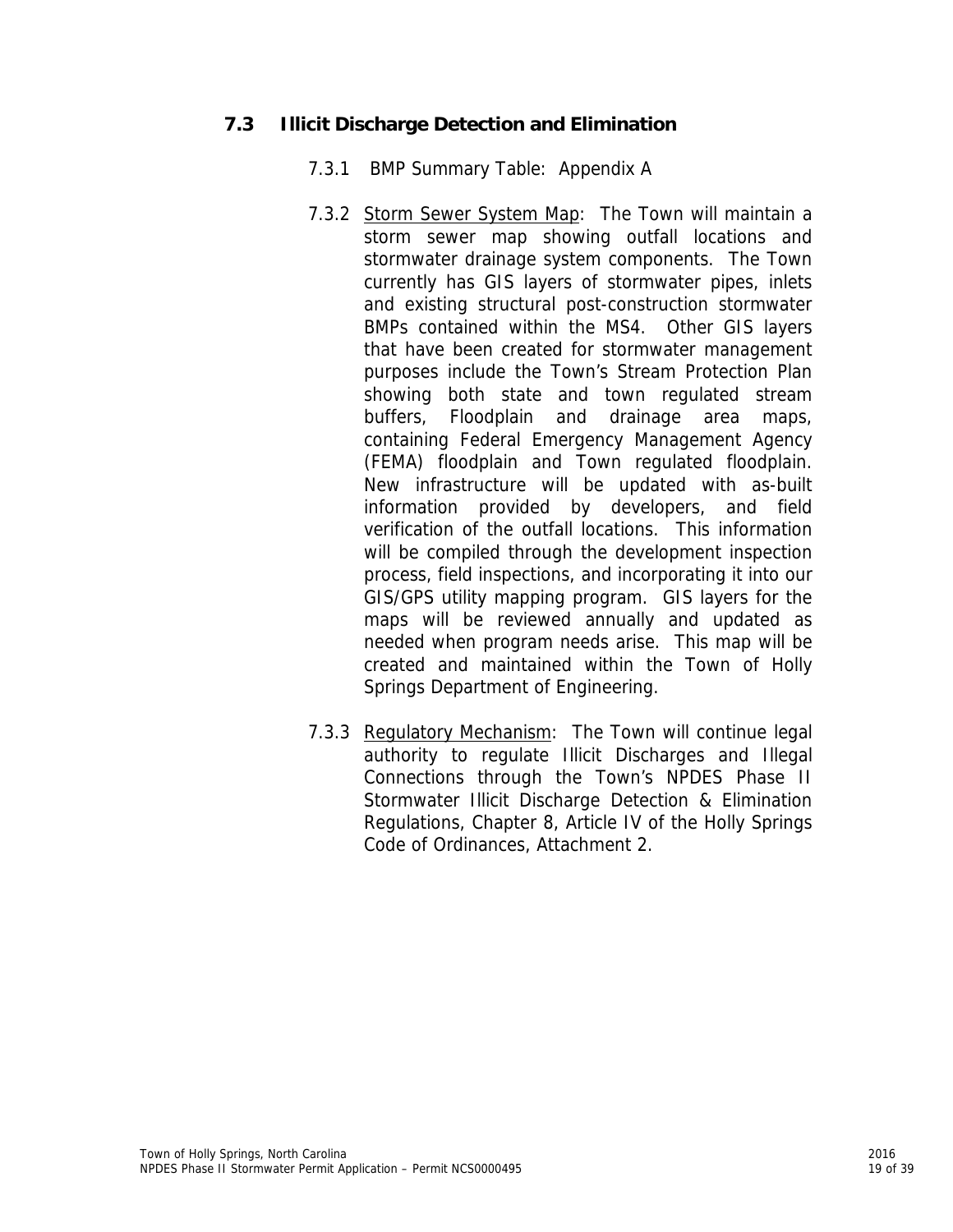7.3.4 **Enforcement:** The Town will ensure appropriate enforcement procedures and actions implementing our Illicit Discharge Detection and Elimination Regulations by maintaining a section of our Environmental Tracking Spreadsheet which lists the date and types of violation, enforcement actions, penalty assessments and other pertinent information. Annually or as needed this document will be reviewed to determine if updated to forms, policies, procedures or regulations are required.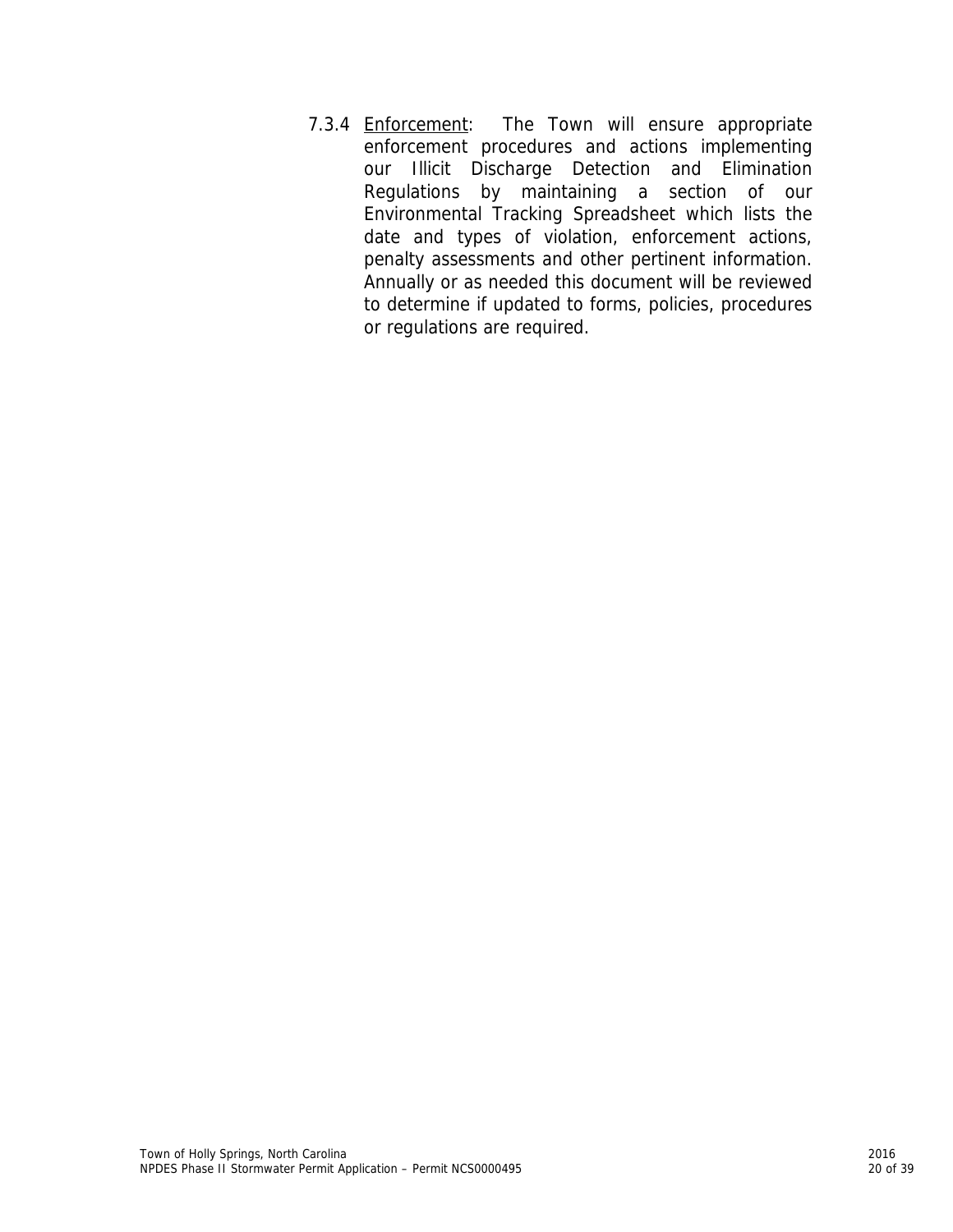7.3.5 Detection and Elimination: The town has developed a form for staff and citizens to report an illicit discharge and provide basic information for stormwater staff to inspect and enforce as required. Staff has been trained to detect illicit discharges during I&I inspections and during their routine activities around town. The staff will be expanding this training to cover all departments including office staff that does not work out in the field.

Priority areas include stormwater outfalls that are adjacent a sanitary sewer outfall, on-site wastewater facilities or a business or industry that could have the potential for illicit discharges. Staff plans to incorporate these areas on a GIS layer of the existing GIS Storm drainage map and develop an inspection schedule to monitory areas that are more probable to have an illicit discharge.

Procedures for tracing the source of an illicit discharge, including the specific techniques used to detect the location of the source of an illicit discharge will be found through techniques such as citizen complaints and staff dry weather inspections. As required, samples will be collected will then be tested either by either the Town's lab or an independent lab depending on the pollutant and party responsibly for the testing.

Procedures for removing the source of the illicit discharge will be determined by the type of discharge. Areas where an illicit discharge or connection is found by the Town's inspector one of the enforcement requirements will be for the person(s) in violation to clean up or remove the illicit discharge or connection. If the Town or a contractor for the Town performs actions to remove the source the person(s) will be charged in addition to any civil penalties assessed for the violation. In areas where the person responsible for the illicit discharge is unknown the town with coordination between the fire Department, the City of Raleigh who is currently contracted to remove Hazardous Materials and the Public Works Department. In areas where an illicit discharge is the result of a sanitary sewer overflow, Public Works and Public Utility department processes are followed for testing removal and reporting of the spill.

> 7.3.6 **Outreach:** The Town will provide educational materials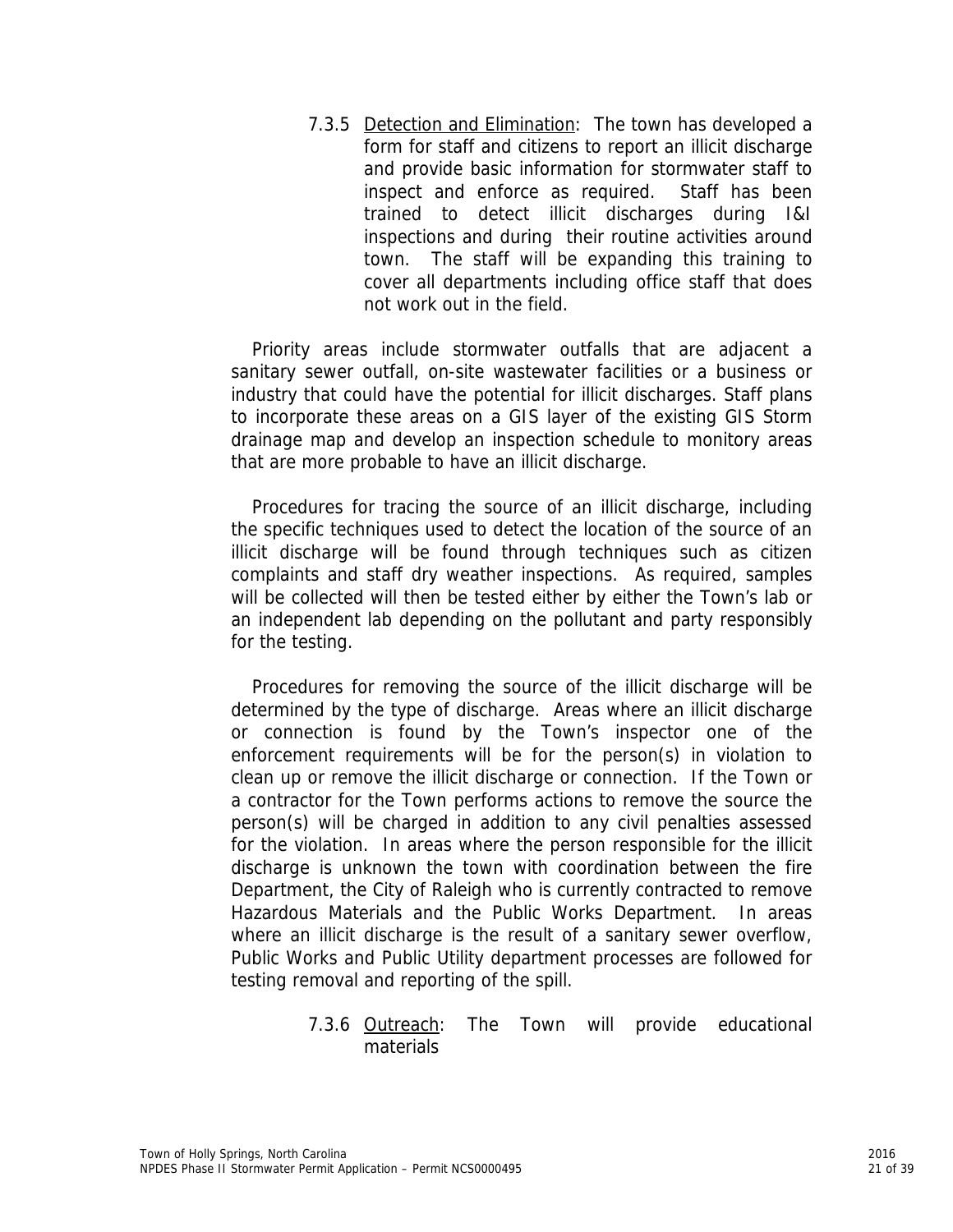- 7.3.7 Staff Training: The Town has developed a training mechanism for Town staff in the form of biennial training events, as well as onsite facility training performed during Good Housekeeping and Pollution Prevention inspections of Town-operated facilities.
- 7.3.8 Evaluation: Town will annually evaluate the data obtained and the effectiveness of the programs to detect and eliminate illicit discharges.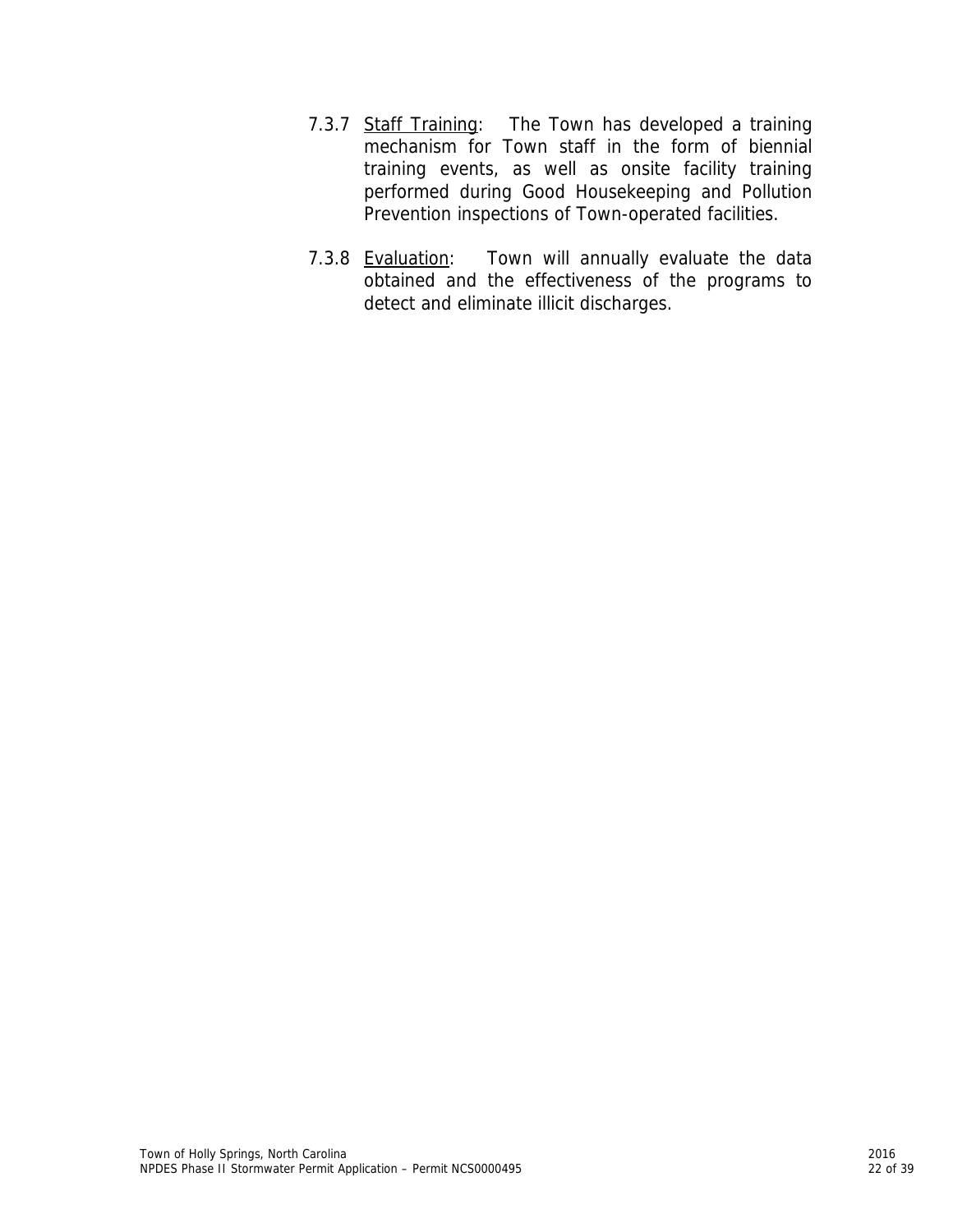- 7.3.9 Non-Stormwater Discharges: The following categories of non-stormwater discharges or flows (i.e., illicit discharges) will be added in a program they are identified as significant contributors of pollutants to your small MS4: water line flushing, landscape irrigation, diverted stream flows, rising ground waters, uncontaminated ground water infiltration (as defined at 40 CFR §35.2005(20)), uncontaminated pumped ground water, discharges from potable water sources, foundation drains, air conditioning condensation, irrigation water, springs, water from crawl space pumps, footing drains, lawn watering, individual residential car washing, flows from riparian habitats and wetlands, dechlorinated swimming pool discharges, and street wash water (discharges or flows from fire fighting activities excluded)
- 1. Water line flushing: Allowable
- 2. Landscape irrigation: Allowable
- 3. Diverted stream flows: Allowable
- 4. Rising ground waters: Allowable
- 5. Uncontaminated ground water infiltration: Allowable (as defined at 40 CFR §35.2005(20))
- 6. Uncontaminated pumped ground water: Allowable
- 7. Discharges from potable water sources: Allowable
- 8. Foundation drains: Allowable (Unless found to exceed State standards)
- 9. Air conditioning condensation: Allowable (Unless found to exceed State standards)
- 10. Irrigation water: Allowable
- 11. Springs: Allowable
- 12. Water from crawl space pumps: Allowable (Unless found to exceed State standards)
- 13. Footing drains: Allowable
- 14. Lawn watering: Allowable
- 15. Individual residential car washing: Allowable
- 16. Flows from riparian habitats and wetlands: Allowable
- 17. Dechlorinated swimming pool discharges: Allowable
- 18. Street wash water: Allowable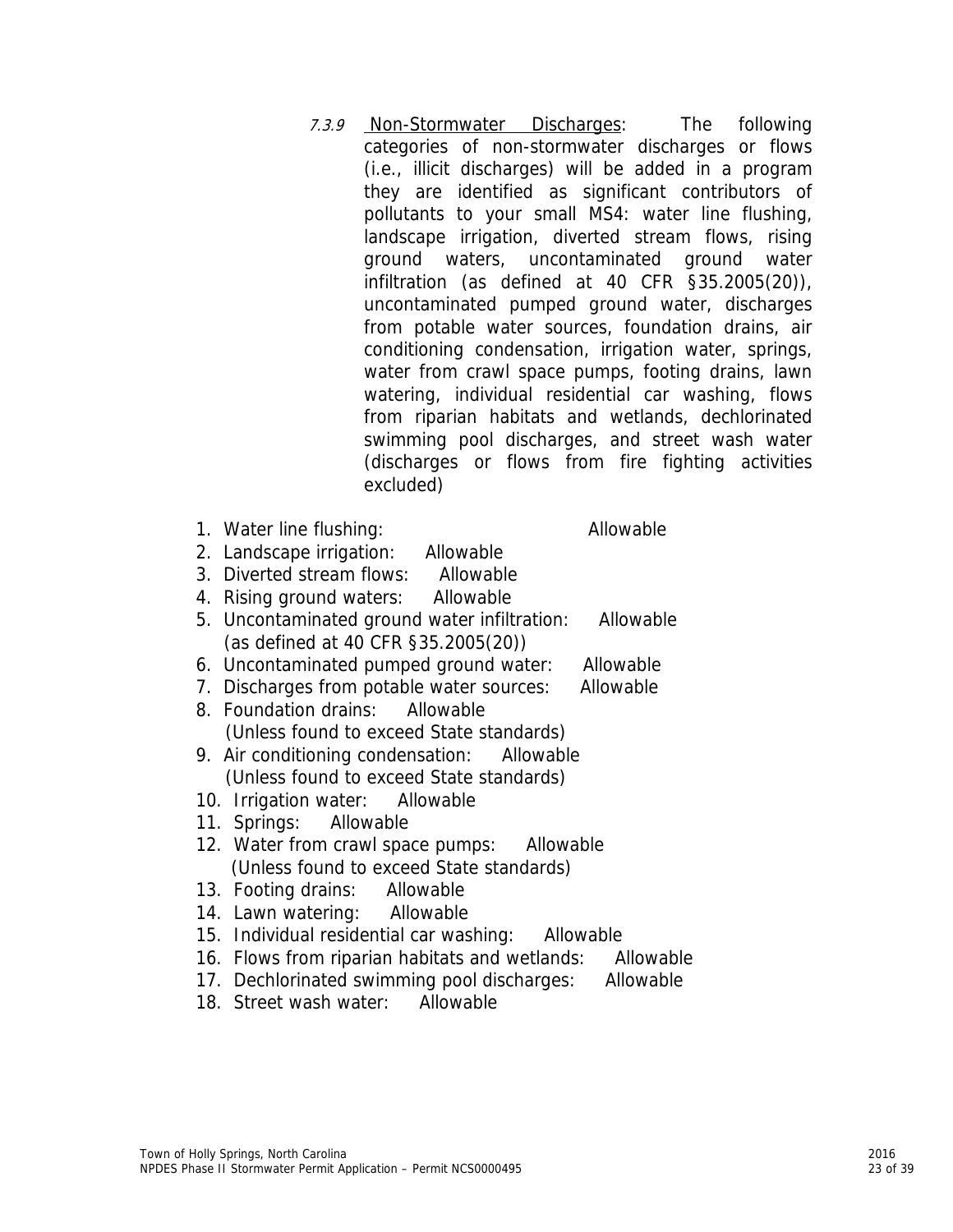- **7.3.10** Occasional incidental non-stormwater discharges that will not be addressed as illicit discharges: Wash water from the cleaning of exterior buildings, including gutters, provided that the discharge does not pose an environmental or health threat.
- **7.3.11** Outreach: The public and Town employees are informed about the hazards of illicit connections and illegal dumping through the public education and outreach plan. The good housekeeping component also trains Town staff in identifying and eliminating illicit connections and discharges.
- 7.3.12 Staff Training: Staff training occurs on an as needed basis to based on staff duties and projects that may involve the possibility of identifying and illicit discharge such as our sanitary sewer outfall maintenance crew. The Town is developing information to be provided to all Town staff to be able to identify an illicit discharge and report to the appropriate stormwater staff for follow up and enforcement.
- 7.3.13 Evaluation: Outreach and training for the illicit discharge and connection program will be incorporated into the communications plan and it will be evaluated annually.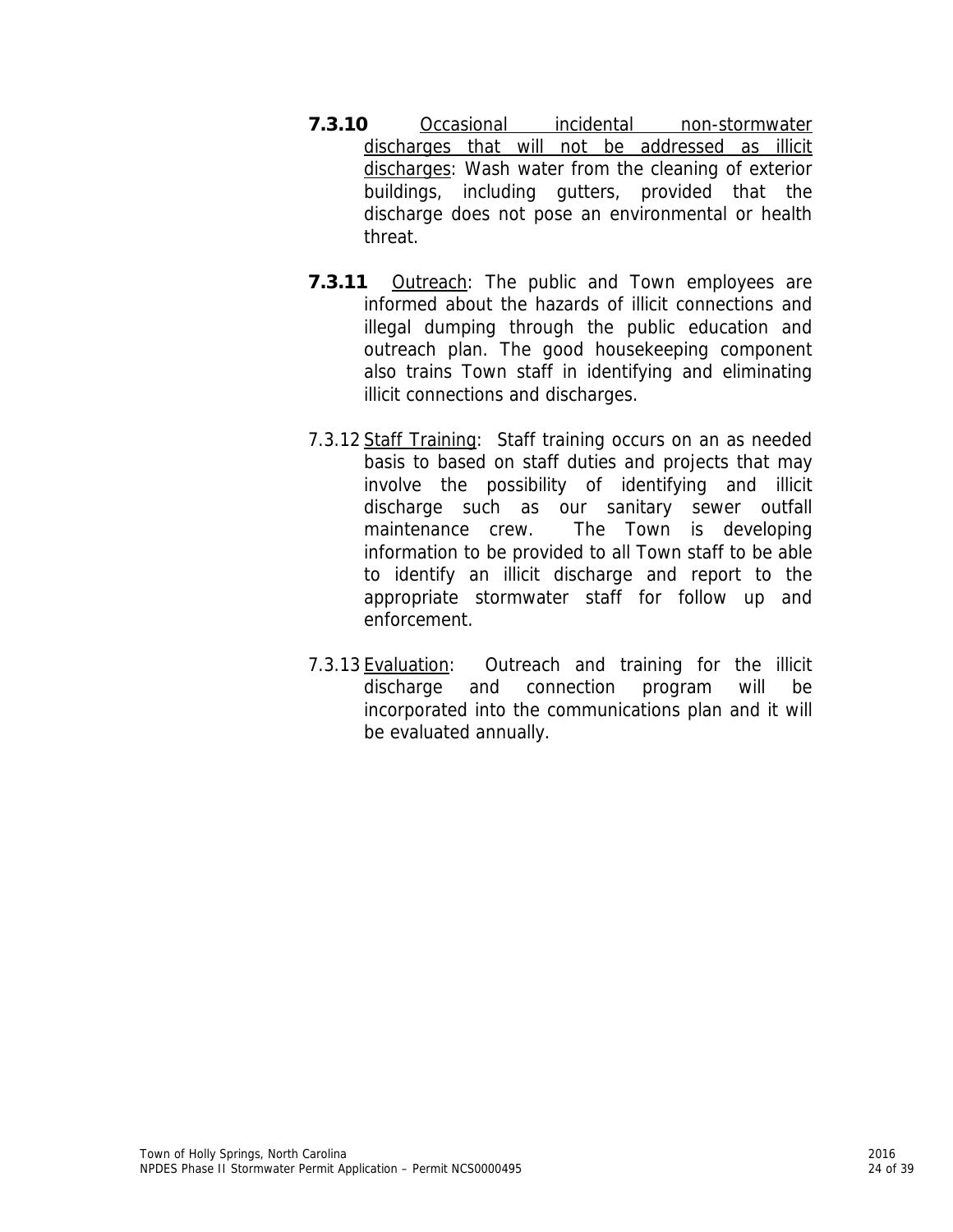# **7.4 Construction Site Stormwater Runoff Control**

7.4.1 BMP Summary Table: Appendix A

7.4.2 Regulatory Mechanism: The Town has an existing Sedimentation and Erosion Control, Stream and Wetlands Protection Land Disturbance Ordinance in place since November 1, 2000. Chapter 8, Article II of the Holly Springs Code of Ordinances, Attachment 2.

 We have established requirements for construction site operators to implement appropriate erosion and sediment control best management practices via ordinances, construction standards and mandatory pre-construction conference which includes an environmental education section, Certificate of Compliance inspection, will verify that the measures are installed as per the approved plan.

 The Town will enforce requirements for construction site operators to control waste such as discarded building materials, concrete truck washout, chemicals, litter, and sanitary waste at the construction site that may cause adverse impacts to water quality by enforcement of our Illicit Discharge Detection and Elimination Regulations, Chapter 8, Article IV of the Holly Springs Code of Ordinances, Attachment 2. Contractors will be informed of these regulations through preconstruction conference as well as local and regional contractor training programs.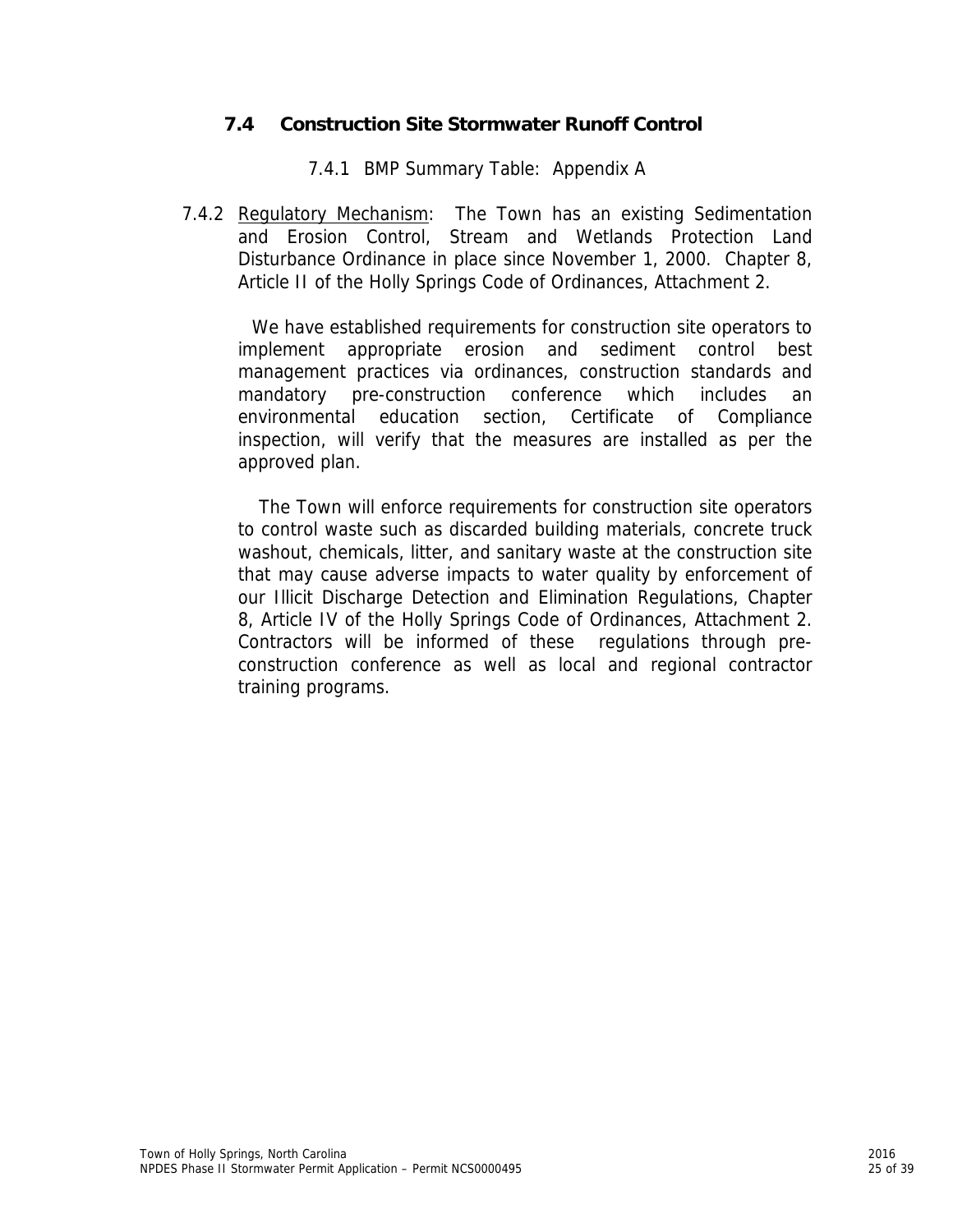7.4.3 Plan Reviews: All development plans that have at least 20,000 square feet of disturbed area are reviewed for erosion and sedimentation control measures. Developers, or their consultants, submit an application identifying the Financially Responsible Party (FRP) and other pertinent project information, and pay associated fees for erosion control plan review with the first plan submittal. The plan is reviewed in the Construction Drawing review cycle, which includes a two week plan review turn around with comments issued at the end of the two week period. The plans are reviewed with the use of a erosion control plan review checklist which outlines standards that should appear on every erosion control plan and assist in the identification of problem areas. Erosion control devices from the clearing and grubbing stages of the project through the final grading are reviewed at this time. Potential water quality impacts are looked at during the plan review such as encroachment into floodplains, wetlands and riparian buffers. Staff requires the developer to provide information that the applicable permits associated with impacts to these areas have been obtained prior to the issuance of a Land Disturbance Permit. Once the plan is approved, or approved with conditions, a pre-construction meeting is held to go over site specific concerns, the Town's ordinance, inspection, and enforcement procedures, as well as site specific critical areas that need to be protected throughout construction. The Town also provides a copy of the NCG1000 NPDES Construction Permit with the Erosion Control Plan Approval at the preconstruction meeting.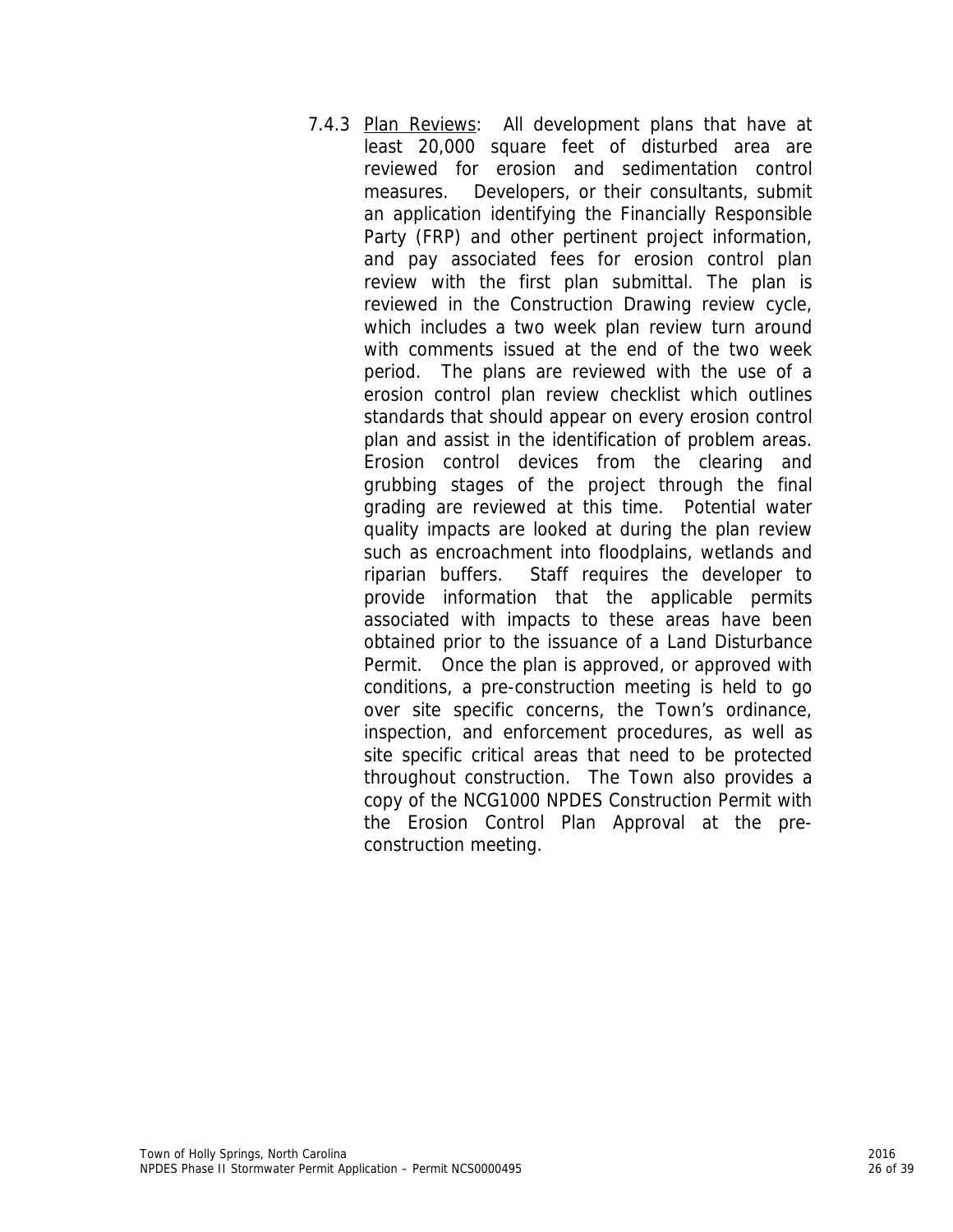7.4.4 Enforcement: Once a Land Disturbance Permit is issued a Certificate of Compliance must be issued prior to starting clearing, grubbing and construction (installation of storm drainage water and sewer, curb & gutter etc.). If the site is in excess of 20,000 square feet of disturbed area and has not obtained Erosion Control Plan approval, Land Disturbance Permit, or Certificate of Compliance prior to clearing and grubbing, a Notice of Violation is issued. If a site is not in compliance at any time through the construction process, a Notice of Violation can be issued. This violation can be issued at the time of the violation or for not meeting compliance dates set forth in sedimentation inspection reports. Fines can be accessed up to \$5,000 for the initial violation and each day the site is not in compliance with the ordinance. The Town also has the ability to hold building permits, inspections, and Certificates of Occupancy to assist in the enforcement of its ordinance. The ordinance also allows for criminal penalties for noncompliance. Projects disturbing less than 20,000 square feet are required to provide erosion control measures to keep sediment from leaving their site or entering watercourses on the tract. If a site is found to be not in compliance with the ordinance, the Town will also seek corrective actions to bring the site back into compliance and assess penalties as needed. A copy of all Notice of Violations is forwarded to the NC Division of Water Quality, Raleigh Regional Office which then can be used for their enforcement of NCG10000 Permit for the project.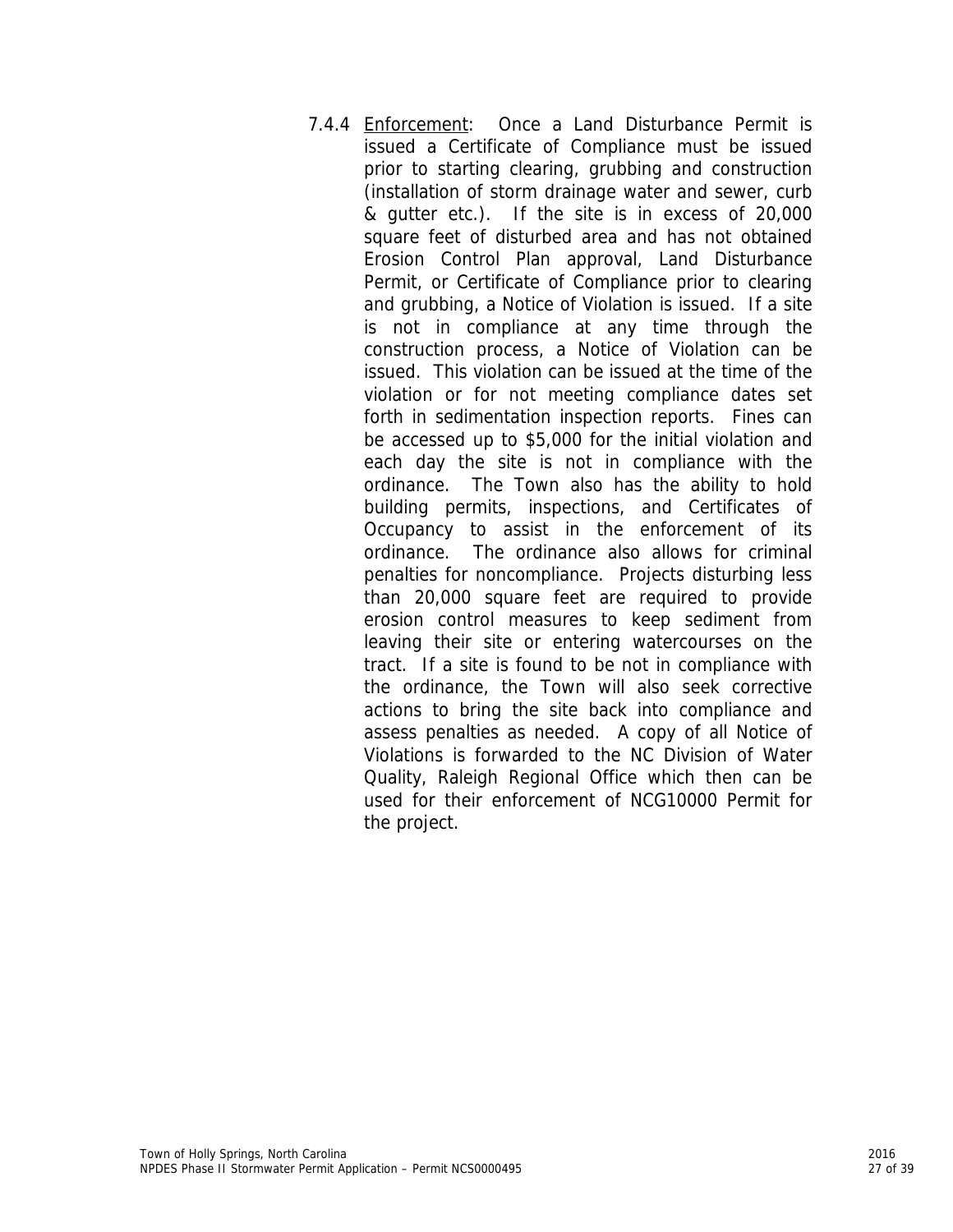7.4.5 Inspections: Site inspections are made on a regular basis (multiple times in a one month period) for all sites that have an open Land Disturbance Permit or Building Permit. The Town's Environmental Specialist and Development Inspectors provide erosion and sedimentation control inspections for these sites. Inspection reports are written primarily by the Development Inspector for sites with open Land Disturbances Permits and Building Permits. Inspection reports list general site information such as project name and phase, location, weather, date, and FRP. It also includes if the site is under Notice of Violation, if it is compliance with the ordinance, what items are not in compliance, corrective actions needed, and specified timeframe for repairs. Upon the receipt of Citizen Complaints for possible violations of the Town's ordinance, the Devlopment Inspector, or other trained engineering department staff, investigate the complaint, make field inspections, and provide necessary enforcement actions to resolve the violation and bring it into compliance. These complaints are logged on the citizen complain log and used to evaluate the program.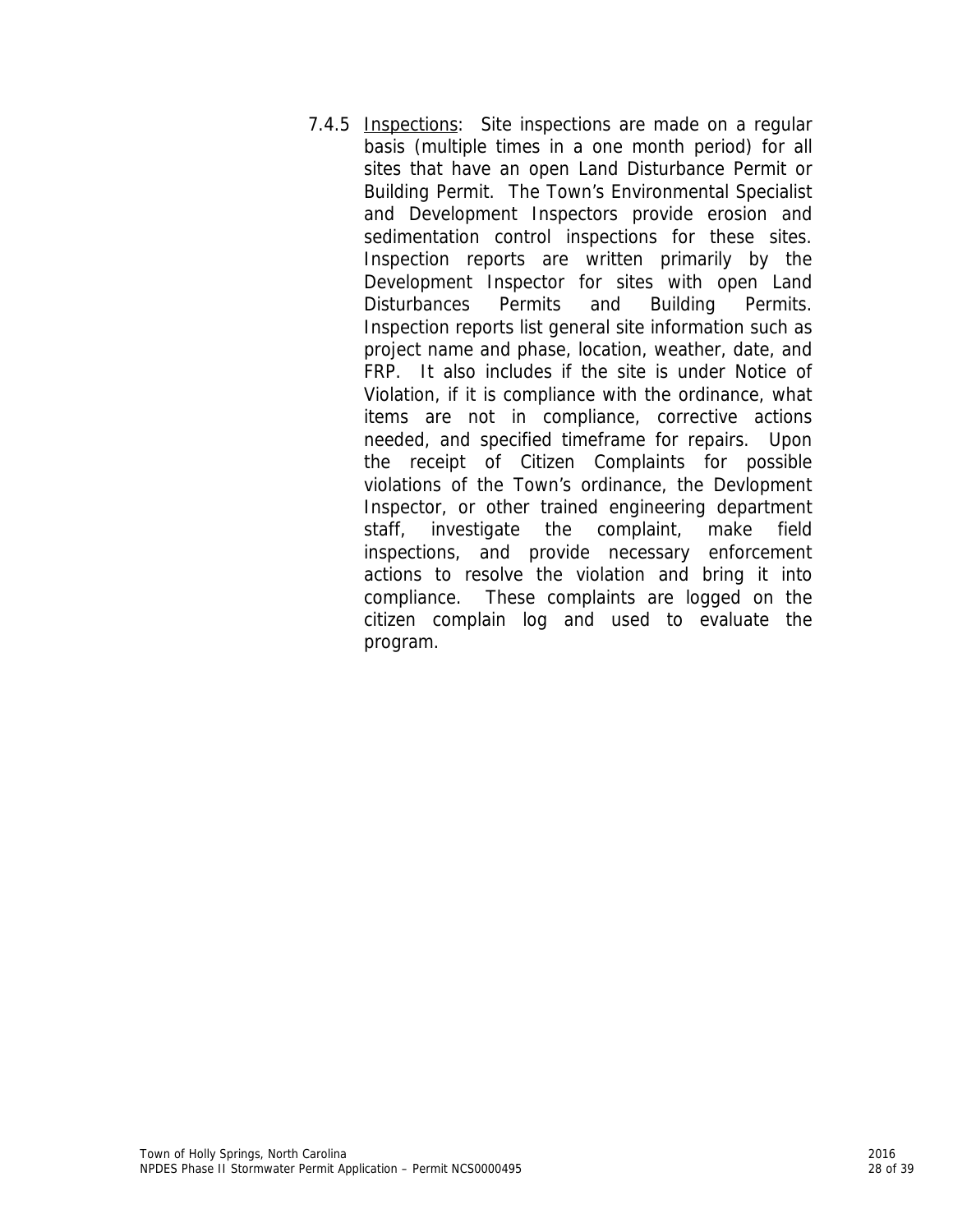- 7.4.6 Public Information: Revisions to the ordinance are made through the Town's Public Hearing process. Education is directed specifically to various different stakeholders: design consultants, developers, home builders, contractors, residents, and Town staff. This information will be summarized in the Communications Plan. Currently the Town provides education to the stakeholders mentioned above by using various media. Regional Contractor training with coordination of other local Erosion & Sedimentation Control Programs, NC DENR Land Quality Section, and provides education to the developers onsite during field inspections, during preconstruction meetings, with brochures and newspaper articles. Education for residents has been targeted with brochure information available at Town Hall, the Environmental booth at festivals and events, the Town website, newsletters and through local newspaper. Any changes of the construction site stormwater runoff control program will include public involvement at minimum by holding a Public Hearing for ordinance revisions.
- 7.4.7 Evaluation: Monthly reports are made listing the amount of plans reviewed, plans approved, Land Disturbance Permits issued, Citizen Complaints, inspections and Notices of Violation. This information is then compiled in the Engineering Departments quarterly report. The use of this information Staff will review this information and make changes to the policies and procedures to ensure an effective program. The Town staff will also keep up to date of changes to the States Sedimentation and Erosion Control regulations and will revise the ordinance to be at least as restrictive as the states rules.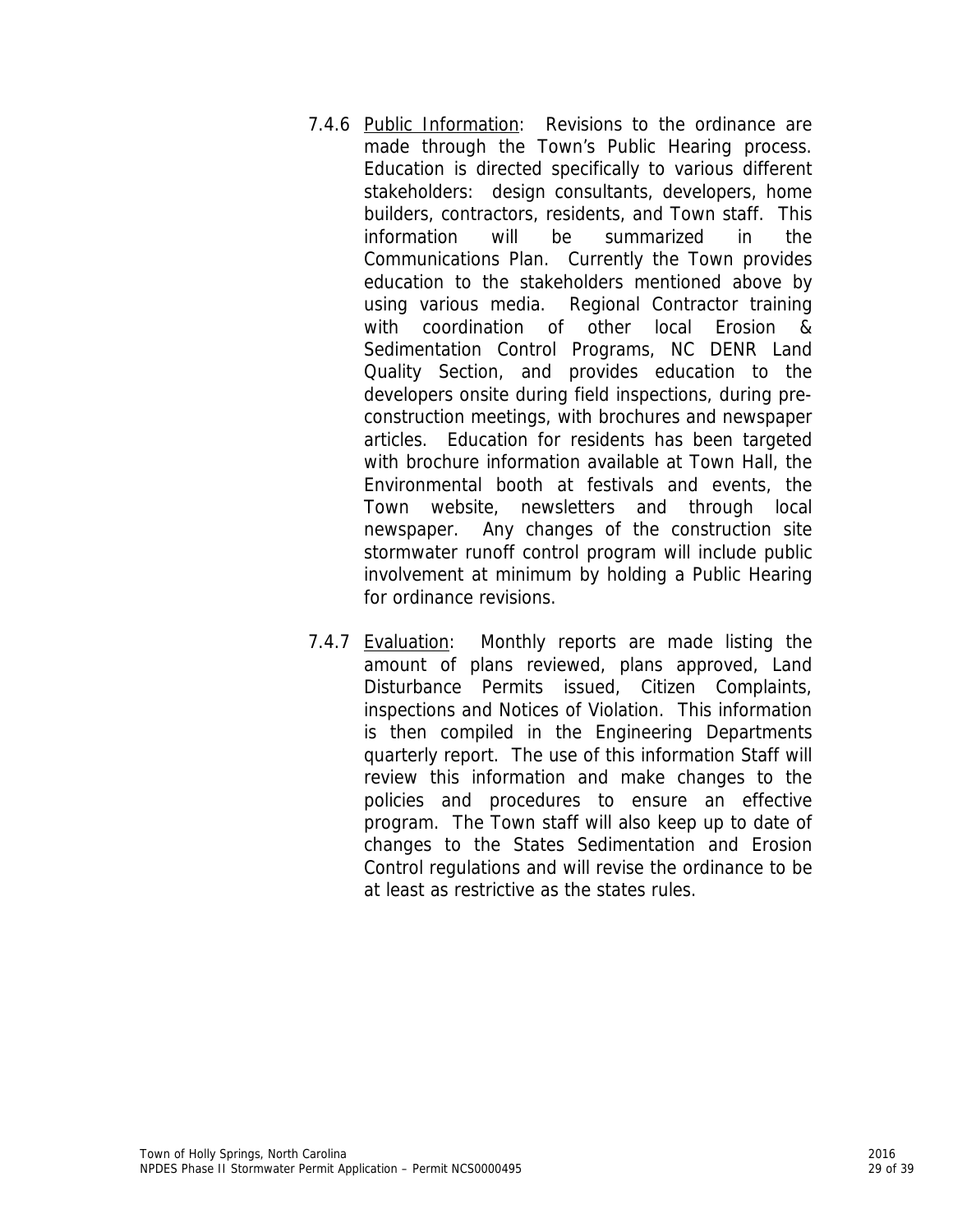# **7.5 Post-Construction Stormwater Management in New Development and Redevelopment**

- 7.5.1. BMP Summary Table
- 7.5.2. Regulatory Mechanism: The Town will continue legal authority to regulate Post-Construction Stormwater Management in new and redevelopment through the Town's NPDES Phase II Postconstruction Stormwater regulations, Chapter 8, Article V of the Holly Springs Code of Ordinances, Attachment 2. This program ensures that all projects that disturb 20,000 square feet of disturbed area obtain Stormwater Management Plan approval. Town's existing post-construction stormwater plan review processes which includes three stages, 1. Concept Stage: Scoping Meeting and Concept Plan Review Meetings, Preliminary Plan Review & Approval. 2. Construction Stage: Construction Drawing & Environmental Plan Review, Environmental Development Approval including the erosion control, floodplain development and postconstruction stormwater plan approvals, Performance sureties and draft Operation & Maintenance (O&M) approvals as well as construction of the project including construction of the structural stormwater BMPs. 3. Post-Construction Stage: Final O&M approvals, easement recordation, digital & mylar as-built submittals, establishment of a maintenance surety, homeowner education packets certifications & reporting.
- 7.5.3. Operation and Maintenance: We will continue to implement and develop policies and procedures to ensure the long-term O&M of our BMPs and will be consistent with state regulations. This will include but is not limited to requiring the following for each structural BMP subject to the Town's regulations: Operation & Maintenance manuals requiring quarterly self inspections and annual certifications by a Professional Engineer, reporting and enforcement; recording drainage and access easements; establishing performance and maintenance sureties with agreements (Stormwater Development Improvements Agreement (SDPIA) with stormwater development and maintenance agreement (SMA) respectively,) between the Town and the developer, property owner or Home Owners Association (HOA).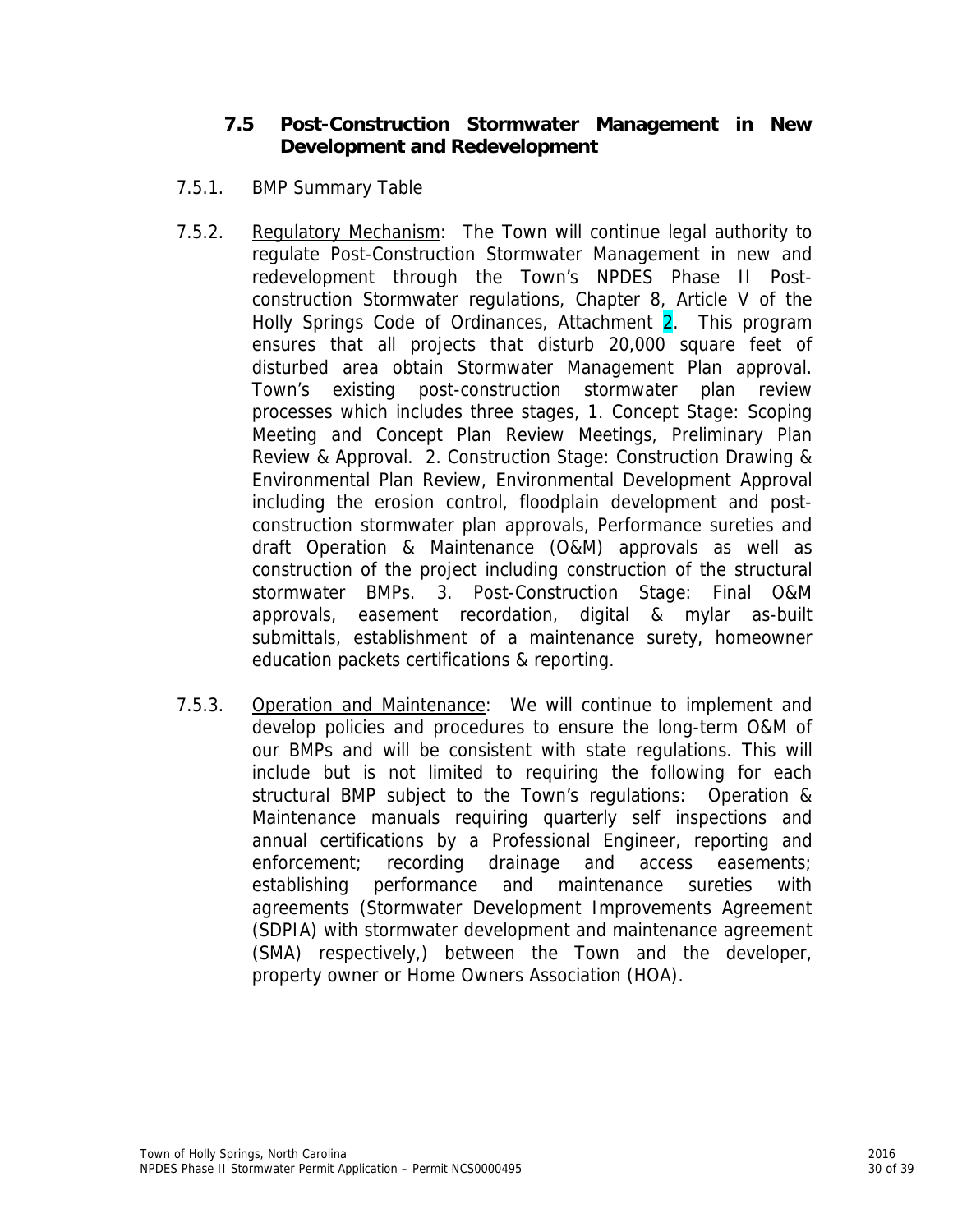7.5.4. Enforcement: The post-construction stormwater program has two stages of enforcement, during construction and post-construction. The Environmental Technician is responsible for enforcing of the post-construction regulations in the field. This starts with the required Environmental Pre-construction meeting where the contractor, developer and Town staff to discuss the installation of each structural BMP and the Town's required inspections and regulations. The Environmental Technician coordinates with the projects Development Inspector to enforce the transition of erosion control required for the construction of the BMP and/or conversion of erosion control devices from a sediment basin to permanent stormwater BMPs. The Environmental Technician inspects and enforces as necessary the installation of the BMP and receives certifications from the projects engineer ensuring that the volume, structural integrity, soils and other required elements have been installed as designed. If the BMP is not installed per the approved plan the Town will have the developer come into compliance with the approved stormwater management plan. The Town can issue a Notice of Violation and civil penalties if the developer/owner does not come into compliance within the specified timeframe. Once the BMP has been constructed the Town has a one year performance monitoring to verify that the BMP is still functioning properly and required plantings have survived the first year. The punch list inspection identifies required corrective actions and finalization of O&M documentation for the Town to establish the maintenance surety and transfer maintenance of the structural BMPs to the property owner or HOA. Annually the Environmental Technician will verify that the owner or HOA is maintaining the BMPs as outlined in the approved O&M Manual for the BMPs, in the event that the HOA is not following the Manual the Environmental Technician will provide both education and enforcement accordingly.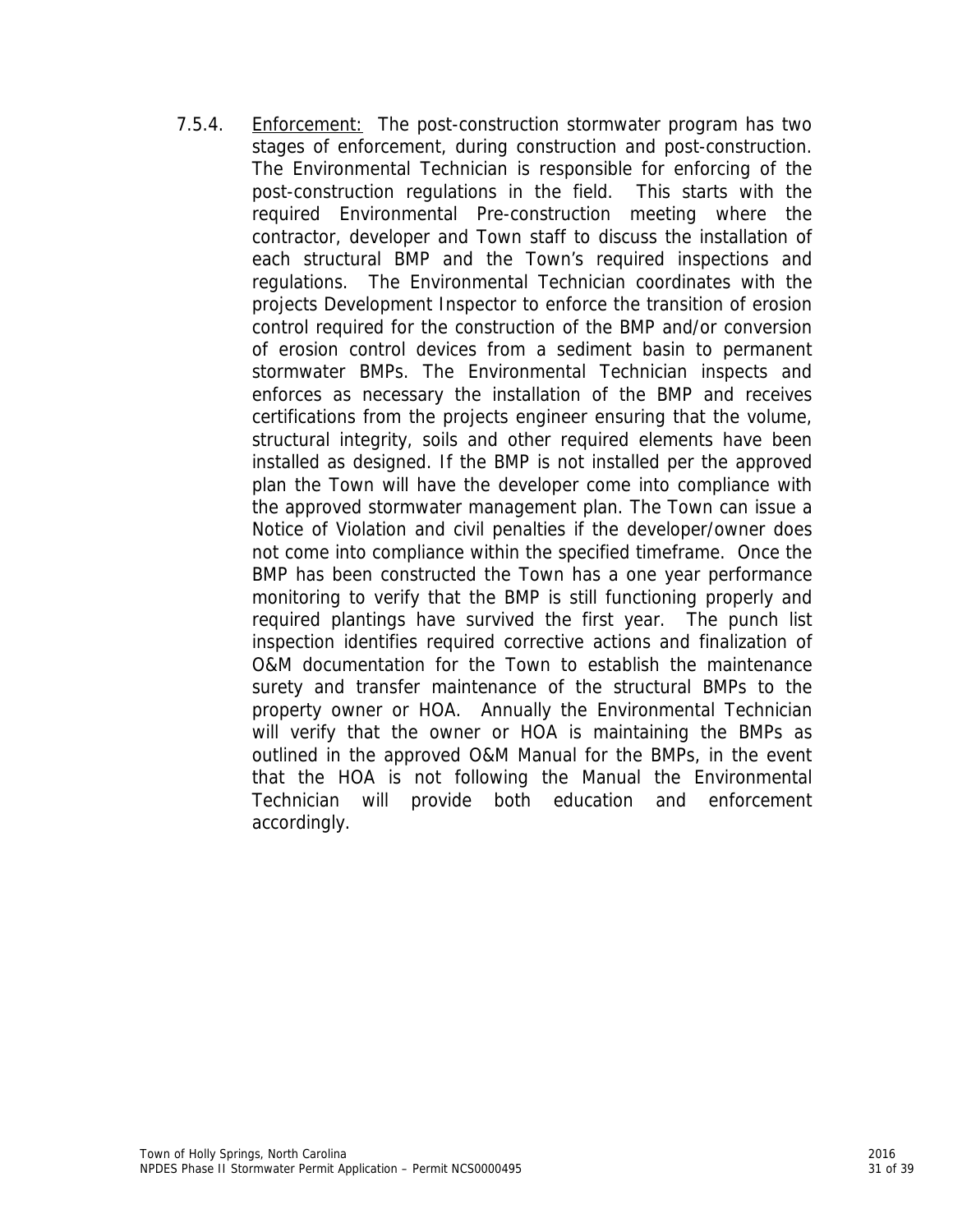7.5.5. Control of sources of Fecal Coliform: The Town controls sources of fecal coliform to the maximum extent practicable by include education material targeted to the community through pet waste management and on-site wastewater system maintenance. The Town regulations for sewer service, Chapter 16 Article III, Division 2 of the Town Code of Ordinances and Section 7.08 prohibit the construction of on-site treatment systems for domestic wastewater and require all owners of improved real property Town limits and within a reasonable distance of any sewer collection line, owned or leased, and operated by the Town to connect their lines to the Town's sanitary sewer system. In instances where the use of an on-site wastewater treatment system is required the Town coordinates with Wake County Health Department to permit and enforce regulations to ensure that the system designed, constructed, operated and maintained properly.

> The Town's Post-Construction Stormwater program has established both structural and non-structural BMP to reduce nutrient loading in both the Cape Fear and Neuse River Basins by requiring structural BMPs to require performance standards to control the total nitrogen (TN) export limitations, per the Neuse Basin Rules, 15A NCAC 2B.0233, for both new and redevelopment in the Town and extra territorial jurisdiction. In addition to these requirement the Town continue to maintain 30-fooot stream buffers in the Cape Fear River Basin and 100-foot buffers on perennial streams in the Neuse River basin, which exceeds the required 50-foot Neuse Riparian Buffer. The Town will continue to develop and distribute materials to homeowners and businesses promote the use of soil testing and proper application of inorganic fertilizer and organic nutrients.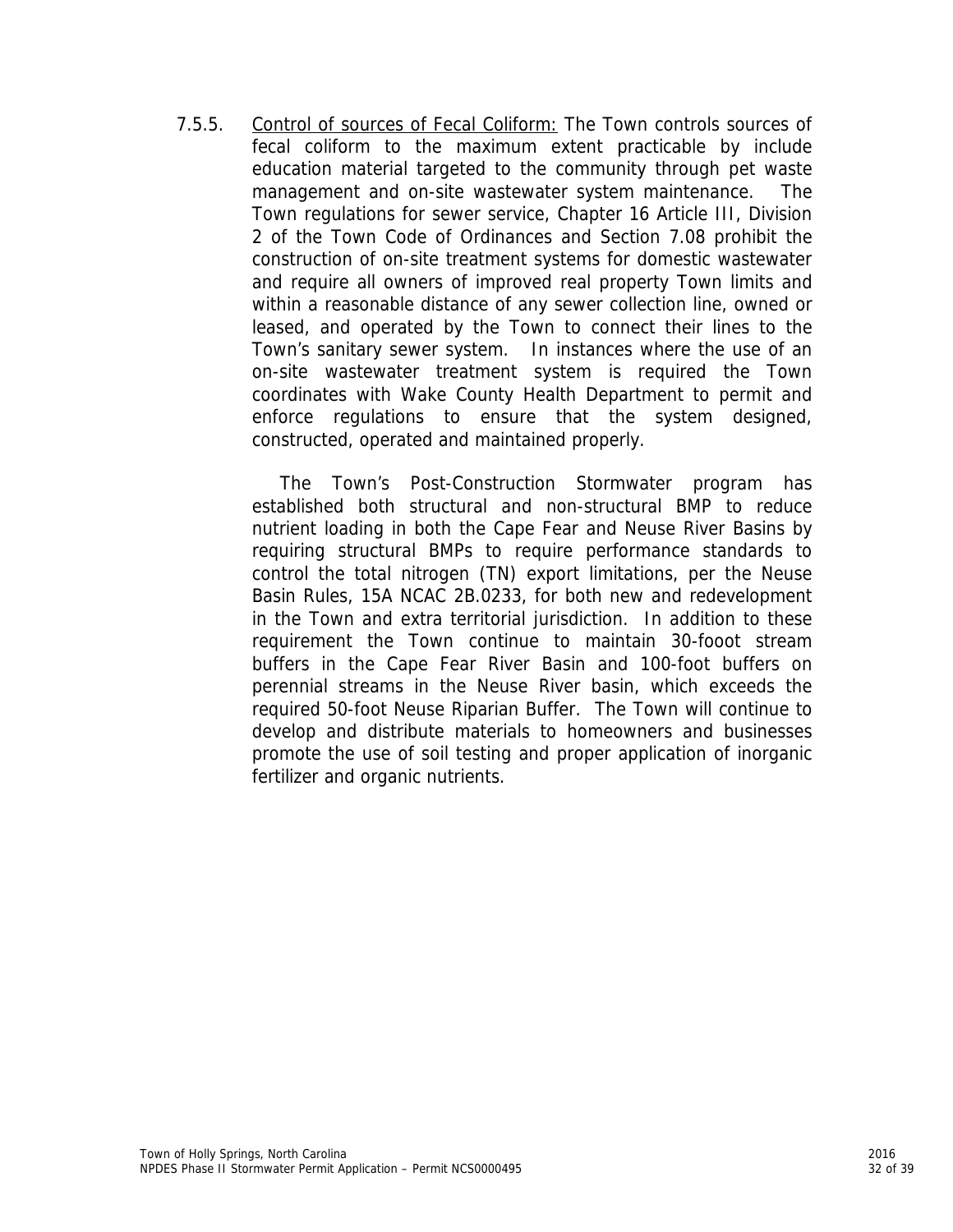7.5.6. Non-Structural BMPs: The Town's Unified Development Ordinance (UDO), Sedimentation and Erosion Control, Stream and Wetlands Protection, Land Disturbance Ordinance; Flood Damage Prevention Ordinance; Comprehensive Plan and Open Space Plan currently provide requirements and standards to direct growth to identified areas, protect sensitive areas such as wetlands and riparian areas, maintain and/or increase open space and provide buffers along sensitive water bodies, minimize impervious surfaces, and minimize disturbance of soils and vegetation. These ordinances will be revised accordingly to meet the State's minimum requirements

> The Town's Unified Development Ordinance and Comprehensive Plans can encourage various types of development. The Downtown Development Incentives Policy P-033 was adopted in December 2008 to encourage development in compliance with the Village District Area Plan, part of the Town's comprehensive plan, which promotes the use of design criteria that would provide for shared parking, pocket parks, architectural features where the use of three story buildings incorporating residential above commercial versus a typical two story building and the possibility of assistance with regional stormwater management in the Downtown area. Other incentives may be developed to promote infill in sections of the Town where there is existing storm sewer infrastructure.

> As described above in Section 7.1 of this narrative, education programs for developers, contractors and the public about the Town's Post-Construction stormwater management program that minimize impacts to water quality. These existing tools and others will be incorporated in the Communications & Involvement Plan focuses on the post-construction stormwater management program in new development and redevelopment. Some current practices that area directly related to the post-construction program is the requirement to provide educational signage at structural stormwater BMPs, Homeowners Education Packets, NPDES postconstruction stormwater updates during the Town's Developers Workshops, environmental pre-construction meetings to ensure the proper construction and maintenance of structural stormwater BMPs.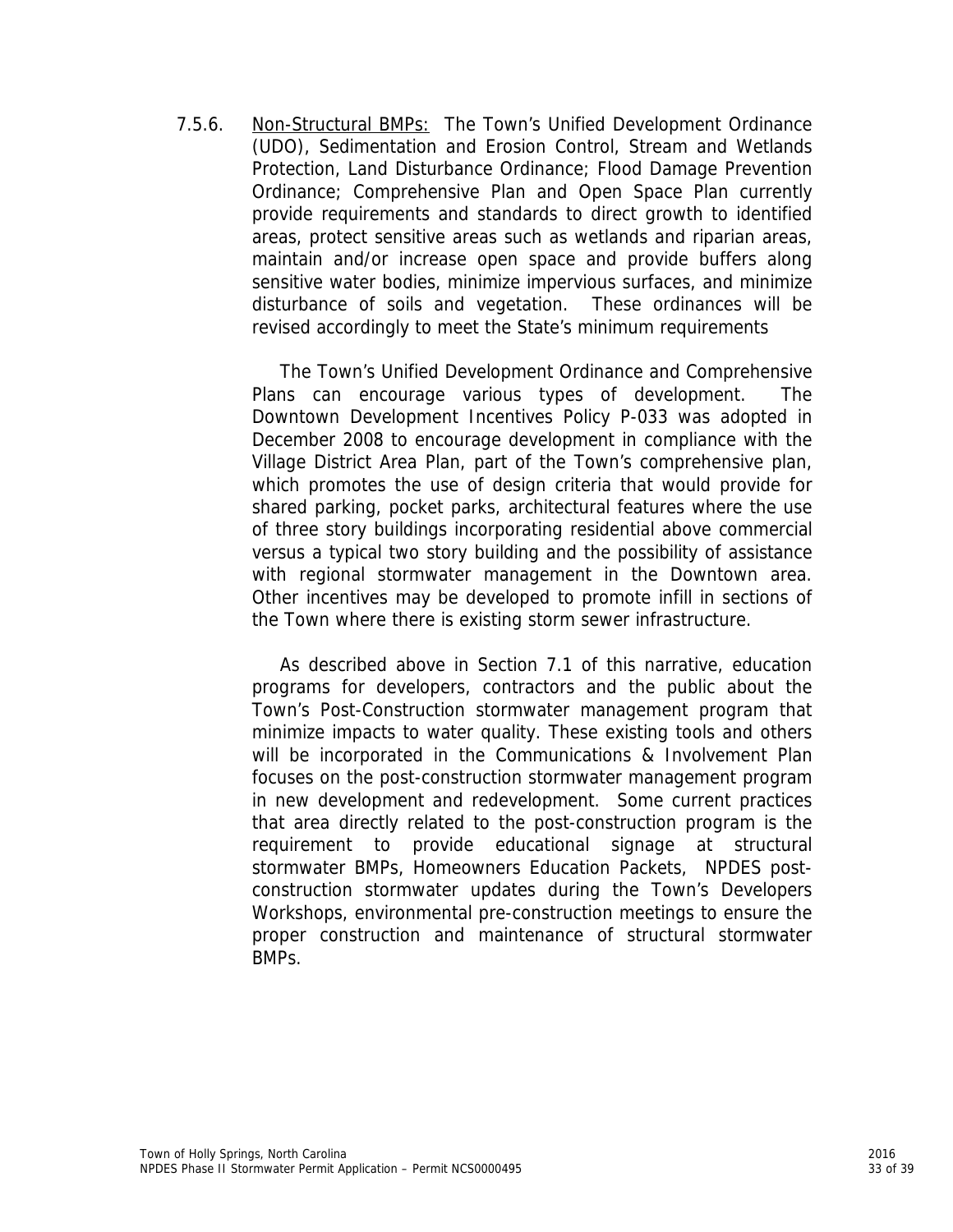The Town minimizes the percentage of impervious area after development by enforcing our stream buffer and floodplain rules by regulating or prohibiting parking, patio and accessory structures in these protected areas. When building or UDO permit applications are received for structures in areas that have existing stormwater management plans the Town requires the applicant to verify that the new impervious surface meets the approved stormwater management plan for that drainage area or provide new BMPs or upgrades to existing BMPs for the new impervious surface. The Town will continue to develop other methods to reduce the percentage of impervious areas after development and the addition of measures to minimize directly connected impervious areas, and source control measures often thought of as good housekeeping, preventive maintenance and spill prevention have been or will be incorporated into the six minimum measures of the Town's stormwater management program, as well as other land development regulations and guidance documents.

- 7.5.7. Structural BMPs: Previously structural BMPs such as wet ponds and extended detention outlet structures were only required on sites that had known drainage or flooding problems. The adoption of the Town's post-construction stormwater regulations in 2007 require new and redevelopment project to provide structural BMPs to meet the required water quality performance standards in addition to the volume control performance standards for areas where known drainage or flooding problems exist. The Town has adopted structural BMPs consistent with the NC Stormwater BMP Manual. Some of the structural BMPs found in the Town of Holly Springs include constructed wetlands, bioretention areas, level spreaders and vegetated filter strips. The design guidelines for stormwater quality, quantity and conveyance are included in Section 8 of the Town's Engineering Design and Construction Standards and have been included for reference in Attachment 3.
- 7.5.8. Natural Resource Protection: The Town has polices, regulations and incentives in place to protect natural resource areas and critical habitat from future development. Through its Comprehensive Plan and Open Space Master Plan and Unified Development Ordinance.

The Town currently has various riparian buffers required in the Town's Planning Jurisdiction which includes 10-foor undisturbed buffers tributary to Bass Lake, 100-foot buffers on perennial streams and 50-foot buffers on intermittent streams in the Neuse River Basin and 30-foot streams in the Cape Fear River Basin. The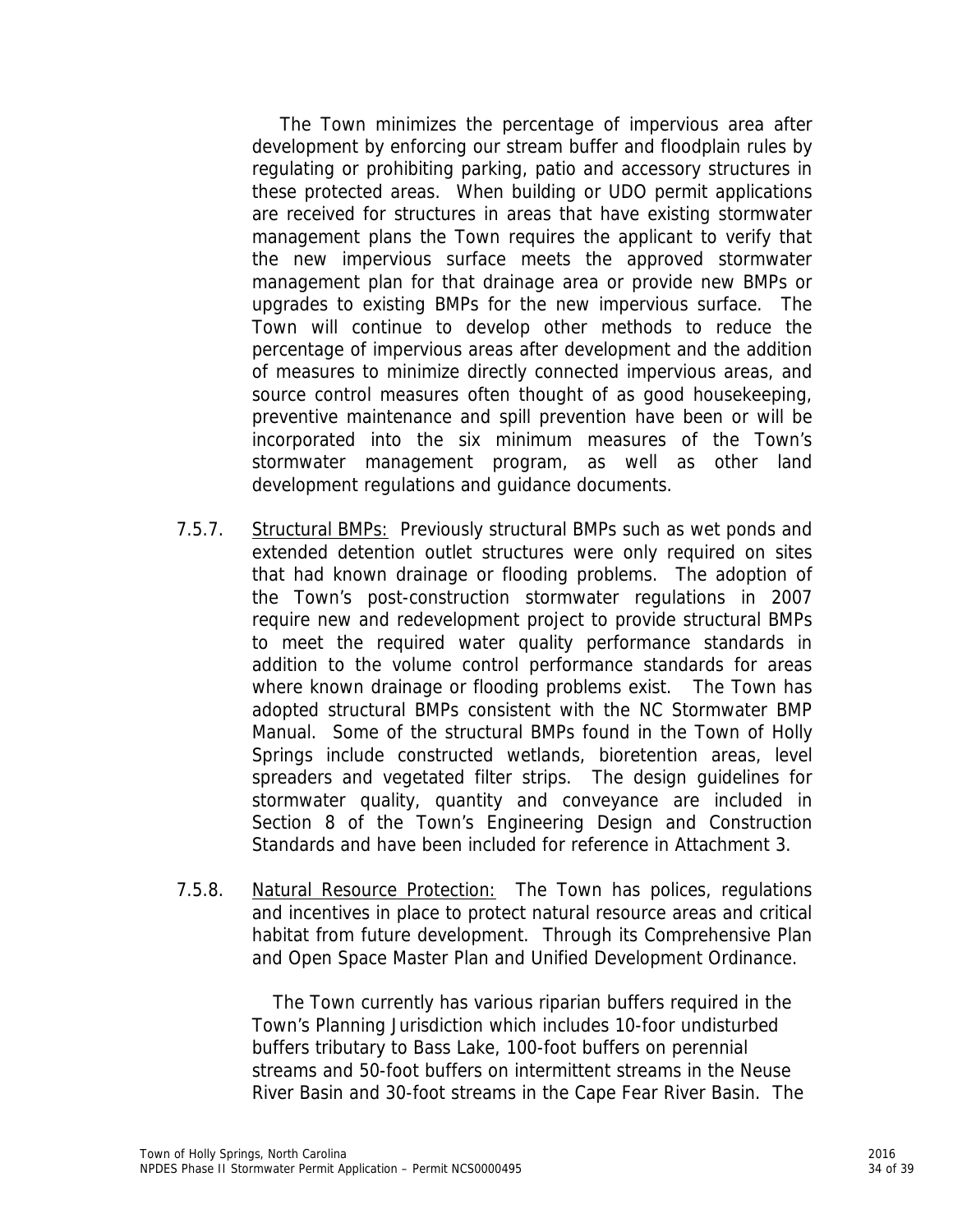Town does not allow residential lot development in both FEMA and Town regulate floodplains and is in the process of developing more restrictive requirements which would limit non-residential development in the floodplain as well as platting of residential lots in riparian buffers and floodplain. The Town also has approximately a 40 acre area in the Middle Creek watershed that has been protected for the Eastern Tiger Salamander, a State Threatened Species. The Town requires conservation easements on the Bass Lake buffers and coordinates with the local US Army Corps of Engineers staff to require conservation easements on wetlands that are not protected by stream buffers.

The Town coordinates with the Parks and Recreation on various stewardship activities and programs held at Bass Lake Park which includes stream cleanup programs. The Town also holds roadside and stream clean-up days where all Town staff can participate by cleaning up trash in the right-of-way and stream corridors. The Town provides various methods of outreach to citizens to reduce the risk of watershed contamination. On occasion staff will provide assistance including but not limited to soil test kits and other educational resources to homeowners or homeowners associations that are experiencing problems on their property.

The Town has participated in various Wake County watershed planning programs and is currently participating with the Wake County Sustainability Task Force. The Town plans to develop other resource management strategies as a result of participation with these programs.

7.5.9. Open Space Protection: Both managed and natural open space is required for development seeking approval thought the Unified Development Ordinance and in a manner consistent with the Parks and Recreation Master Open Space Plan.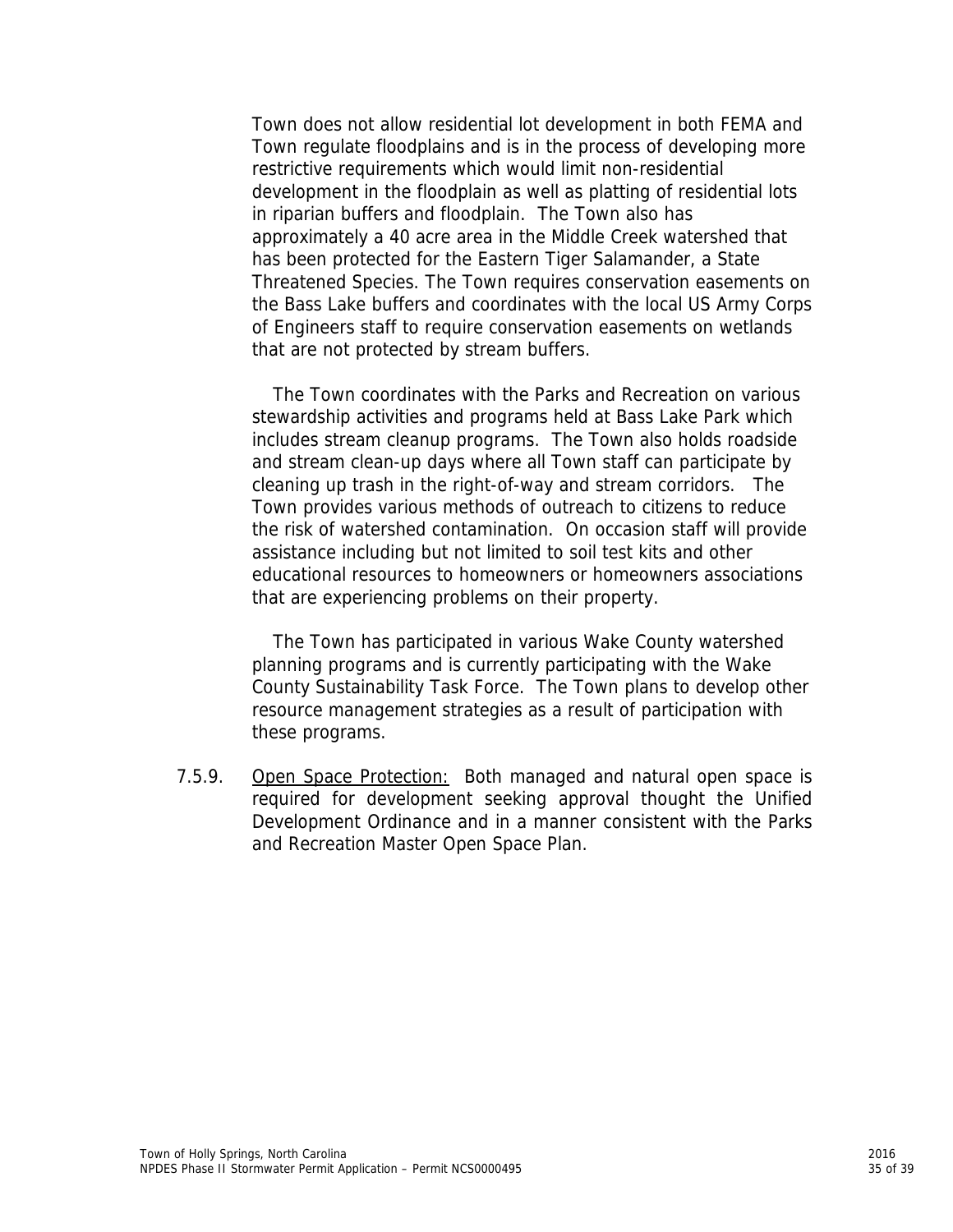7.5.10. Tree Preservation: The Town currently requires a Timbering Plan for all tree removal that is not an exempt Forestry activity. The Town requires riparian and perimeter buffers around development and replanting of planning buffers where trees have died or removed. In some areas throughout Town conditional zoning requirements or conditions of plan approval have been placed on specific projects to retain the natural topography and vegetation on the site. The Planning Department is currently in the process to develop more standard tree preservation requirements for new development.

Street trees are required in various

7.5.11. Redevelopment, Development in Areas with Existing Infrastructure and Mixed Use Development: Currently the Town does not have much opportunity for redevelopment and development in areas with existing infrastructure due to the growth in the past ten to fifteen years. The main area for redevelopment and infill is located in the downtown area or Village District Area other areas where there is this potential is the Northeast Gateway and Southern Gateway areas. The Town has developed specific small area plans for these areas to highlight development opportunities for mixed residential, mixed use commercial and office/professional in that area. In addition the Town Council approved development incentives for the Downtown area which includes the use of shared parking, mixed use development with multiple floors in one building containing retail, office and residential uses and small scale regional stormwater management opportunities. Currently the Town has one Engineer that is LEED certified and three that are North Carolina Low Impact Development (LID) Certified. The Town plans to incorporate both LEED and LID principals in future updates of the Unified Development Ordinance and Engineering Design and Construction Standards and other planning documents.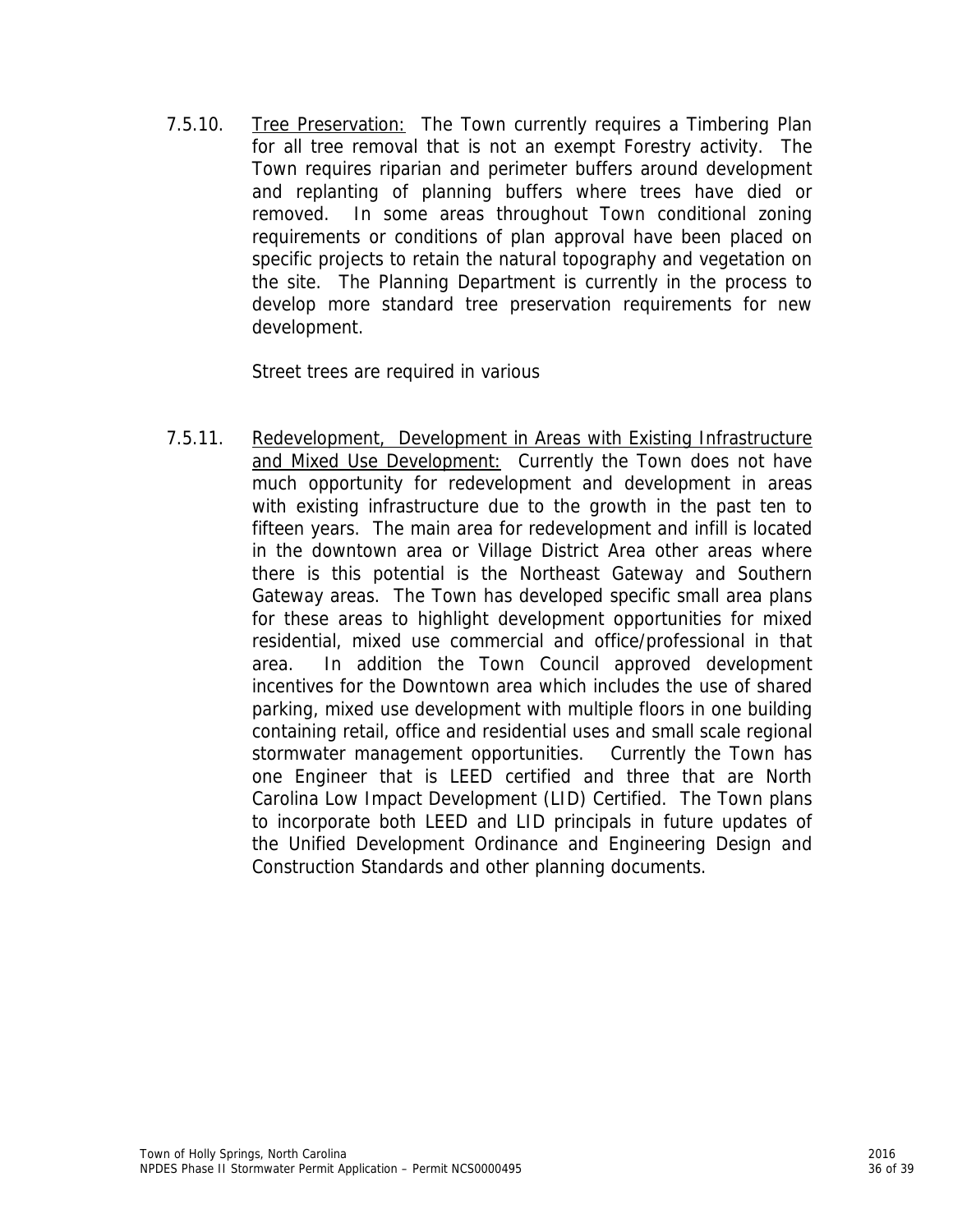- 7.5.12. Transportation Demand and Management Alternatives: The Town's Thoroughfare Plan, Section 2 Transportation of the Town's Comprehensive Plan and Engineering Design and Construction standards that determine the type of road required for new development or to be undertaken as a Town project. The Town is currently in the process of undertaking a multi-modal transportation plan which will look at various transportation management alternatives.
- 7.5.13. Reduced Parking Requirements and Minimizing Stormwater from Parking Lots: The Town's Comprehensive Plan and Unified Development Ordinance has regulations that promote shared parking and reduction of required parking spaces in new development.
- 7.5.14. Green Infrastructure Strategies: The Town's current regulations will allow for green infrastructure strategies to be used, this includes the use of reclaimed water for irrigation or bulk use and the ability to use Low Impact Development techniques to meet the Town's post-construction stormwater requirements. Town will continue to incorporate green infrastructure strategies in future updates to the Unified Development Ordinance and other planning documents and train staff to be knowledgeable in these development techniques as discussed in section 7.5.11 of this document.
- 7.5.15. Evaluation: Evaluation of the program will meet the minimum requirement every five years. Regular monitoring of the success of the program will occur through tracking post-construction stormwater plan review, approvals, BMP inspections and certifications and citizen complaints. Post-construction Stormwater Design and Construction Standards will be included in updated to the Town of Holly Springs Engineering Design and Construction Standards which will include any NC Division of Water Quality BMP manual updates that were not already included into the Town's stormwater management program.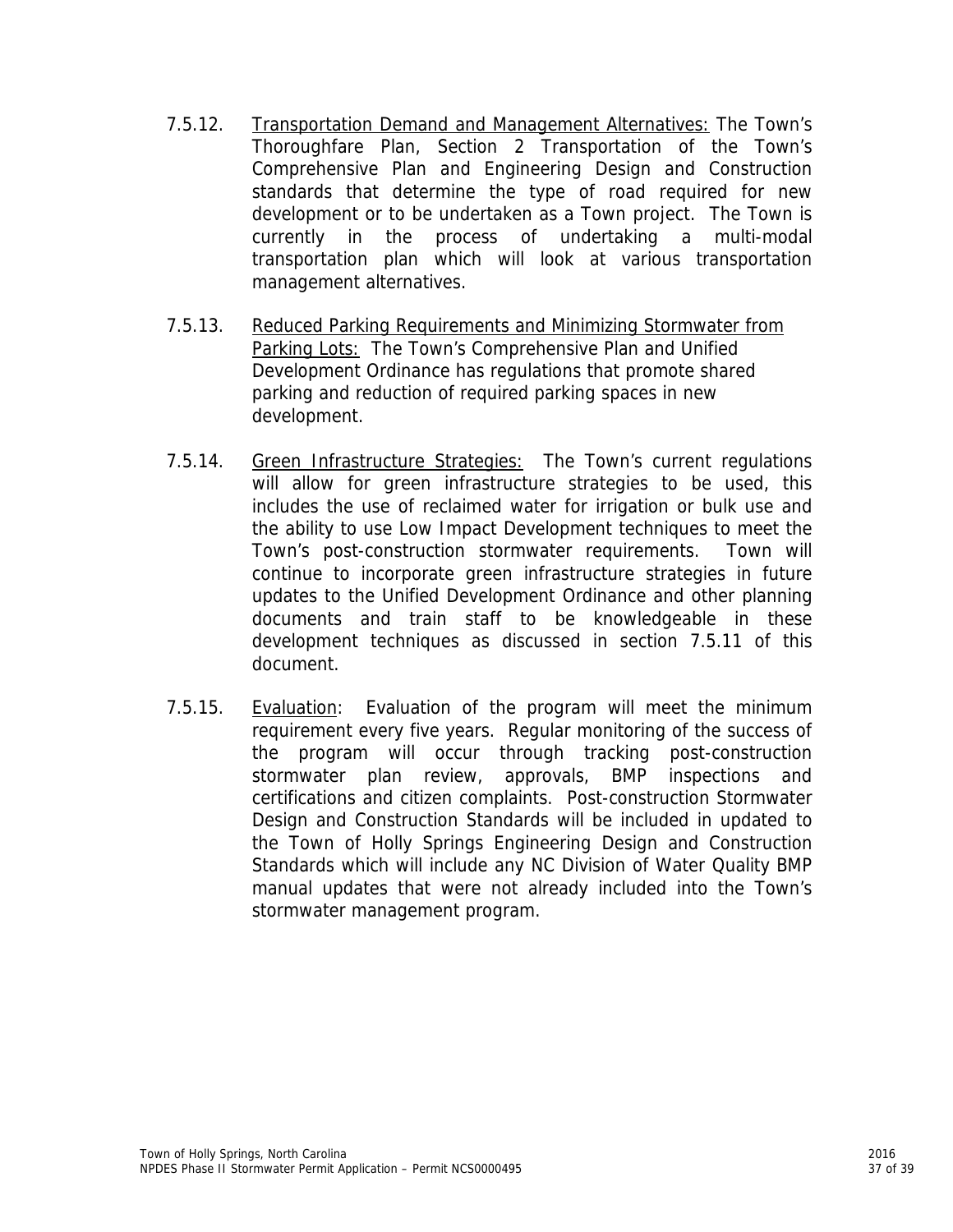# **7.6 Pollution Prevention/Good Housekeeping for Municipal Operations**

- 7.6.1 BMP Summary Table: Appendix A
- 7.6.2 Affected Operations: The Town has an inventory of facilities that will be evaluated through environmental audits to determine the potential pollution contributions. A stormwater pollution prevention plan will be established for each facility that has been identified as a potential pollution contributor that is required to have a General Industrial Stormwater Permit. The plan includes BMPs that target the identified pollutants, spill prevention and feasible alternatives on the site to reduce surface water pollution. Operations may be affected by this measure but not limited to would include maintenance yards, parks maintenance, vehicle equipment maintenance, drainage system maintenance, storage facilities, street sweeping, ground maintenance and chemical applications.
- **7.6.3** Training: The Town performs biennial training, performs onsite training during facility inspections and utilizes any available government employee training programs available through NC DENR, NC State University, NC League of Municipalities or other available resources. The trainings focus on use to prevent and reduce stormwater pollution from activities such as park and open space maintenance, fleet and building maintenance, new construction and land disturbances, and stormwater system maintenance with funds that are available for training in the approved fiscal budget. The Town will compile a library of training materials on pollution prevention for public facilities using existing materials gathered from other organizations or creating new tools as needed. Training of staff will be included in the communications plan.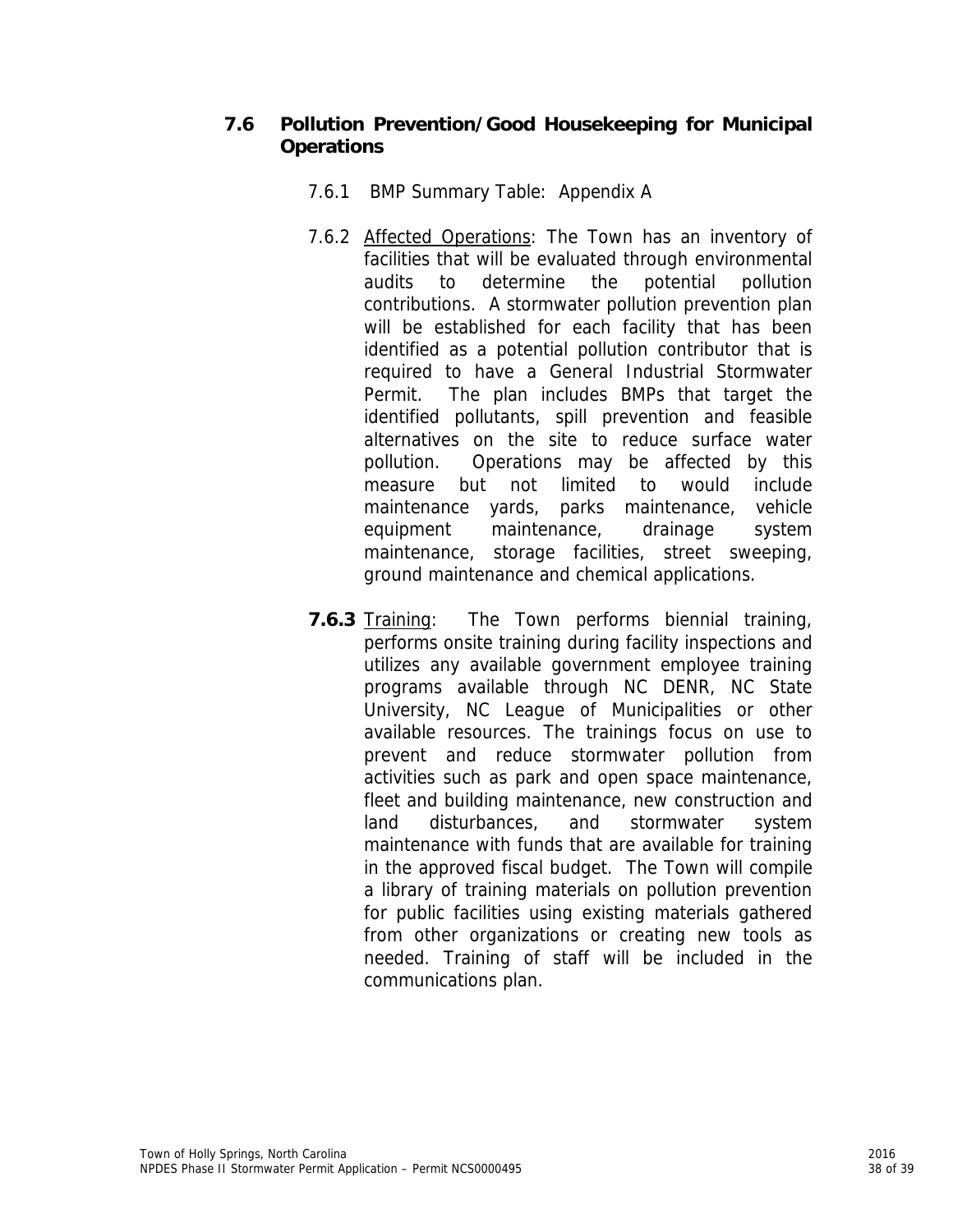- 7.6.4 Maintenance and Inspections: We currently have an existing drainage maintenance program that is designed to remove floatables and sediment from the storm sewer system located in the Town's right-ofway on an as needed basis. The Town is in the process of evaluating the desired level of service for stormwater maintenance within the MS4 and determining the appropriate funding source to provide the desired level of service to the community.
- 7.6.5 Vehicular Operations: An inspection of municipal parking lots, maintenance and storage yards, waste transfer stations, fleet or maintenance shops with outdoor storage areas, and salt/sand storage locations, and snow disposal areas the Town operates will have potential BMP areas identified for reducing or eliminating the discharge of pollutants. This will be included in an environmental audit and necessary actions to come into compliance with State regulations.
- 7.6.6 Waste Disposal: Waste is collected and deposited in an approved land fill, evaluation of collection procedures specifically of yard waste and leaf collection will occur annually and recommendations will be made to the Public Works Department that administers the program for implementation.
- 7.6.7 Other evaluations: Other procedures to evaluate spill response, oil recycling program, maintenance of hazardous chemical inventory, sanitary sewer supply and maintenance programs, and the evaluation of road construction and maintenance procedures will evaluated annually and recommendations will be made to the department that administers the program for implementation.
- 7.6.8 Evaluation: Evaluation of the program will be made annually and recommended changes will be made accordingly.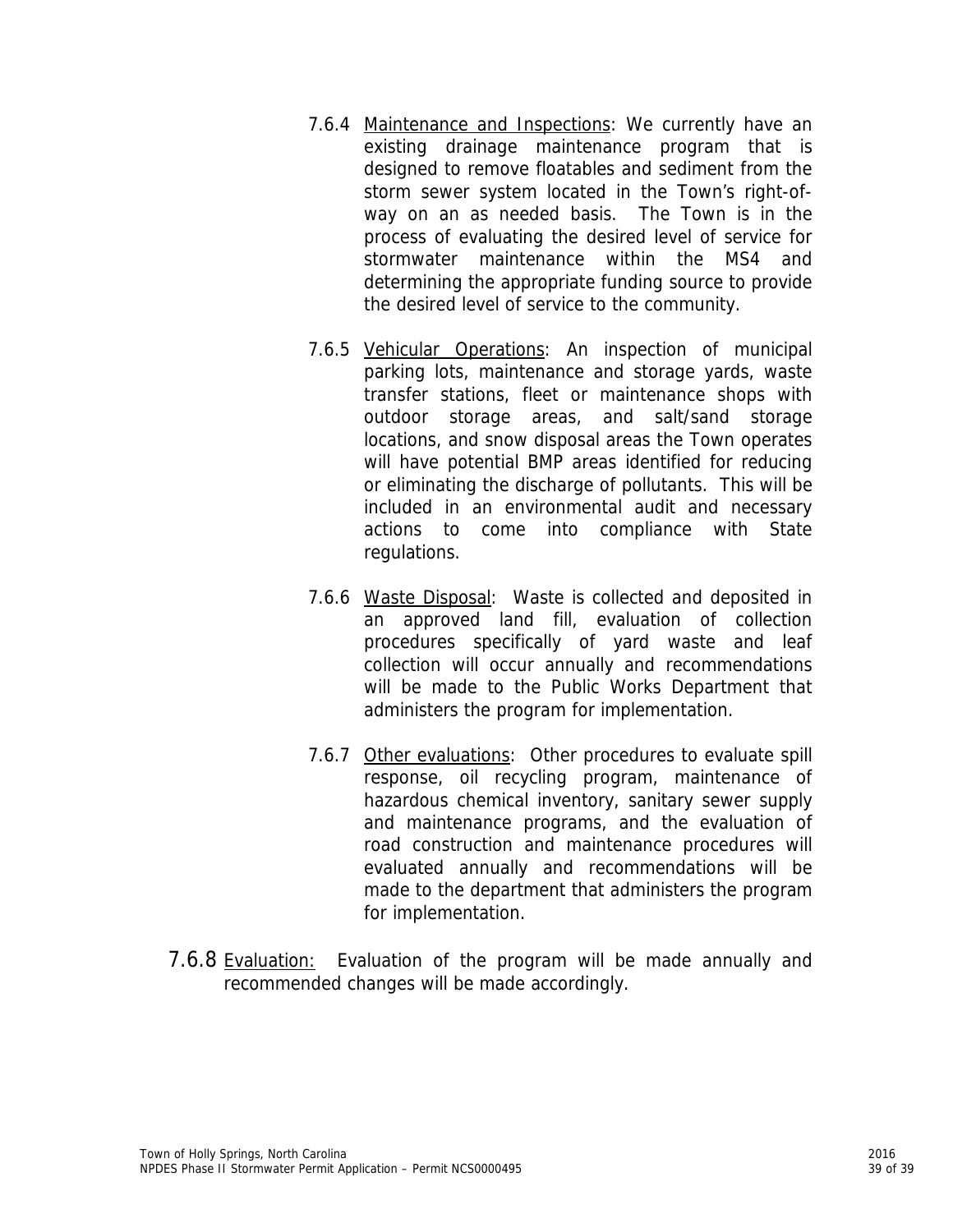#### 1. BMP's and Measurable Goals for Public Education and Outreach

|                | <b>BMP</b>                                  | <b>Measurable Goals</b>                                                                                                                                                                                                                                                                                                                                                                                           | <b>YR</b>                 | <b>YR</b>               | <b>YR</b>               | <b>YR</b>               | <b>YR</b>               | Responsible                                                                                          |
|----------------|---------------------------------------------|-------------------------------------------------------------------------------------------------------------------------------------------------------------------------------------------------------------------------------------------------------------------------------------------------------------------------------------------------------------------------------------------------------------------|---------------------------|-------------------------|-------------------------|-------------------------|-------------------------|------------------------------------------------------------------------------------------------------|
|                |                                             |                                                                                                                                                                                                                                                                                                                                                                                                                   | 1                         | $\overline{2}$          | 3                       | 4                       | 5                       | Position/Party                                                                                       |
| $\mathbf{1}$   | Develop an multiyear<br>communications plan | Prepare multiyear communications plan. Include in Plan<br>the BMPs, type of media, schedule, targeted<br>audiences, messages, strategies, activities, and<br>measurable goals. Summarize plan, track information<br>provided and target audiences associated with<br>implementation of the plan annually.                                                                                                         | $\overline{X}$            | $\overline{X}$          | $\overline{\mathsf{x}}$ | $\overline{\mathsf{x}}$ | X                       | Environmental Specialist/<br>Public Information<br><b>Officer/ Publications</b><br>Specialist        |
| $\overline{c}$ | <b>Informational Website</b>                | Maintain a stormwater information page for the Town of<br>Holly Springs existing internet website. Provide water<br>quality information as determined in the<br>communications plan. Link to outer water quality related<br>websites and post stormwater staff and stormwater<br>hotline information for the public to ask questions or<br>express concerns.                                                      | $\overline{X}$            | $\overline{\mathsf{x}}$ | $\overline{X}$          | $\overline{X}$          | $\overline{\mathsf{x}}$ | Environmental<br>Specialist/Environmental<br>Technician                                              |
| 3              | Information for homeowners                  | Develop stormwater tips to be used in "the Springs"<br>water bill mail newsletter and e-newsletter, as<br>determined in the communications plan. Place a<br>minimum of 6 tips a year in the newsletters. Maintain a<br>log of the tips used and targeted pollutants annually.                                                                                                                                     | $\boldsymbol{\mathsf{X}}$ | $\mathsf{X}$            | $\mathsf{X}$            | X                       | X                       | Environmental<br>Specialist/Environmental<br>Technician                                              |
| 4              | Newspaper advertising                       | Provide press releases to run in the local newspaper on<br>activities and topics focusing on water quality and<br>pollution prevention. Maintain a log of the number of<br>articles that have run in the paper, newspapers used<br>and targeted pollutants annually                                                                                                                                               | $\overline{X}$            | X                       | $\overline{X}$          | X                       | X                       | Environmental Specialist/<br>Environmental<br><b>Technician Public</b><br><b>Information Officer</b> |
| 4              | Mass media campaign                         | Continue participation with TJCOG (CWEP) to develop<br>mass media campaign messages for use on regional<br>TV stations, local government cable channel, and<br>regional radio in both (English and Spanish). Target<br>message about the importance of clean water and how<br>stormwater gets dirty. Give tips on reducing pollution.<br>Identify target audience and track the number of time<br>shown annually. | $\overline{X}$            | X                       | $\overline{X}$          | X                       | X                       | <b>Environmental Specialist</b>                                                                      |
| 4              | Information for Homeowners                  | Distribute brochures and other information pieces to<br>citizens via the storm drain marker program and as<br>other opportunities arise. Include information on steps<br>to reduce pollution sources including proper disposal of<br>used oil and toxic materials, public reporting of illicit<br>discharges and awareness of nutrient and fecal<br>coliform issues.                                              | $\sf X$                   | X                       | X                       | X                       | X                       | Environmental Specialist/<br>Environmental<br>Technician                                             |
| 5              | <b>Festivals and Events</b>                 | Participate in at least 2 local festivals annually by<br>staffing a booth and report annually on event and                                                                                                                                                                                                                                                                                                        | $\boldsymbol{\mathsf{X}}$ | X                       | X                       | $\overline{\mathsf{x}}$ | X                       | Environmental Specialist/<br>Environmental                                                           |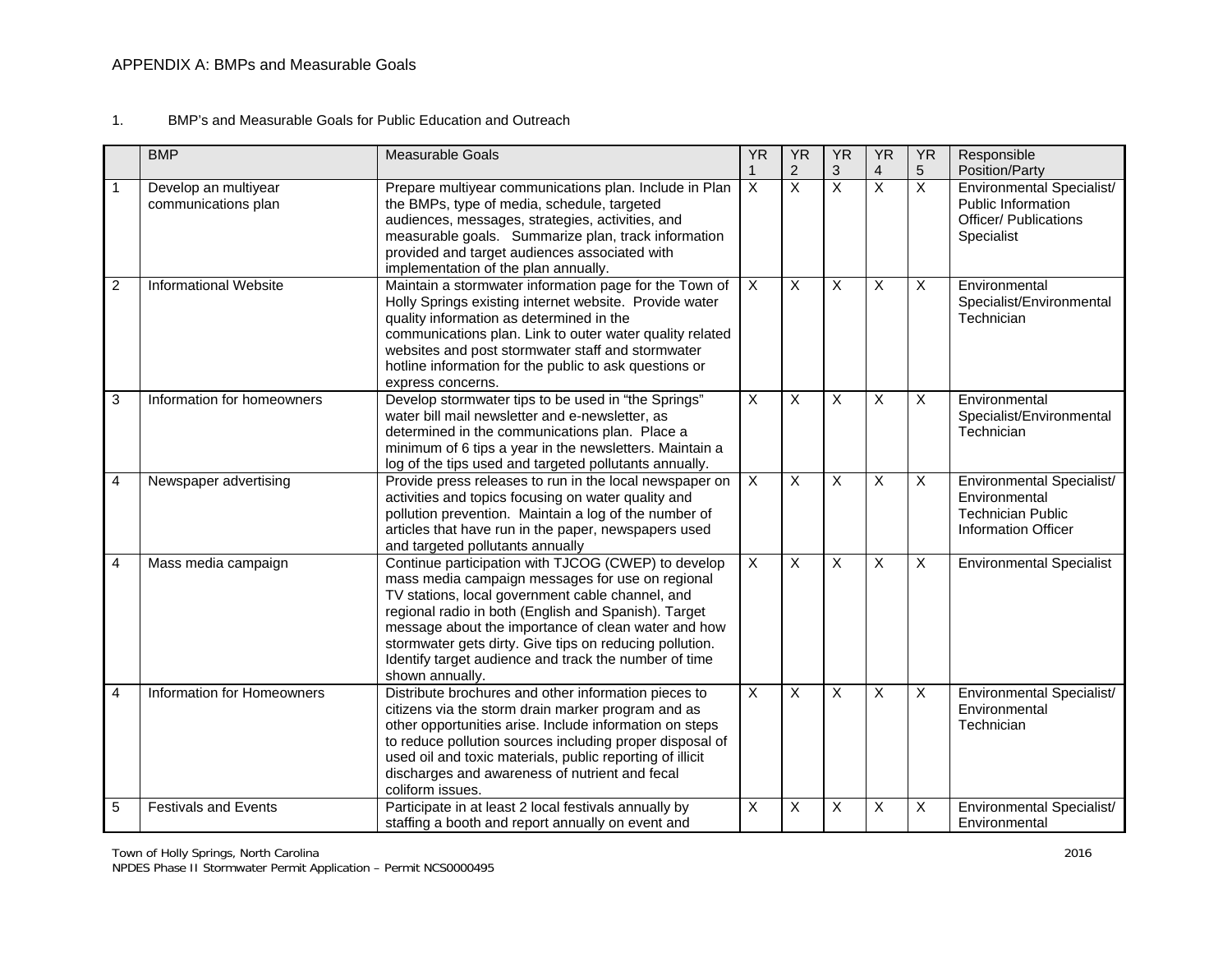#### APPENDIX A: BMPs and Measurable Goals

|   | <b>BMP</b>                       | <b>Measurable Goals</b>                                                                                                                                                                                                                                                                                                                                                     | ΥR       | ΥR | ΥR | ΥR       | <b>YR</b> | Responsible                                                                                 |
|---|----------------------------------|-----------------------------------------------------------------------------------------------------------------------------------------------------------------------------------------------------------------------------------------------------------------------------------------------------------------------------------------------------------------------------|----------|----|----|----------|-----------|---------------------------------------------------------------------------------------------|
|   |                                  |                                                                                                                                                                                                                                                                                                                                                                             |          |    | 3  | 4        | 5         | Position/Party                                                                              |
|   |                                  | messages provided. Provide messages on the<br>importance of clean water and on specific activities that<br>can be carried out to help keep stormwater clean.<br>Events may include but are not necessarily limited to<br>the Town's annual TurtleFest, Bass Lake Day and<br>HollyFest.                                                                                      |          |    |    |          |           | Technician                                                                                  |
| 6 | <b>Presentations for Schools</b> | Maintain and develop age-specific educational<br>information for use in schools and for presentations to<br>school age children based on the statewide curriculum.<br>Log information provided and target audience annually.                                                                                                                                                | X        | X  | X  | $\times$ | X         | Environmental Specialist/<br>Environmental<br>Technician                                    |
| 8 | <b>Business Outreach Program</b> | Coordinate with the Town's Economic Development<br>Department and Public Works Department to develop<br>and provide information for businesses on illicit<br>discharges, reporting, and improper waste disposal,<br>sources of nutrient and fecal coliform loading and<br>actions they can take to minimize them. Log<br>information provided and target audience annually. | $\times$ | X  | X  | $\times$ | X         | Environmental Specialist/<br>Environmental<br>Technician/Director of<br>Economic Department |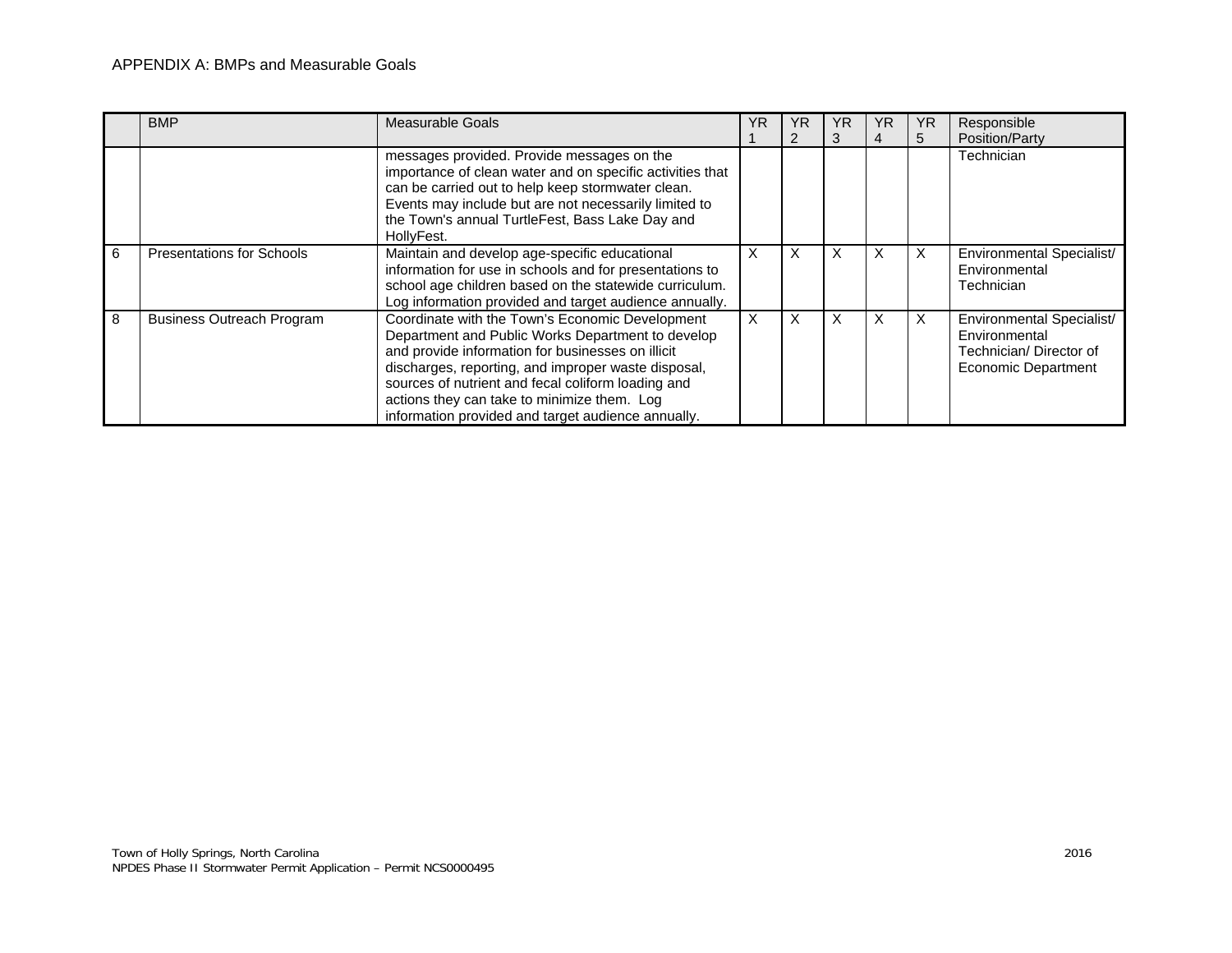2. Public Involvement Program BMP Summary Table

|                | <b>BMP</b>                                                               | <b>Measurable Goals</b>                                                                                                                                                                                                                                                                                                                                                                                                                    | <b>YR</b>    | <b>YR</b>                    | <b>YR</b> | <b>YR</b>           | <b>YR</b> | Responsible<br>Position/Party                            |
|----------------|--------------------------------------------------------------------------|--------------------------------------------------------------------------------------------------------------------------------------------------------------------------------------------------------------------------------------------------------------------------------------------------------------------------------------------------------------------------------------------------------------------------------------------|--------------|------------------------------|-----------|---------------------|-----------|----------------------------------------------------------|
|                | Storm Drain Marker Program and<br><b>Storm Drain Casting Requirement</b> | Complete marking of existing storm drainage in the<br>Town and develop a maintenance program to repair or<br>reinstall markers. Continue to require all new storm<br>drains to have a cast that states "Do not dump, drains<br>to stream" or similar text. Maintain a storm drain<br>marker map to identify all structures marked or cast in<br>town. Log the amount of marking events and<br>educational materials distributed annually.  | X            | 2<br>$\overline{\mathsf{x}}$ | 3<br>X    | $\overline{4}$<br>X | 5<br>X    | Environmental<br>Technician                              |
| $\overline{c}$ | Stormwater "hotline"                                                     | Continue to manage a database and GIS layer of calls<br>and emails received by the existing stormwater hotline,<br>email and citizen complaints that have reached<br>stormwater staff. Information shall include date, person<br>calling, contact information, and content of the call or<br>email report annually on number of calls and emails.                                                                                          | X            | X                            | X         | X                   | X         | Environmental<br>Technician                              |
| 3              | Citizen surveys                                                          | Conduct research on target stormwater education and<br>management efforts. Methods to be used may include<br>but are not necessarily limited to web polls, mail in<br>surveys and focus groups. Conduct a Town wide survey<br>once every two years from the first town survey in<br>spring 2010.                                                                                                                                           |              | X                            |           | $\times$            |           | Environmental Specialist/<br>Environmental<br>Technician |
| 4              | Boards, Committees & Groups                                              | Meet at least once a year with local boards such as the<br>Town Council, Planning Board, Environmental Appeal<br>Committee and other stakeholder or citizens groups to<br>weigh in on stomwater management programs and<br>stormwater issues. Provide a stormwater update and<br>obtain recommendations for the stomwater<br>management program with focus on pollution<br>prevention. Log meetings held and topics discussed<br>annually. | $\mathsf{X}$ | X                            | X         | X                   | X         | Environmental Specialist/<br>Environmental<br>Technician |
| 5              | "Adopt a Stream" & "Big Sweep"<br>programs                               | Coordinate with the Town's Parks and Recreation<br>Department to hold "Big Sweep" and "mini-sweep"<br>events and continue to provide support to the existing<br>"Adopt a Stream" programs in Town. Log the amount of<br>events and participants annually.                                                                                                                                                                                  | X            | X                            | X         | X                   | X         | Environmental Specialist/<br>Environmental<br>Technician |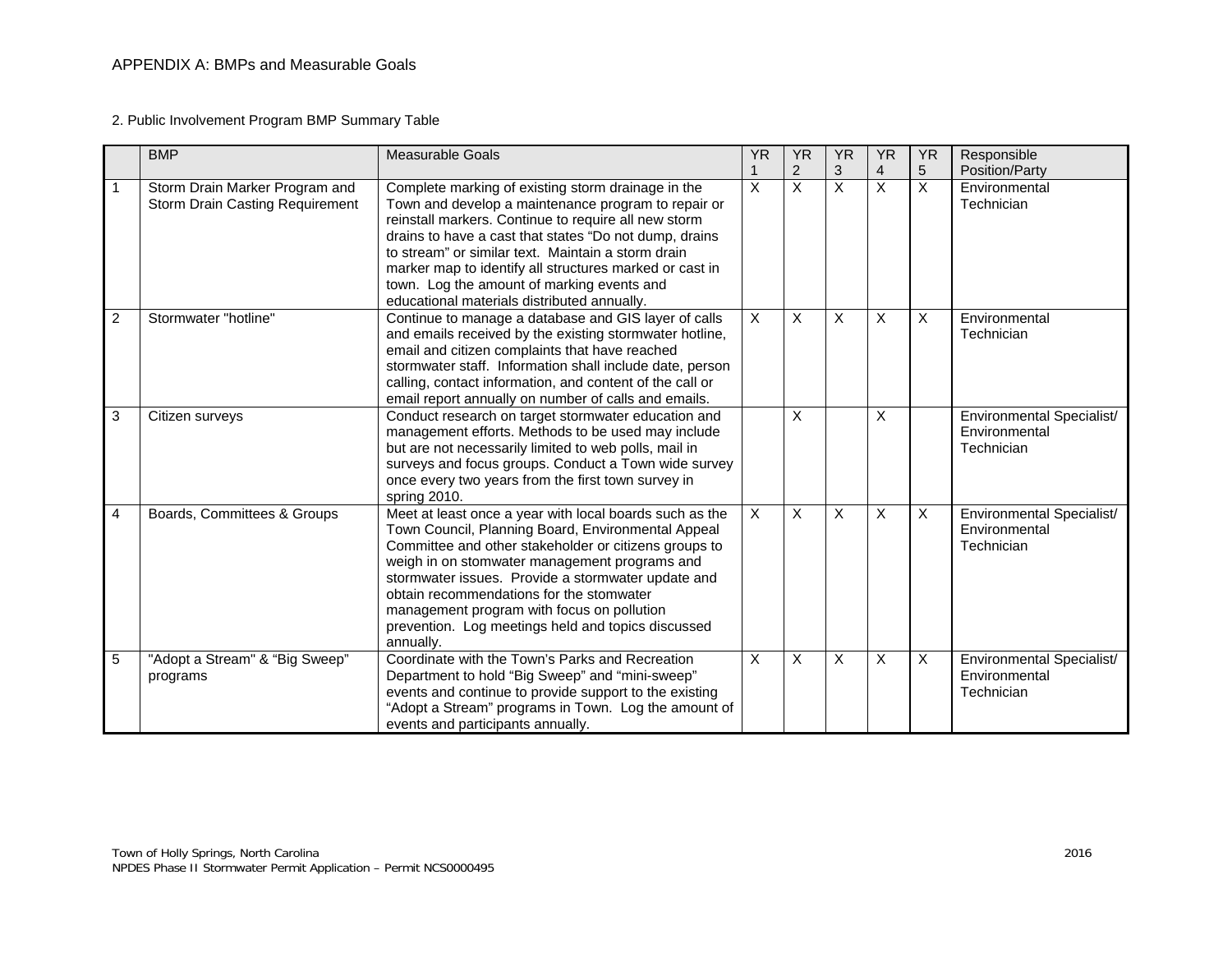3. Illicit Discharge Detection and Elimination BMP Summary Table

|   | <b>BMP</b>                             | <b>Measurable Goals</b>                                                                                                                                                                                                                                                                                                                                                                                                                                                                        | <b>YR</b>      | <b>YR</b>      | <b>YR</b>                 | <b>YR</b> | <b>YR</b>               | Responsible                                                                                    |
|---|----------------------------------------|------------------------------------------------------------------------------------------------------------------------------------------------------------------------------------------------------------------------------------------------------------------------------------------------------------------------------------------------------------------------------------------------------------------------------------------------------------------------------------------------|----------------|----------------|---------------------------|-----------|-------------------------|------------------------------------------------------------------------------------------------|
|   |                                        |                                                                                                                                                                                                                                                                                                                                                                                                                                                                                                |                | $\overline{2}$ | 3                         | 4         | 5                       | Position/Party                                                                                 |
| 1 | <b>Legal Authority</b>                 | Amend when needed existing ordinance on illicit<br>detection, right of entry, prohibition of certain<br>discharges, enforcement actions and penalties for<br>dumping, spills, and willful illicit connections.                                                                                                                                                                                                                                                                                 | Χ              | $\overline{X}$ | X                         | X         | $\overline{X}$          | Environmental Specialist/                                                                      |
| 2 | Stormwater Infrastructure<br>Inventory | The Town currently has a GIS Storm Drain Map which<br>includes all of the piped stormwater conveyance<br>structures and approximately half of the stormwater<br>BMP structures within the MS4. drainage areas,<br>riparian buffers, FEMA Floodplain and Town flood<br>studies and streams in the Town's land use area.<br>Continue to maintain and update these layers as new<br>development occurs and to meet the expanding needs<br>of the stormwater management program.                   | X              | X              | X                         | X         | $\overline{\mathsf{x}}$ | Environmental Specialist/<br>Environmental<br>Technician/ Engineering<br><b>GIS Technician</b> |
| 3 | Database Tracking System               | Continue to maintain a database tracking system for<br>tracking citizen complaints and requests. All complaints<br>will be logged into New World Systems database<br>including information on follow-up and develop a layer<br>to track the geographical location of illegal discharge or<br>spill. GIS will be used to track "hot spots".                                                                                                                                                     | X              | X              | $\boldsymbol{\mathsf{X}}$ | X         | $\overline{X}$          | Environmental<br>Technician                                                                    |
| 4 | <b>Outfall Inspections</b>             | Inspect 10% of community annually during dry weather<br>conditions (i.e., hasn't' rained in 72 hours) and test<br>flows found at discharge points where possible illicit<br>discharges are suspected on an as needed basis.<br>Cross train inspectors to look for illicit discharges during<br>I&I inspections. Document outfalls that require testing<br>inspection date, tests conducted, findings and follow up<br>procedures. Report on number and actions taken in<br>each annual report. | $\overline{X}$ | X              | $\boldsymbol{\mathsf{X}}$ | X         | X                       | Environmental Specialist/<br>Environmental<br>Technician/ Public Works<br>Director             |
| 5 | <b>Direct Mail</b>                     | Create and distribute letters targeting business owners.<br>The letter shall inform business owners of the illegal<br>discharge ordinance and inform them of potential<br>inspection. At a minimum letters shall target<br>landscapers, painting companies, carpet cleaners,<br>automotive businesses and restaurants.                                                                                                                                                                         |                | X              |                           | X         |                         | Environmental Specialist/<br>Environmental<br>Technician                                       |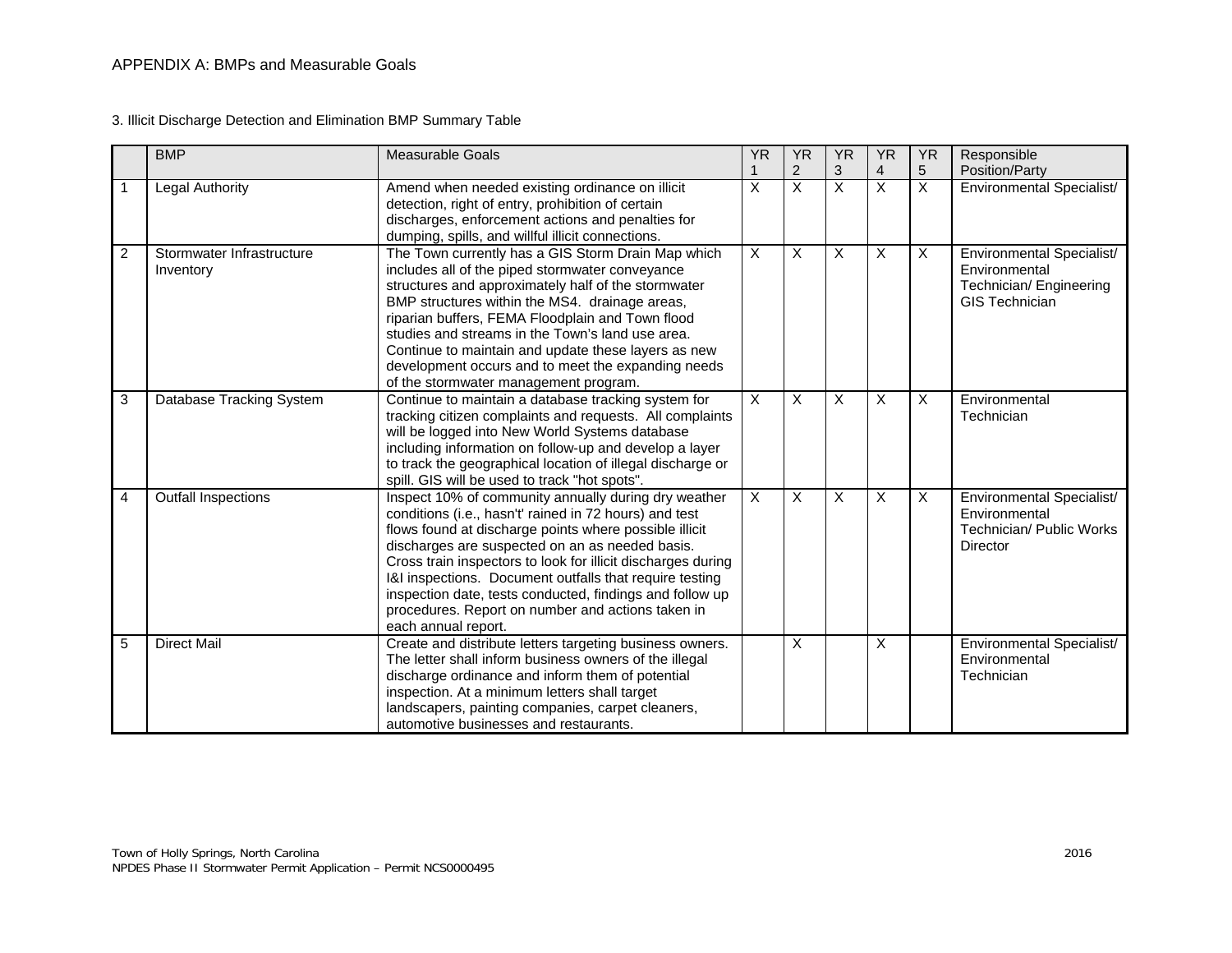#### APPENDIX A: BMPs and Measurable Goals

|                | <b>BMP</b>                                                    | <b>Measurable Goals</b>                                                                                                                                                                                                                                                                                                                                                                                                                                                                                                    | <b>YR</b> | <b>YR</b>      | <b>YR</b> | <b>YR</b>      | <b>YR</b>    | Responsible                                                                                   |
|----------------|---------------------------------------------------------------|----------------------------------------------------------------------------------------------------------------------------------------------------------------------------------------------------------------------------------------------------------------------------------------------------------------------------------------------------------------------------------------------------------------------------------------------------------------------------------------------------------------------------|-----------|----------------|-----------|----------------|--------------|-----------------------------------------------------------------------------------------------|
|                |                                                               |                                                                                                                                                                                                                                                                                                                                                                                                                                                                                                                            |           | $\overline{2}$ | 3         | $\overline{4}$ | 5            | Position/Party                                                                                |
| 6              | Inspection / Training Program                                 | Town staff will be cross-trained to recognize and report<br>illegal discharges. Staff to be trained includes<br>development inspectors, code enforcement officers,<br>public works and utilities staff, inspectors and police &<br>fire personnel. Provide materials through Human<br>Resources to train employees in organization on illicit<br>connections and how to recognize them                                                                                                                                     | $\sf X$   | $\times$       | X         | X              | $\times$     | Environmental Specialist/<br>Environmental<br>Technician                                      |
| $\overline{7}$ | <b>Fact Sheets</b>                                            | Develop fact sheets on illicit connections and spill<br>management. Provide to other departments including<br>but not limited to Code Enforcement. Public Works and<br>Fire Department for distribution to businesses as<br>determined by the communications plan. Prepare fact<br>sheets for commercial property managers, restaurant<br>owner/operators, and automotive businesses. Make<br>available to general public via the Town's Web site.<br>Note date completed and number of copies placed for<br>distribution. | X         | X              | X         | X              | $\mathsf{X}$ | Environmental Specialist/<br>Environmental<br>Technician                                      |
| 8              | On-site Wastewater Systems                                    | Coordinate with local health department on failing septic<br>systems, locating problem areas in the system map.<br>Provide a link to Wake County information on septic<br>system inspection and maintenance on Town's web<br>site. Distribute information to homeowners association<br>in areas outside sewer service. Note date of distribution<br>and number of copies placed.                                                                                                                                           | $\times$  | $\sf X$        | X         | X              | X            | Environmental Specialist/<br>Environmental<br>Technician                                      |
| 9              | Evaluate on-site wastewater<br>system policies and procedures | Develop a program that will require evaluation of<br>existing septic systems by the Wake County EHD in the<br>MS4. Amend existing building permit review and<br>inspection processes to implement this program.                                                                                                                                                                                                                                                                                                            |           | X              | X         | X              | X            | Environmental Specialist/<br>Environmental<br>Technician/ Code<br><b>Enforcement Director</b> |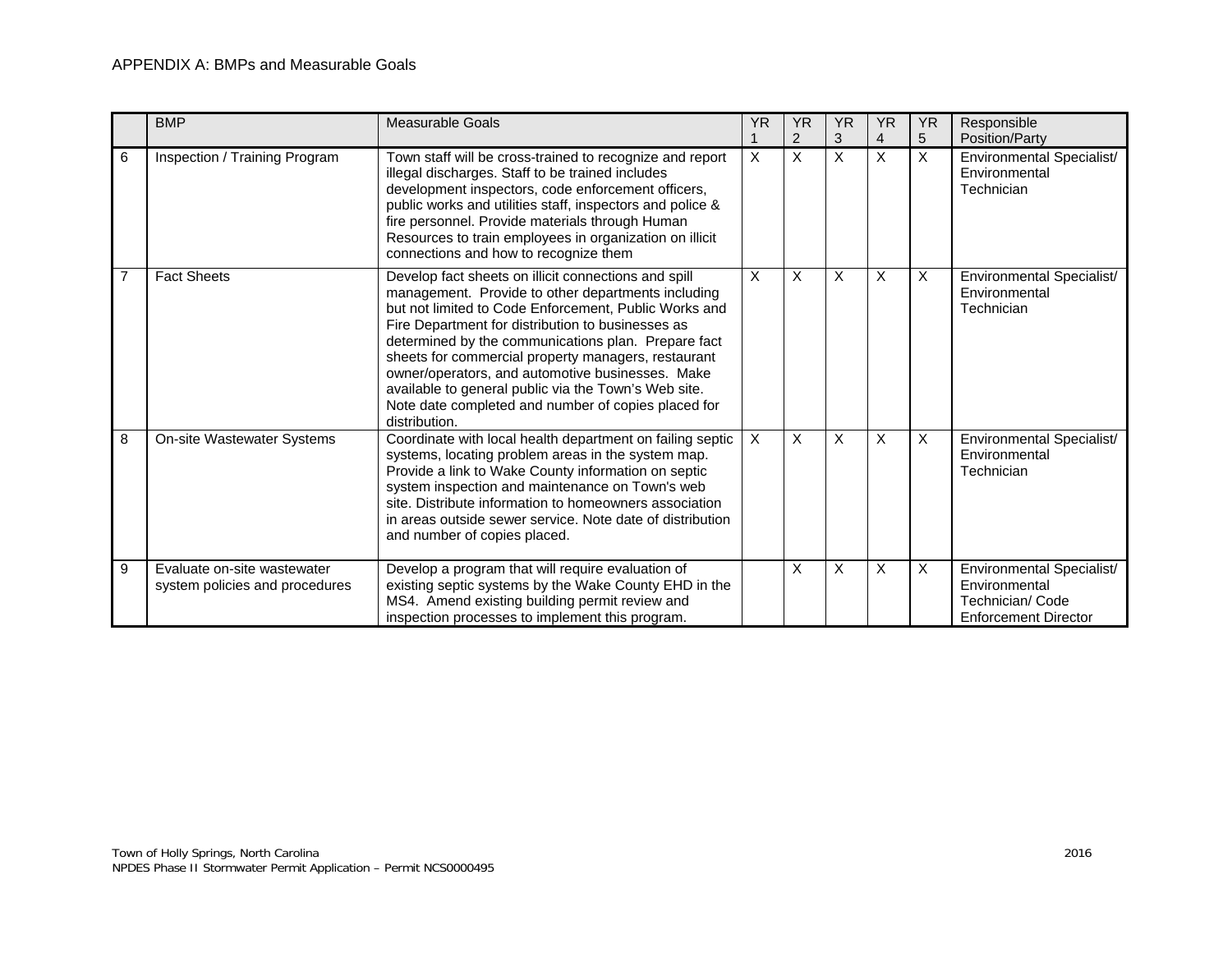#### 4. Construction Site Program BMP Summary Table

|                | <b>BMP</b>                               | <b>Measurable Goals</b>                                                                                                                                                                                                                                                                                                                                                                                                                                                                                                                                                             | <b>YR</b>                 | <b>YR</b>               | <b>YR</b>                 | <b>YR</b>                 | <b>YR</b>               | Responsible                                                         |
|----------------|------------------------------------------|-------------------------------------------------------------------------------------------------------------------------------------------------------------------------------------------------------------------------------------------------------------------------------------------------------------------------------------------------------------------------------------------------------------------------------------------------------------------------------------------------------------------------------------------------------------------------------------|---------------------------|-------------------------|---------------------------|---------------------------|-------------------------|---------------------------------------------------------------------|
|                |                                          |                                                                                                                                                                                                                                                                                                                                                                                                                                                                                                                                                                                     | 1                         | 2                       | $\ensuremath{\mathsf{3}}$ | $\overline{4}$            | 5                       | Position/Party                                                      |
|                | <b>Legal Authority</b>                   | Review /amend existing erosion control ordinance as<br>needed to improve sediment and erosion control<br>program and comply with Neuse Rules and Phase II<br>requirements.                                                                                                                                                                                                                                                                                                                                                                                                          | $\overline{\mathsf{x}}$   | $\overline{\mathsf{x}}$ | $\overline{\mathsf{x}}$   | $\overline{X}$            | $\overline{X}$          | <b>Environmental Specialist</b>                                     |
| $\overline{2}$ | Plan review                              | Review site plans for all new development with<br>disturbed area greater than 20,000 square feet. All site<br>plans are reviewed to ensure compliance with<br>sedimentation and soil erosion, stormwater, and flood<br>plain management ordinances and state laws. Review<br>storm drainage systems to ensure they meet the design<br>and Town criteria. Report on plan review in each<br><b>Engineering Department Quarterly Report</b>                                                                                                                                            | $\overline{\mathsf{x}}$   | X                       | $\overline{X}$            | $\overline{X}$            | X                       | Stormwater Administrator                                            |
| 3              | <b>Pre-construction Meetings</b>         | Hold a preconstruction meeting prior to issuance of<br>each Land Disturbance Permit for all projects equal to<br>or exceeding 20,000 square feet of disturbed area.<br>Include a portion of the meeting to provide<br>environmental and stormwater education to both the<br>developer and contractors in attendance.                                                                                                                                                                                                                                                                | $\overline{X}$            | X                       | X                         | $\overline{X}$            | $\overline{X}$          | Environmental Specialist/<br>Lead Development<br>Inspector          |
| 4              | Inspection Program                       | Inspect all construction sites greater than 20,000<br>square feet of disturbed area to ensure that grading and<br>construction operations comply with the erosion control<br>and sedimentation control ordinance. Verify through on<br>site inspections that the erosion control measures on<br>the approved plan are properly installed and function as<br>designed. Inspect all single family residences for Silt<br>Fence and Residential Construction Entrance. Provide<br>quarterly audits of sites and files to verify that the<br>program is being implemented appropriately | $\overline{X}$            | X                       | $\overline{X}$            | X                         | X                       | Environmental Specialist/<br>Lead Development<br>Inspector          |
| 6              | Local program meetings                   | Attend quarterly local program meetings to stay abreast<br>of State regulations and share information with other<br>locally delegated sediment & erosion programs in the<br>region.                                                                                                                                                                                                                                                                                                                                                                                                 | $\overline{X}$            | X                       | X                         | $\overline{X}$            | X                       | <b>Environmental Specialist</b>                                     |
| $\overline{7}$ | Town projects                            | Inspect Town Projects regularly and upon request to<br>ensure compliance with state approved erosion control<br>plan.                                                                                                                                                                                                                                                                                                                                                                                                                                                               | $\boldsymbol{\mathsf{X}}$ | X                       | $\mathsf{X}$              | $\boldsymbol{\mathsf{X}}$ | X                       | Environmental Specialist/<br>Development Inspector<br>Administrator |
| 8              | <b>Contractor Education</b>              | Provide one training event each year with other local<br>programs in the region. Document the event, the<br>amount of attendees and topics covered.                                                                                                                                                                                                                                                                                                                                                                                                                                 | $\overline{X}$            | X                       | $\overline{X}$            | X                         | $\overline{\mathsf{x}}$ | <b>Environmental Specialist</b>                                     |
| 9              | Coordination of NPDES permitted<br>sites | Provide contractors with NPDES permit requirements<br>with construction sites greater than 1 acre of                                                                                                                                                                                                                                                                                                                                                                                                                                                                                | $\overline{\mathsf{x}}$   | X                       | $\overline{X}$            | $\overline{\mathsf{x}}$   | $\overline{\mathsf{x}}$ | <b>Environmental Specialist</b>                                     |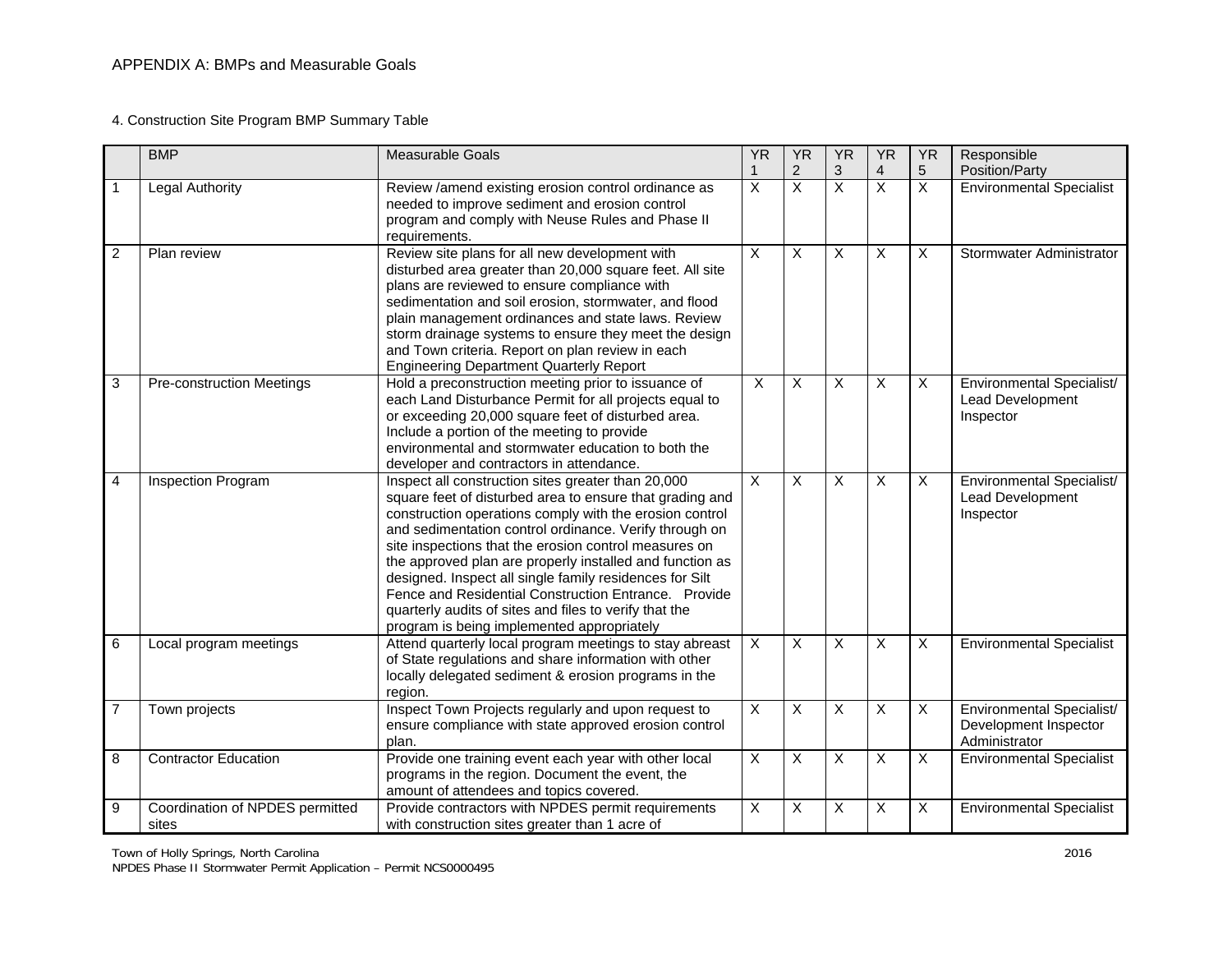#### APPENDIX A: BMPs and Measurable Goals

|    | <b>BMP</b>                       | Measurable Goals                                                                                                                                                                                                                                                               | ΥR | YR | YR. | <b>YR</b> | <b>YR</b> | Responsible               |
|----|----------------------------------|--------------------------------------------------------------------------------------------------------------------------------------------------------------------------------------------------------------------------------------------------------------------------------|----|----|-----|-----------|-----------|---------------------------|
|    |                                  |                                                                                                                                                                                                                                                                                |    |    |     |           | 5         | Position/Party            |
|    |                                  | disturbance.                                                                                                                                                                                                                                                                   |    |    |     |           |           |                           |
| 10 | Standard specifications for BMPs | Revise / amend standard specifications for sediment                                                                                                                                                                                                                            |    |    |     | X         | X         | Environmental Specialist/ |
|    |                                  | and erosion control BMPs as needed                                                                                                                                                                                                                                             |    |    |     |           |           | Stormwater Administrator  |
|    | Stormwater "hotline"             | Promote the use of the stormwater hotline and email for<br>citizens to report observed erosion and sedimentation<br>control problems and continue to coordinate with<br>NCDENR Land Quality Staff when responding to calls<br>that have come in through the "Stop Mud" hotline |    |    |     |           |           |                           |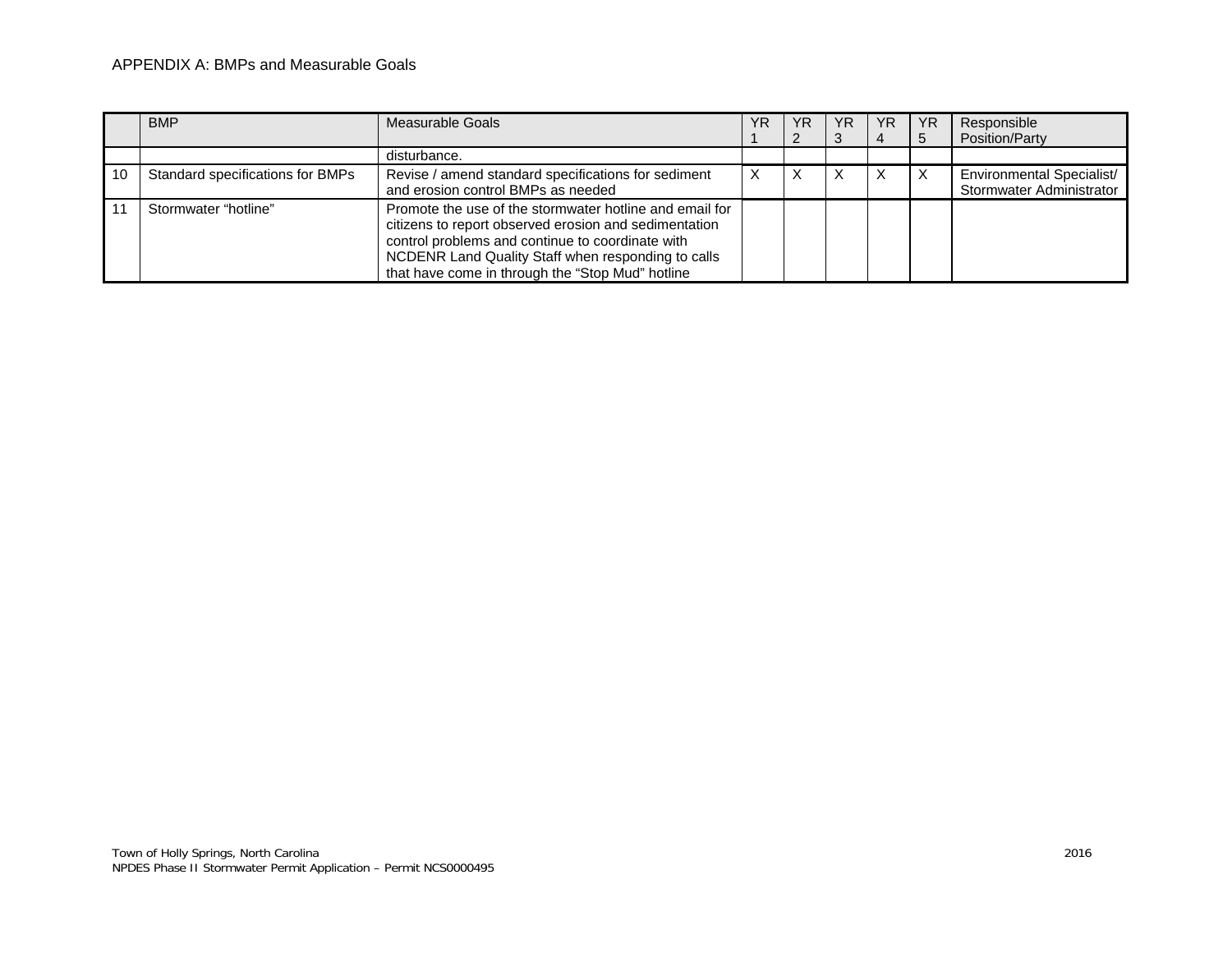| 5. Post Construction Runoff Control Program BMP Summary Table |  |  |
|---------------------------------------------------------------|--|--|
|                                                               |  |  |

|                | <b>BMP</b>                                             | <b>Measurable Goals</b>                                                                                                                                                                                                                                                                                                                                                   | <b>YR</b>               | <b>YR</b>               | <b>YR</b>               | <b>YR</b>                 | <b>YR</b>               | Responsible                                                                           |
|----------------|--------------------------------------------------------|---------------------------------------------------------------------------------------------------------------------------------------------------------------------------------------------------------------------------------------------------------------------------------------------------------------------------------------------------------------------------|-------------------------|-------------------------|-------------------------|---------------------------|-------------------------|---------------------------------------------------------------------------------------|
|                |                                                        |                                                                                                                                                                                                                                                                                                                                                                           | 1                       | $\overline{c}$          | $\sqrt{3}$              | $\overline{4}$            | 5                       | Position/Party                                                                        |
|                | <b>Legal Authority</b>                                 | Review /amend existing stormwater ordinances for new<br>development as needed to comply with Neuse Rules,<br>and Phase II requirements                                                                                                                                                                                                                                    | $\overline{X}$          | $\overline{\mathsf{x}}$ | $\overline{X}$          | $\overline{\mathsf{x}}$   | $\overline{X}$          | <b>Environmental Specialist</b>                                                       |
| 2              | Plan review                                            | Reviews site plans for all new development with<br>disturbed area greater than 20,000 square feet. All site<br>plans are reviewed to ensure compliance with the<br>Town's ordinance and Engineering Design and<br>Construction Standards. Review all water quality and<br>quantity Best Management Practices (BMPs) designs<br>to ensure they are effective.              | $\overline{X}$          | X                       | $\overline{X}$          | $\overline{X}$            | X                       | Stormwater Administrator                                                              |
| 3              | <b>BMP</b> documentation                               | Ensure that BMP documentation requirements are<br>provided to contractors and owners during the<br>environmental preconstruction meetings prior to<br>installation of the BMP and that all necessary<br>documentation has been received prior to accepting<br>transfer of maintenance responsibly from the developer<br>to the property owner or Home Owners Association. | X                       | X                       | X                       | $\boldsymbol{\mathsf{X}}$ | X                       | Environmental Specialist/<br>Environmental<br>Technician                              |
| $\overline{4}$ | Inspection Program                                     | Inspect all construction sites greater than 20,000<br>square feet of disturbed area verify that the BMPs for<br>water quality and quantity control on the approved plan<br>are properly installed and function as designed.                                                                                                                                               | $\overline{\mathsf{x}}$ | $\overline{\mathsf{x}}$ | $\overline{X}$          | $\overline{X}$            | X                       | Environmental<br>Technician/Lead<br>Development Inspector                             |
| 5              | Database tracking system                               | Track each project to include but not limited to the date<br>of approval, BMP location, stormwater sureties,<br>inspections, certifications and as-built information.                                                                                                                                                                                                     | $\overline{\mathsf{x}}$ | X                       | $\overline{X}$          | $\overline{X}$            | X                       | <b>Environmental Specialist</b>                                                       |
| 6              | <b>BMP</b> Inspections                                 | Conduct annual inspection of Stormwater Best<br>Management Practices to ensure proper operations &<br>maintenance. Correspond with responsible party to<br>request corrective actions and enforce as necessary.                                                                                                                                                           | $\overline{\mathsf{x}}$ | $\overline{\mathsf{x}}$ | $\overline{X}$          | $\overline{\mathsf{x}}$   | $\overline{\mathsf{x}}$ | Environmental<br>Technician                                                           |
| $\overline{7}$ | Local program meetings                                 | Attend local program meetings to stay abreast of State<br>regulations and share information with other locally<br>delegated stormwater programs in the region.                                                                                                                                                                                                            | $\overline{\mathsf{x}}$ | X                       | X                       | X                         | X                       | Environmental Specialist/<br>Environmental<br>Technician                              |
| 8              | Town projects                                          | Inspect Town Projects upon request to ensure<br>compliance with stormwater regulations.                                                                                                                                                                                                                                                                                   | $\overline{X}$          | X                       | $\overline{\mathsf{x}}$ | $\overline{X}$            | X                       | Environmental<br>Technician                                                           |
| 9              | Standard specifications for BMPs                       | Revise / amend standard specifications for stormwater<br>BMPs as needed                                                                                                                                                                                                                                                                                                   | $\overline{X}$          | $\overline{\mathsf{x}}$ | $\overline{X}$          | $\overline{X}$            | $\overline{\mathsf{x}}$ | Environmental Specialist/<br>Environmental<br>Technician/ Stormwater<br>Administrator |
| 10             | Post-Construction Operation &<br>Maintenance Education | Provide education as required or requested to property<br>owners and Home Owners Associations regarding what<br>the purpose of their stormwater BMPs and how to                                                                                                                                                                                                           | $\overline{X}$          | X                       | $\mathsf{X}$            | $\boldsymbol{\mathsf{X}}$ | X                       | Environmental Specialist/<br>Environmental<br>Technician                              |

Town of Holly Springs, North Carolina 2016 NPDES Phase II Stormwater Permit Application – Permit NCS0000495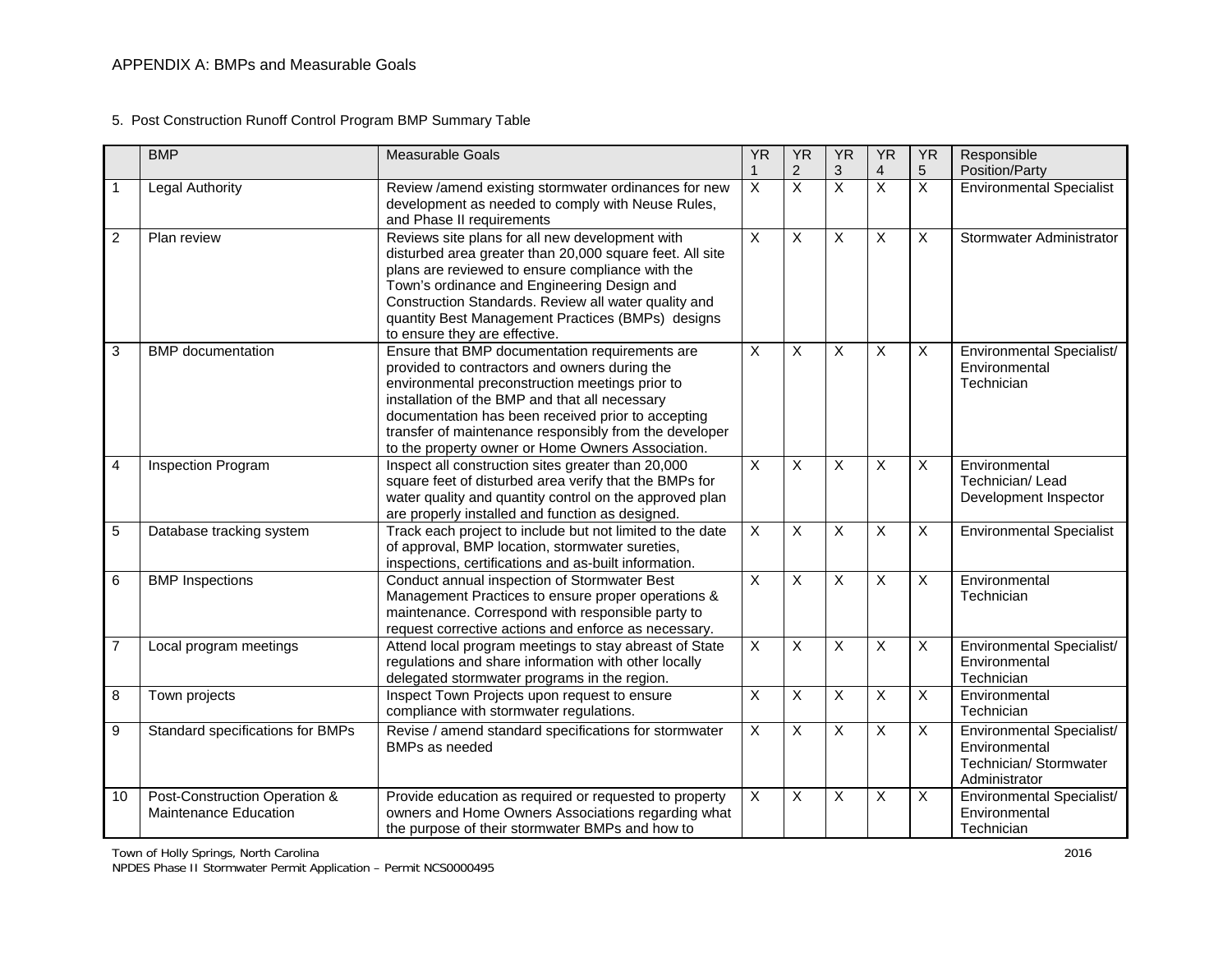#### APPENDIX A: BMPs and Measurable Goals

| <b>BMP</b>                  | Measurable Goals                                                                                                                                                                                                                    | ΥR | ΥR | YR | <b>YR</b> | <b>YR</b> | Responsible                                              |
|-----------------------------|-------------------------------------------------------------------------------------------------------------------------------------------------------------------------------------------------------------------------------------|----|----|----|-----------|-----------|----------------------------------------------------------|
|                             |                                                                                                                                                                                                                                     |    |    |    |           | 5         | Position/Party                                           |
|                             | maintain the device so it functions properly.                                                                                                                                                                                       |    |    |    |           |           |                                                          |
| <b>Nutrient Application</b> | Develop educational materials and update policies<br>procedures as needed to address nutrient applications<br>(fertilizer and organic nutrients) management<br>component of the post-construction stormwater<br>management program. |    |    |    |           | X         | Environmental Specialist/<br>Environmental<br>Technician |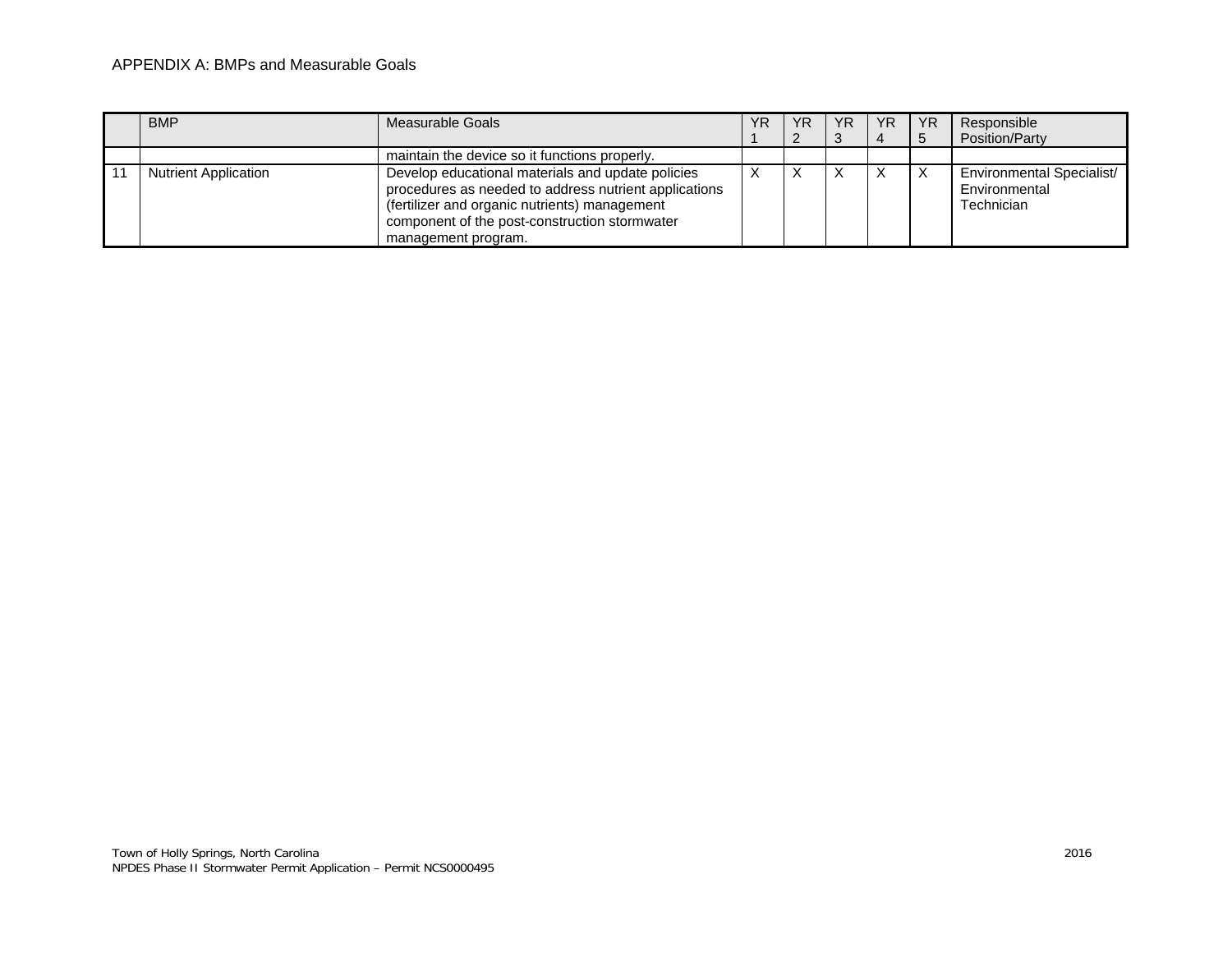6. Good Housekeeping and Pollution Prevention BMP Summary Table

|                | <b>BMP</b>                                               | <b>Measurable Goals</b>                                                                                                                                                                                                                                                                                                                                                                                                                                                    | <b>YR</b>                     | <b>YR</b>                        | <b>YR</b>               | <b>YR</b>                    | <b>YR</b>        | Responsible                                                                               |
|----------------|----------------------------------------------------------|----------------------------------------------------------------------------------------------------------------------------------------------------------------------------------------------------------------------------------------------------------------------------------------------------------------------------------------------------------------------------------------------------------------------------------------------------------------------------|-------------------------------|----------------------------------|-------------------------|------------------------------|------------------|-------------------------------------------------------------------------------------------|
|                | <b>Environmental Audit</b>                               | Perform environmental audits at priority sites annually.<br>Prioritize recommendations as each audit is completed<br>and initiate recommendations in the fiscal year following<br>the audit, except where any extreme hazard or potential<br>human risk is identified. High hazards will be addressed<br>immediately upon identification. Report annually on<br>progress toward meeting recommendations. Objective<br>is to reduce pollutant loading from municipal sites. | $\mathbf 1$<br>$\overline{X}$ | $\overline{2}$<br>$\overline{X}$ | 3<br>$\overline{X}$     | 4<br>$\overline{\mathsf{x}}$ | 5<br>$\mathsf X$ | Position/Party<br>Environmental Specialist/<br>Environmental<br>Technician                |
| 3              | <b>Train Staff</b>                                       | Educate all employees on clean water issues and on<br>workplace responsibilities to reduce or eliminate<br>pollutants from stormwater. Incorporate this training as<br>a component of the Communications plan and maintain<br>programs held, number of employees trained and<br>subjects covered annually                                                                                                                                                                  | X                             | X                                | X                       | X                            | X                | Environmental Specialist/<br>Environmental<br>Technician                                  |
| 4              | Train Stormwater Maintenance<br>Staff                    | Provide training to all employees who maintain the<br>drainage system on Town properties and in the Town's<br>right-of-way with a focus on floatable, grit, sediment,<br>and disposal of pollutants removed from the drainage<br>system. Log annually on number of employees trained<br>and subjects covered.                                                                                                                                                              | $\overline{X}$                | $\overline{X}$                   | $\overline{\mathsf{x}}$ | Χ                            | X                | Environmental Specialist/<br>Environmental<br>Technician/ Public Works<br>Director        |
| 5              | Evaluate stormwater maintenance<br>programs              | Determine the level of service required for Town<br>Maintenance of the stormwater system and determine<br>training and funding required to maintain that level of<br>service. Develop a program for inspection and<br>maintenance of structures located in the righ-of-way.                                                                                                                                                                                                |                               | X                                | X                       | Χ                            | $\mathsf{X}$     | Environmental Specialist/<br>Senior Engineer                                              |
| 6              | Train Buildings & Grounds staff                          | Provide training to all employees who manage and<br>apply chemicals to address safe storage, application<br>and disposal of residual chemicals. Repeat training<br>annually throughout the permit. Report on number of<br>employees trained and subjects covered.                                                                                                                                                                                                          | $\overline{X}$                | $\overline{X}$                   | $\overline{X}$          | X                            | $\mathsf{X}$     | Environmental<br>Technician/ Safety<br>Officer/ Department<br><b>Director</b>             |
| $\overline{7}$ | Inspect Vehicle Washing and<br><b>Fueling Operations</b> | Annually inspect vehicle washing and fueling operations<br>to ensure that they are in good working order and that<br>they minimize exposure of stormwater to chemicals,<br>fuels, and other liquids. Document findings and actions<br>taken to address any problems identified. Report on<br>finding in annual permit report.                                                                                                                                              | $\pmb{\times}$                | $\pmb{\times}$                   | $\pmb{\times}$          | Χ                            | X                | Environmental Specialist/<br>Environmental<br>Technician/ Public Works<br><b>Director</b> |
| 8              | Inspect materials storage areas                          | Inspect material storage facilities and establish priorities<br>for addressing issues identified. Address corrective<br>activity within 24 months of inspection. Report on<br>number and type of sites inspected and actions taken in                                                                                                                                                                                                                                      | $\overline{X}$                | X                                | $\overline{X}$          | X                            | $\overline{X}$   | Environmental Specialist/<br>Environmental<br>Technician/ Public Works<br>Director        |